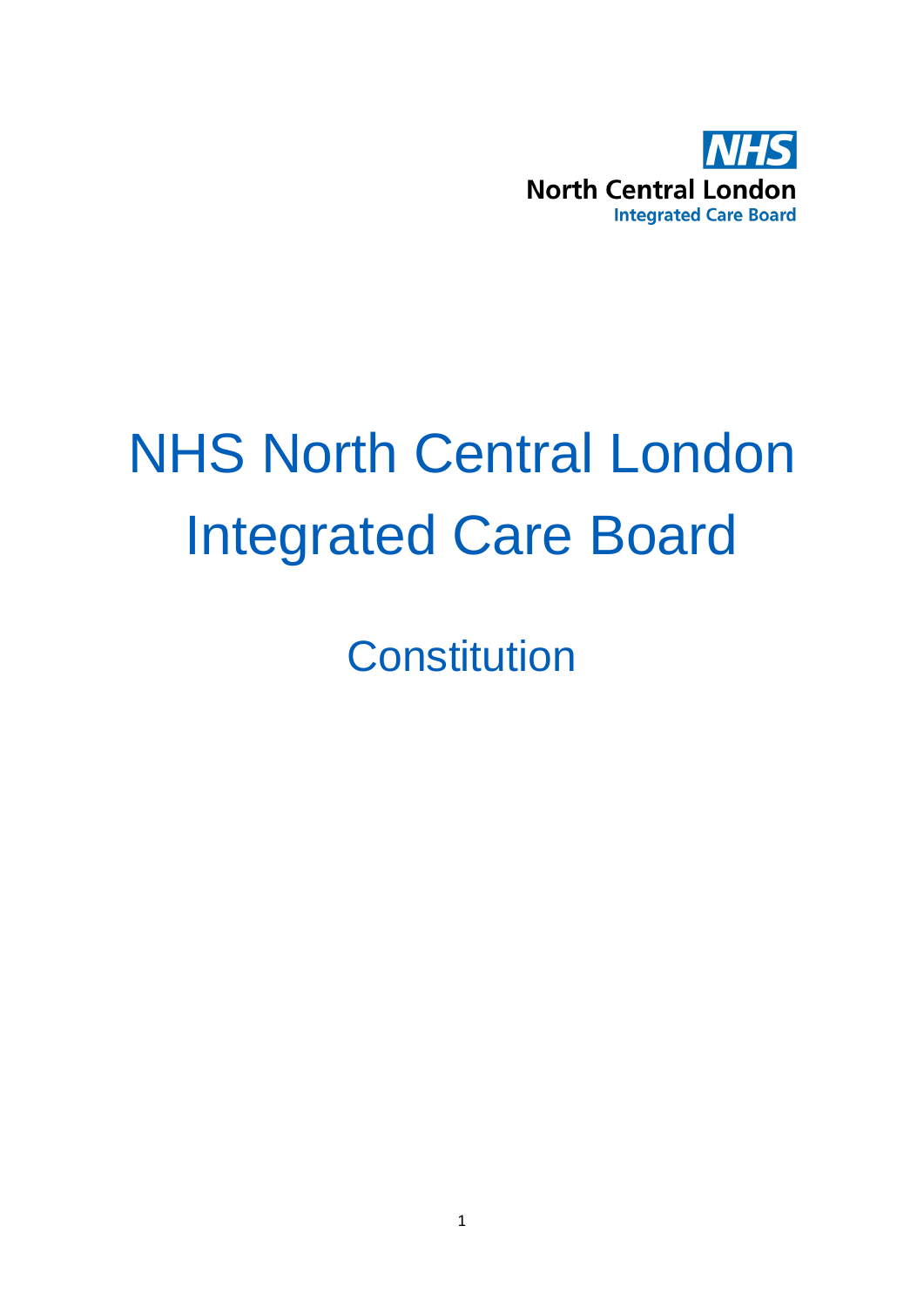# Version Control:

| <b>Version</b> | <b>Author</b>                                                                      | <b>Amendments</b>                                      | <b>Effective Date</b> |
|----------------|------------------------------------------------------------------------------------|--------------------------------------------------------|-----------------------|
|                | Governance and Risk-<br>North Central London<br>Commissioning<br>Clinical<br>Group | Andrew Spicer, Head of   Creation of the Constitution. | $1st$ July 2022       |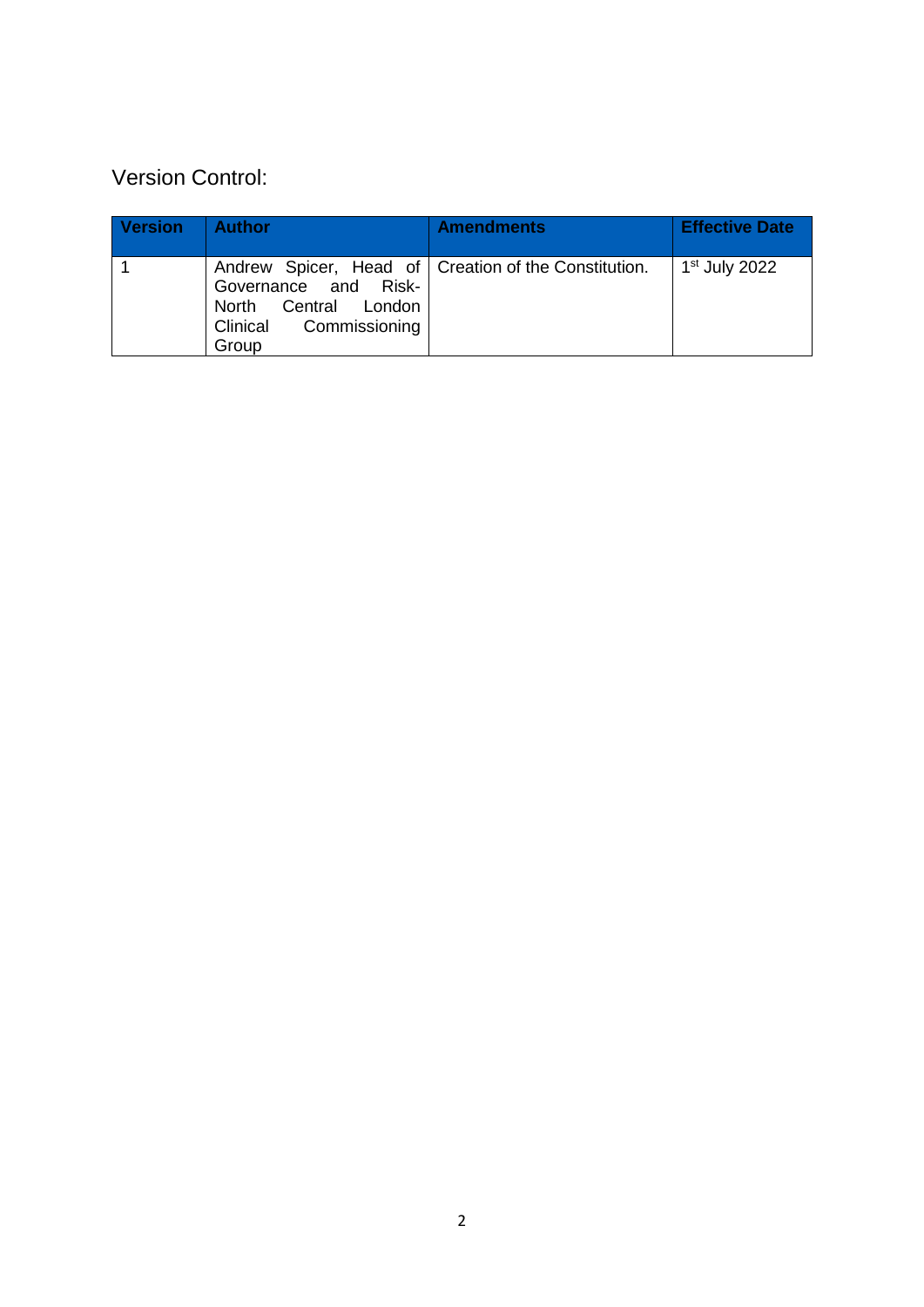# **TABLE OF CONTENTS**

| <b>Section</b>           | <b>Name</b>                                                              | Page     |
|--------------------------|--------------------------------------------------------------------------|----------|
| 1                        | Name and Background                                                      | 4        |
| 2                        | Area Covered by the Integrated Care Board                                | 4        |
| 3                        | <b>Statutory Framework</b>                                               | 4        |
| 4                        | <b>Status of this Constitution</b>                                       | 5        |
| 5                        | Variation of this Constitution                                           | 5        |
| 6                        | <b>Related Documents</b>                                                 | 6        |
| $\overline{7}$           | Membership of the ICB                                                    | 7        |
| 8                        | <b>Board of Members</b>                                                  | 8        |
| 9                        | Attendees and Observers at Board Meetings                                | 8        |
| 10                       | <b>Eligibility Criteria for Board Membership</b>                         | 9        |
| 11                       | Disqualification Criteria for Board Membership                           | 9        |
| 12                       | Chair                                                                    | 10       |
| 13                       | <b>Chief Executive</b>                                                   | 11       |
| 14                       | Two Partner Members- NHS Trusts and Foundation Trusts                    | 11       |
| 15                       | Two Partner Members- Providers of Primary Medical Services               | 13       |
| 16                       | <b>Partner Member- Local Authorities</b>                                 | 16       |
| 17                       | <b>UCL Health Alliance Member</b>                                        | 17       |
| 18                       | <b>Medical Director</b>                                                  | 18       |
| 19                       | <b>Director of Nursing</b>                                               | 18       |
| 20                       | Director of Finance                                                      | 18       |
| 21                       | Two Independent Non-Executive Members                                    | 19       |
| 22                       | Board Members: Removal from Office                                       | 19       |
| 23                       | Terms of Appointment of Board Members                                    | 20       |
| 24                       | <b>Good Governance</b>                                                   | 21       |
| 25                       | General                                                                  | 21       |
| 26                       | Authority to Act                                                         | 21       |
| 27                       | Scheme of Reservation and Delegation                                     | 22       |
| 28                       | <b>Functions and Decisions Map</b>                                       | 22       |
| 29                       | <b>Committees and Sub-Committees</b>                                     | 22       |
| 30                       | Delegations Made Under Section 65ZS of the 2006 Act                      | 23<br>24 |
| 31<br>32                 | <b>Standing Orders</b>                                                   | 24       |
| 33                       | <b>Standing Financial Instructions</b><br>Conflicts of Interest          | 24       |
| 34                       | Principles for Conflict of Interest Management                           | 25       |
| 35                       | Declaring and Registering Interests                                      | 26       |
| 36                       | <b>Standards of Business Conduct</b>                                     | 27       |
| 37                       | Accountability and Transparency                                          | 27       |
| 38                       | <b>Meetings and Publications</b>                                         | 27       |
| 39                       | <b>Scrutiny and Decision Making</b>                                      | 28       |
| 40                       | <b>Annual Report</b>                                                     | 28       |
| 41                       | Arrangements for Determining the Terms and Conditions                    | 28       |
|                          | of Employees                                                             |          |
| 42                       | Arrangement for Public Involvement                                       | 29       |
| Appendix 1<br>Appendix 2 | Definitions of Terms Used in this Constitution<br><b>Standing Orders</b> |          |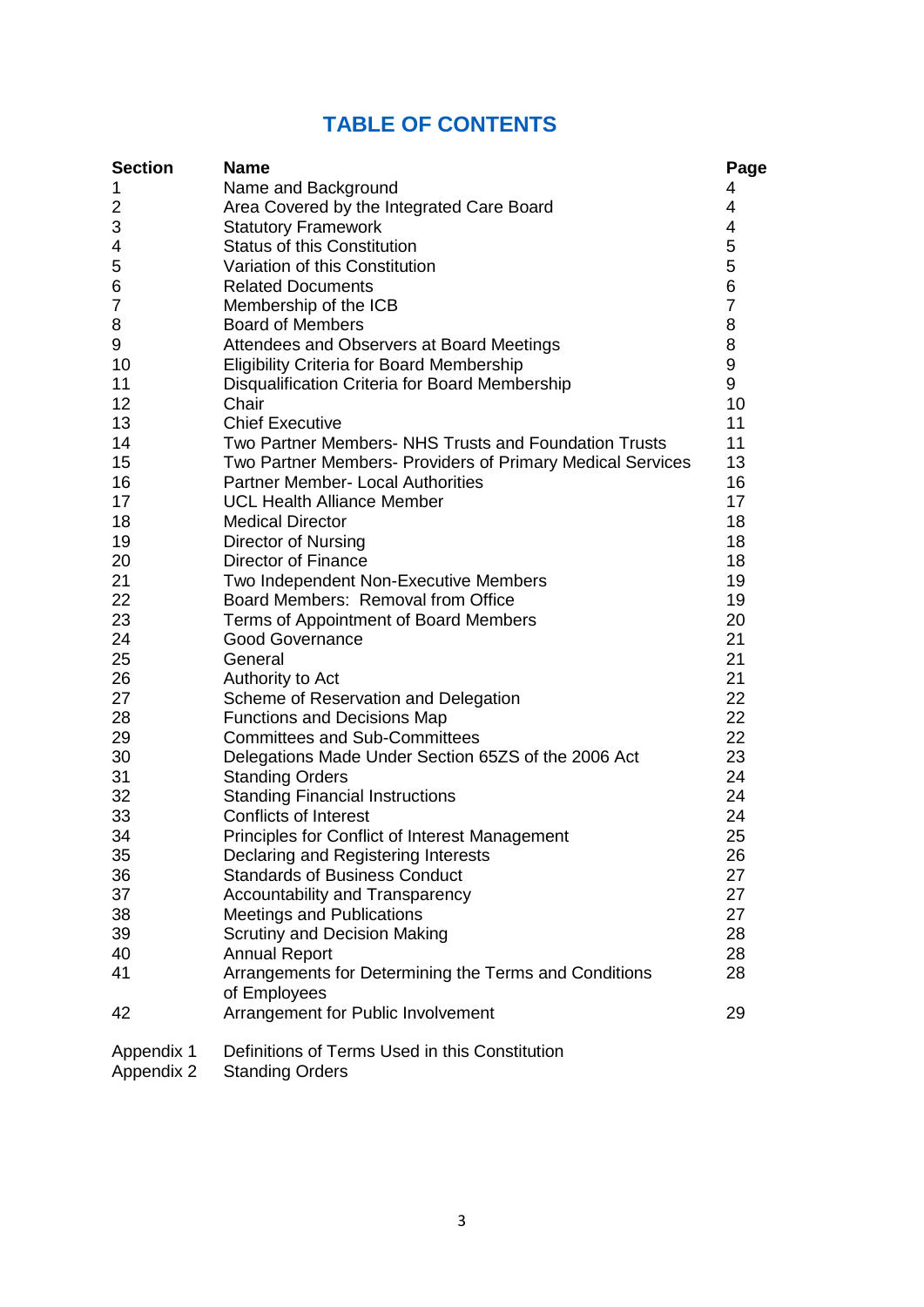# **CONSTITUTION**

## **1. NAME AND BACKGROUND**

- 1.1 The name of this Integrated Care Board is NHS North Central London Integrated Care Board ('ICB').
- 1.2 NHS England has set out the following as the four core purposes of an Integrated Care System:
	- a) Improve outcomes in population health and healthcare;
	- b) Tackle inequalities in outcomes, experiences and access;
	- c) Enhance productivity and value for money;
	- d) Help the NHS support broader social and economic development.
- 1.3 The ICB will use its resources and powers to achieve demonstrable progress on these aims, collaborating to tackle complex challenges which include:
	- a) Improving the health of children and young people;
	- b) Supporting people to stay well and independent;
	- c) Acting sooner to help those with preventable conditions;
	- d) Supporting those with long-term conditions or mental health issues;
	- e) Caring for those with multiple needs as populations age;
	- f) Getting the best from collective resources so people get care as quickly as possible.

## **2. AREA COVERED BY THE INTEGRATED CARE BOARD**

2.1 The area covered by the ICB is the geographical boundaries of the London Boroughs of Barnet, Camden, Enfield, Haringey and Islington.

## **3. STATUTORY FRAMEWORK**

- 3.1 The ICB is established by order made by NHS England under powers in the 2006 Act.
- 3.2 The ICB is a statutory body with the general function of arranging for the provision of services for the purposes of the health service in England and is an NHS body for the purposes of the 2006 Act.
- 3.3 The main powers and duties of the ICB to commission certain health services are set out in sections 3 and 3A of the 2006 Act. These provisions are supplemented by other statutory powers and duties that apply to ICBs, as well as by regulations and directions (including, but not limited to, those made under the 2006 Act).
- 3.4 In accordance with section 14Z25(5) of, and paragraph 1 of Schedule 1B to, the 2006 Act the ICB must have a constitution, which must comply with the requirements set out in that Schedule. The ICB is required to publish its constitution (section 14Z29). This constitution is published on the ICB's website: [www.nclhealthandcare.org.uk](http://www.nclhealthandcare.org.uk/)
- 3.5 The ICB must act in a way that is consistent with its statutory functions, both powers and duties. Many of these statutory functions are set out in the 2006 Act but there are also other specific pieces of legislation that apply to ICBs. Examples include, but are not limited to, the Equality Act 2010 and the Children Acts. Some of the statutory functions that apply to ICBs take the form of general statutory duties, which the ICB must comply with when exercising its functions. These duties include but are not limited to:
	- a) Having regard to and acting in a way that promotes the NHS Constitution (section 2 of the Health Act 2009 and section 14Z32 of the 2006 Act);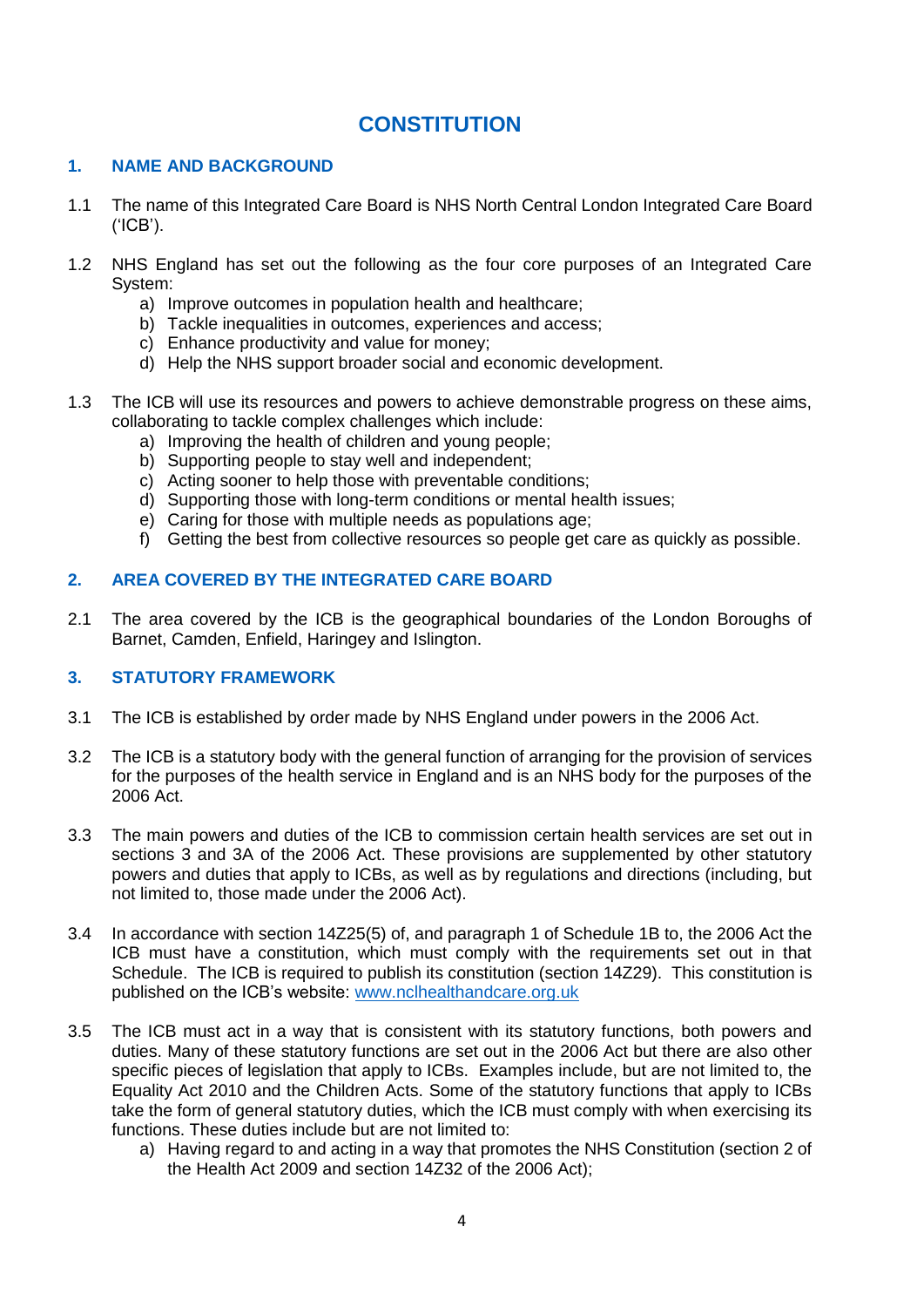- b) Exercising its functions effectively, efficiently and economically (section 14Z33 of the 2006 Act);
- c) Duties in relation children including safeguarding, promoting welfare etc (including the Children Acts 1989 and 2004, and the Children and Families Act 2014);
- d) Adult safeguarding and carers (the Care Act 2014);
- e) Equality, including the public-sector equality duty (under the Equality Act 2010) and the duty as to health inequalities (section 14Z35);
- f) Information law, (for instance, data protection laws, such as the UK General Data Protection Regulation 2016/679 and Data Protection Act 2018, and the Freedom of Information Act 2000);
- g) Provisions of the Civil Contingencies Act 2004.
- 3.6 The ICB is subject to an annual assessment of its performance by NHS England which is also required to publish a report containing a summary of the results of its assessment.
- 3.7 The performance assessment will assess how well the ICB has discharged its functions during that year and will, in particular, include an assessment of how well it has discharged its duties under:
	- a) Section 14Z34 (improvement in quality of services);
	- b) Section 14Z35 (reducing inequalities):
	- c) Section 14Z38 (obtaining appropriate advice);
	- d) Section 14Z40 (duty in respect of research)
	- e) Section 14Z43 (duty to have regard to effect of decisions);
	- f) Section 14Z44 (public involvement and consultation);
	- g) Sections 223GB to 223N (financial duties); and
	- h) Section 116B(1) of the Local Government and Public Involvement in Health Act 2007 (duty to have regard to assessments and strategies).
- 3.8 NHS England has powers to obtain information from the ICB (section 14Z60 of the 2006 Act) and to intervene where it is satisfied that the ICB is failing, or has failed, to discharge any of its functions or that there is a significant risk that it will fail to do so (section 14Z61).

## **4. STATUS OF THIS CONSTITUTION**

- 4.1 The ICB was established on 1 July 2022 by The Integrated Care Boards (Establishment) Order 2022, which made provision for its Constitution by reference to this document.
- 4.2 This document is the constitution of the ICB ('Constitution').
- 4.3 This Constitution must be reviewed and maintained in line with any agreements with, and requirements of, NHS England set out in writing at establishment.
- 4.4 Changes to this Constitution will not be implemented until, and are only effective from, the date of approval by NHS England.

## **5. VARIATION OF THIS CONSTITUTION**

- 5.1 In accordance with paragraph 15 of Schedule 1B to the 2006 Act this Constitution may be varied in accordance with the procedure set out in this paragraph. The Constitution can only be varied in two circumstances:
	- a) Where the ICB applies to NHS England in accordance with NHS England's published procedure and that application is approved; and
	- b) Where NHS England varies the Constitution of its own initiative (other than on application by the ICB).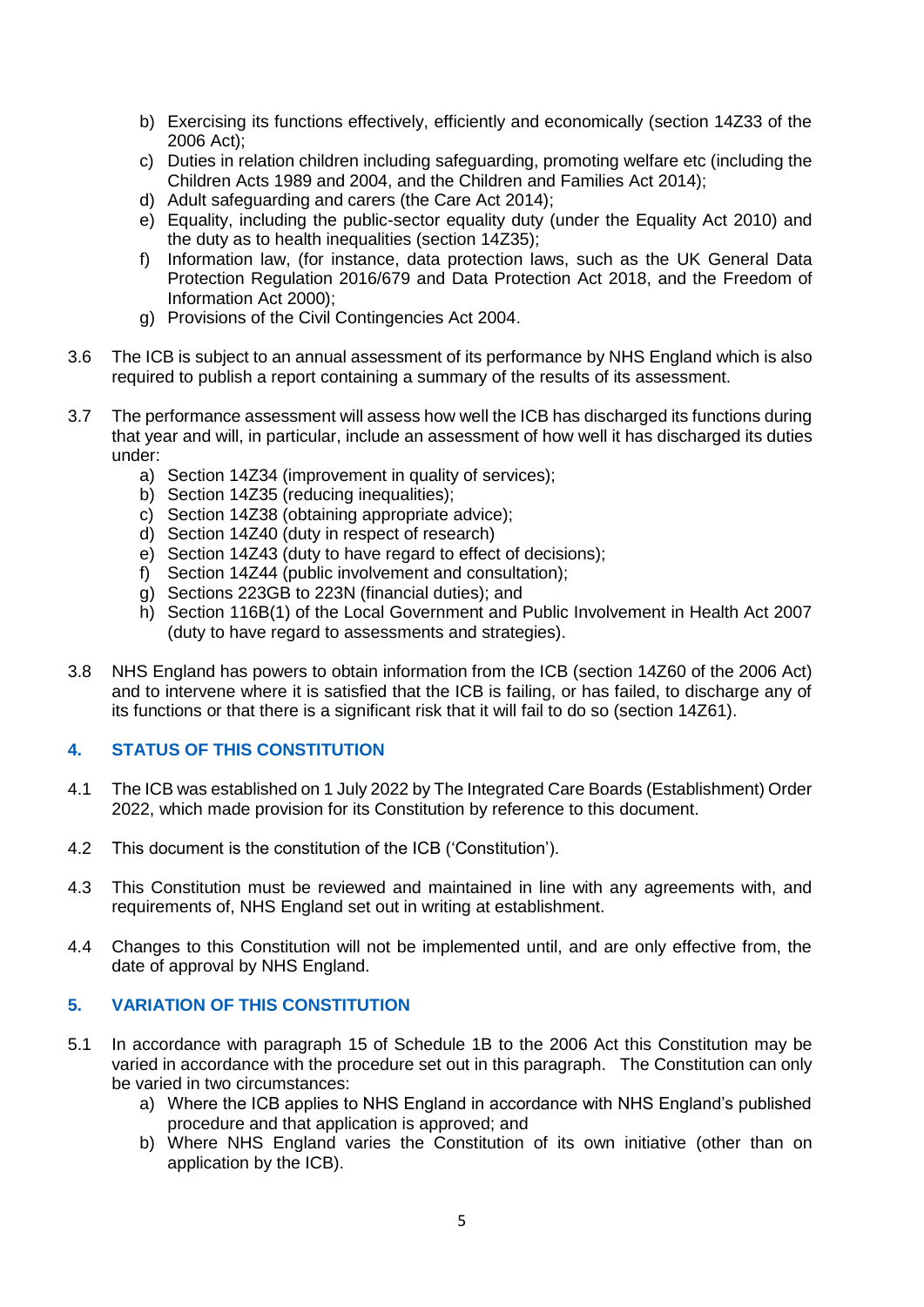- 5.2 The procedure for proposal and agreement of variations to the Constitution is as follows:
	- a) Anyone may propose a variation or amendment to the Constitution;
	- b) Proposed variations or amendments to this Constitution must be submitted to the ICB's Governance and Risk Team for consideration;
	- c) The Executive Director of Corporate Affairs, in consultation with the ICB's Governance and Risk Team, may accept or reject any proposed variation or amendment to the Constitution at this Executive Director's absolute discretion and without creating any precedents for any further or future decisions;
	- d) The Executive Director of Corporate Affairs shall consult with the Governance and Risk Team, Chair and Chief Executive of the ICB Board and the Audit Committee Chair prior to any amendments or variations to the Constitution being submitted to the ICB Board for approval;
	- e) Prior to making an application to NHS England in accordance with section 5.1(a) above any proposed variations or amendments to the Constitution must be approved by the ICB Board. Any motion will be passed by a simple majority of those Board members voting;
	- f) Proposed amendments to this Constitution will not be implemented until an application to NHS England for variation has been approved.

## **6. RELATED DOCUMENTS**

- 6.1 This Constitution is also supported by a number of documents which provide further details on how governance arrangements in the ICB will operate.
- 6.2 The following are appended to the Constitution and form part of it for the purpose of section 5 and the ICB's legal duty to have a constitution:
	- a) **Standing Orders–** which set out the arrangements and procedures to be used for meetings and the selection and appointment processes for the ICB Committees.
- 6.3 The following do not form part of the Constitution but are required to be published:
	- a) **The Scheme of Reservation and Delegation ('SORD')–** This sets out those decisions that are reserved to the ICB Board and those decisions that have been delegated in accordance with the powers of the ICB and which must be agreed in accordance with and be consistent with the Constitution. The SORD identifies where, or to whom, functions and decisions have been delegated;
	- b) **Functions and Decision Map-** This is a high level structural chart that sets out which key decisions are delegated and taken by which part or parts of the system. The Functions and Decision Map also includes decision making responsibilities that are delegated to the ICB (for example, from NHS England);
	- c) **Standing Financial Instructions –** Which set out the arrangements for managing the ICB's financial affairs;
	- d) **The ICB Governance Handbook–** This brings together all of the ICB's corporate governance documents so it is easy for interested people to navigate. It includes:
		- The above documents  $a$ ) c);
		- Terms of reference for all Committees and Sub-Committees of the Board that exercise ICB functions;
		- Delegation arrangements for all instances where ICB functions are delegated, in accordance with section 65Z5 of the 2006 Act, to another Integrated Care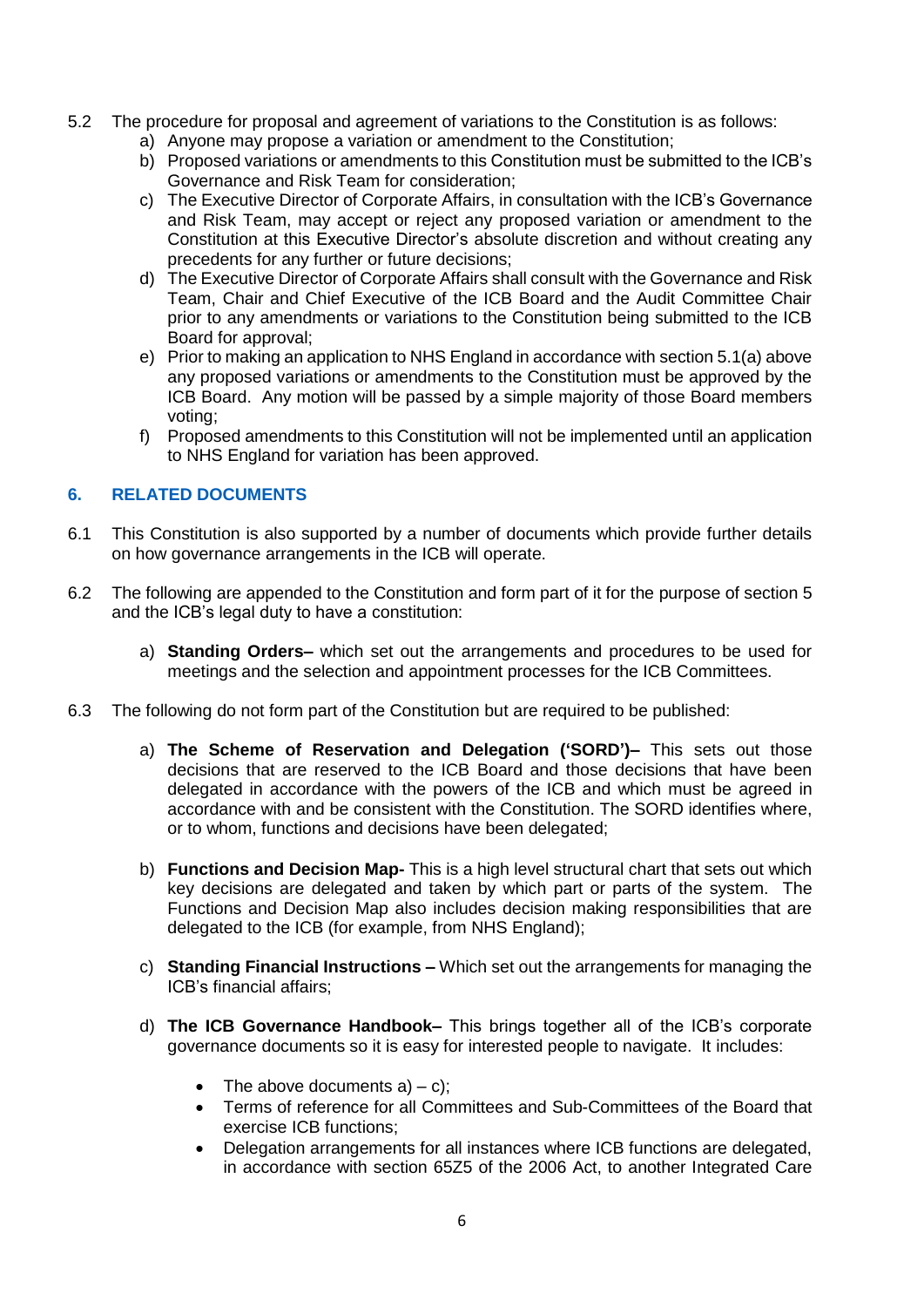Board, NHS England, an NHS trust, NHS foundation trust, local authority, combined authority or any other prescribed body; or to a joint committee of the ICB and one of those organisations in accordance with section 65Z6 of the 2006 Act;

- Terms of reference of any joint committee of the ICB and another ICB, NHS England, an NHS trust, NHS foundation trust, local authority, combined authority or any other prescribed body; or of a joint committee of the ICB and one of those organisations in accordance with section 65Z6 of the 2006 Act;
- Corporate Governance and Risk Management policies including those set out at e) below;
- The up to date list of eligible providers of primary medical services under clause 15.1 below.
- e) **Key policy documents-** including:
	- Standards of Business Conduct Policy;
	- Conflicts of interest policy and procedures;
	- Speaking Up (Whistleblowing) Policy;
	- Policy for public involvement and engagement.

## **7. MEMBERSHIP OF THE ICB**

- 7.1 This section 7 of the Constitution describes the membership of the ICB. Further information about the criteria for the roles and how they are appointed is in sections 12 to 21 below.
- 7.2 Further information about the individuals who fulfil these roles can be found on the ICB's website: [www.nclhealthandcare.org.uk](http://www.nclhealthandcare.org.uk/)
- 7.3 In accordance with paragraph 3 of Schedule 1B to the 2006 Act the membership of the ICB consists of:
	- a) A Chair;
	- b) A Chief Executive;
	- c) At least three Ordinary members.
- 7.4 The Ordinary Members must include at least three members who will bring knowledge and a perspective from their sectors. These members (known as 'Partner Members') are nominated by the following, and appointed in accordance with the procedures set out in sections 10, 11, 14, 15 and 16 below:
	- a) NHS trusts and foundation trusts who provide services within the ICB's area and are of a prescribed description;
	- b) The primary medical services (general practice) providers within the area of the ICB and are of a prescribed description;
	- c) The local authorities which are responsible for providing social care and whose area coincides with or includes the whole or any part of the ICB's area.
- 7.5 The ICB has agreed to appoint an Ordinary Member from the UCL Health Alliance. This Ordinary Member is identified and appointed with the procedures set out in section 17 below. The Board has also agreed to appoint one additional Non-Executive Member.
- 7.6 While the Partner Members and the Ordinary Member from the UCL Health Alliance will bring knowledge and experience from their sector and will contribute the perspective of their sector to the decisions of the Board, they are not to act as delegates of those sectors.
- 7.7 NHS England Policy requires the ICB to appoint the following additional Ordinary Members: a) Three executive members as follows: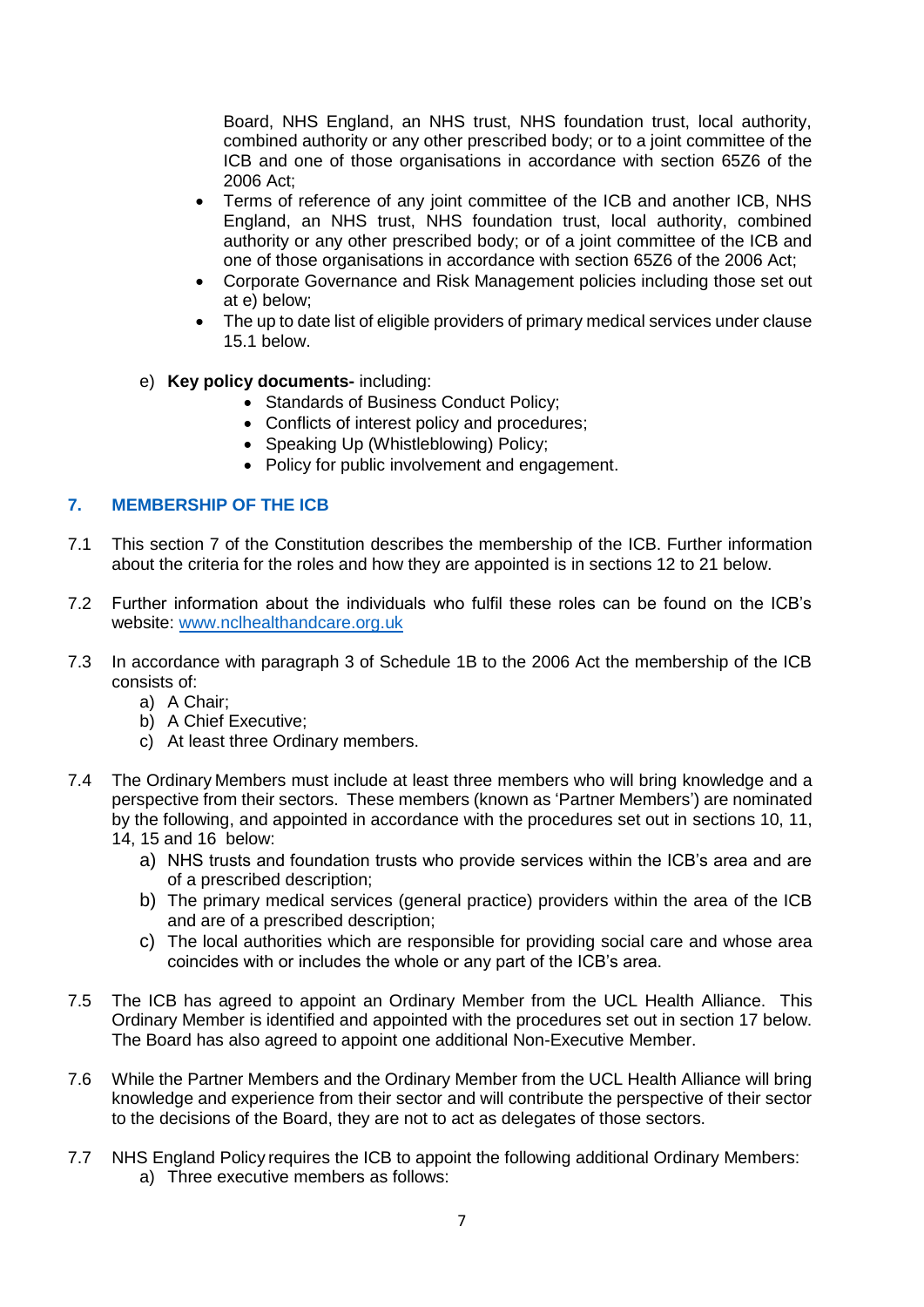- Director of Finance;
- Medical Director:
- Director of Nursing;
- b) At least two Non-Executive Members.

## **8. BOARD OF MEMBERS**

- 8.1 The membership of the ICB shall meet as a unitary board and shall be collectively accountable for the performance of the ICB's functions. This Board of Members is referred to in this Constitution as the 'Board'. The Board is comprised solely of members of the ICB. Membership, eligibility, disqualification and removal from office as per sections 7, 8, 10, 11, and 22 of the Main Body of the Constitution and any terms of appointment refer to both membership of the ICB and membership of the Board.
- 8.2 The ICB has 5 Partner Members:
	- a) Two Partner Members- NHS Trusts and Foundation Trusts;
	- b) Two Partner Members- Providers of Primary Medical Services;
	- c) Partner Member- Local Authorities.
- 8.3 The ICB Board is therefore composed of the following 14 members:
	- a) Chair;
	- b) Chief Executive;
	- c) Two Partner Members- NHS Trusts and Foundation Trusts;
	- d) Two Partner Members- Providers of Primary Medical Services;
	- e) Partner Member- Local Authorities;
	- f) UCL Health Alliance Member;
	- g) Three Non-Executive Members;
	- h) Director of Finance;
	- i) Medical Director;
	- j) Director of Nursing.
- 8.4 The four executive members referred to in clauses 7.3, 7.7 and 8.3 above describe the required statutory roles rather than the specific job titles of officers holding those roles. For example, the ICB may call the Director of Finance the Chief Finance Officer. The Chief Finance Officer role would incorporate the mandated Director of Finance role.
- 8.5 The Board will keep under review the skills, knowledge and experience that it considers necessary for members of the Board to possess (when taken together) in order for the Board to effectively carry out its functions and will take such steps as it considers necessary to address or mitigate any shortcomings.
- 8.6 The Chair will exercise their function to approve the appointment of the ordinary members with a view to ensuring that at least one Ordinary Member will have knowledge and experience in connection with services relating to the prevention, diagnosis and treatment of mental illness. This Ordinary Member shall be one of the Partner Members - NHS Trusts and Foundation Trusts and shall be a Chief Executive or an Executive Director of one or more of the NHS Trusts or Foundation Trusts within the ICB's area set out in clause 14.1.

## **9. PARTICIPANTS AND OBSERVERS AT BOARD MEETINGS**

9.1 The Board shall invite other members of the ICB's executive management team, representatives from Public Health, Adult Social Care and Children's Social Care to attend all or part of its meetings at its absolute discretion as standing participants.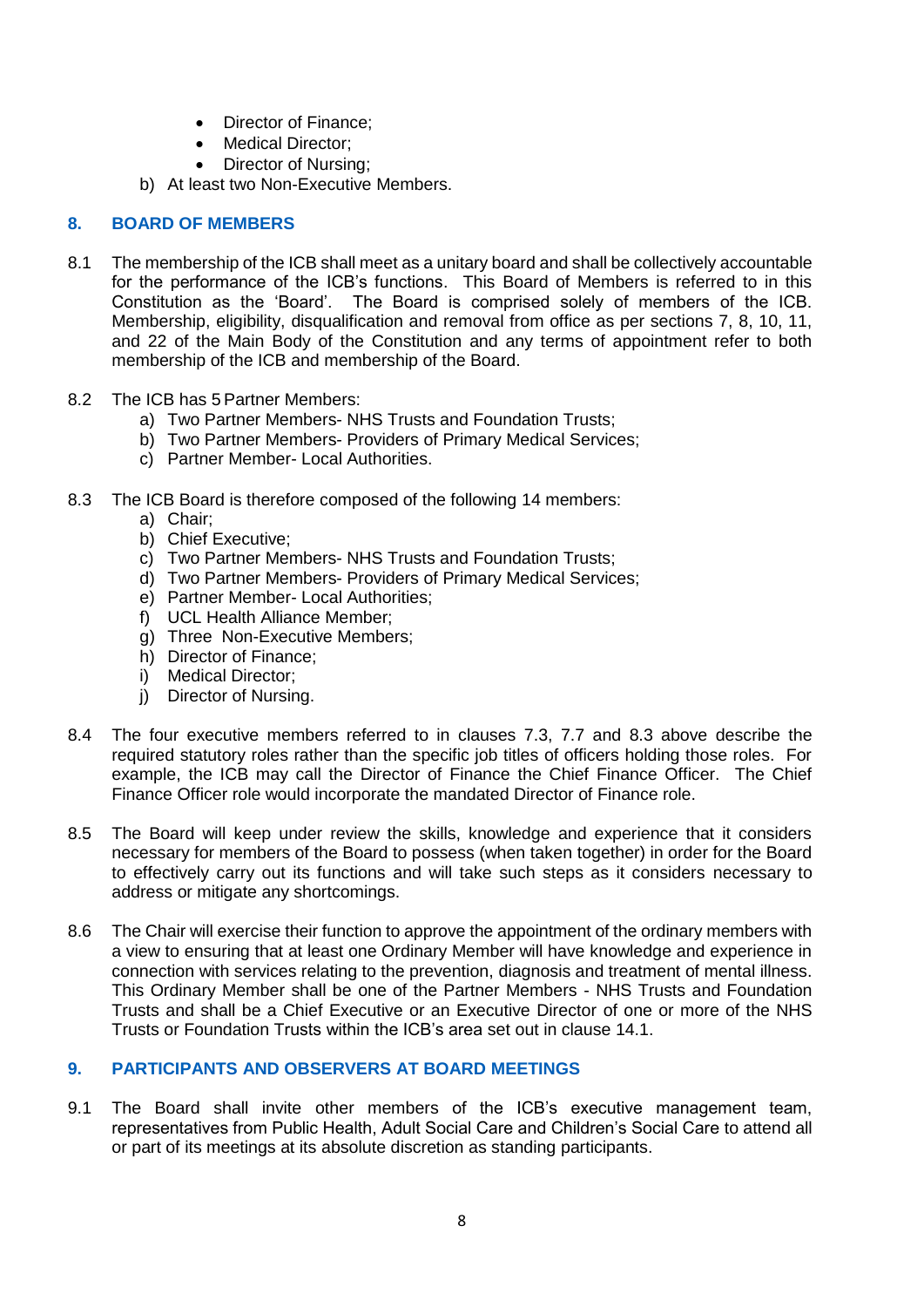- 9.2 The standing participants referred to in section 9.1 above are non-voting.
- 9.3 The Board may invite or allow additional people to attend Board meetings, or part of meetings, as participants in order to assist it in its decision-making and in its discharge of its functions as it sees fit. Participants may present at Board meetings and contribute to relevant discussions but are not allowed to participate in any formal vote.
- 9.4 The Board may invite or allow people to attend meetings as observers. Observers may not present at Board meetings, contribute to any discussion or participate in any formal vote. Observers may ask questions and/or participate in one or more discussions at the invitation of the Chair.
- 9.5 The Board may call additional experts to attend meetings on a case by case basis to inform discussions.

## **10. ELIGIBILITY CRITERIA FOR BOARD MEMBERSHIP**

- 10.1 Each member of the ICB must:
	- a) Comply with the criteria of the "fit and proper person test";
	- b) Be willing to uphold the Seven Principles of Public Life (known as the Nolan Principles);
	- c) Fulfil the requirements relating to relevant experience, knowledge, skills and attributes set out in a role specification.

## **11. DISQUALIFICATION CRITERIA FOR BOARD MEMBERSHIP**

- 11.1 The following individuals are automatically disqualified from being a member of the ICB Board: a) A Member of Parliament;
	- b) A person whose appointment as a Board member ('Candidate') is considered by the person making the appointment as one which could reasonably be regarded as undermining the independence of the health service because of the Candidate's involvement with the private healthcare sector or otherwise;
	- c) A person who, within the period of five years immediately preceding the date of the proposed appointment, has been convicted
		- in the United Kingdom of any offence, or
		- outside the United Kingdom of an offence which, if committed in any part of the United Kingdom, would constitute a criminal offence in that part, and, in either case, the final outcome of the proceedings was a sentence of imprisonment (whether suspended or not) for a period of not less than three months without the option of a fine;
	- d) A person who is subject to a bankruptcy restrictions order or an interim bankruptcy restrictions order under Schedule 4A to the Insolvency Act 1986, sections 56A to 56K of the Bankruptcy (Scotland) Act 1985 or Schedule 2A to the Insolvency (Northern Ireland) Order 1989 (which relate to bankruptcy restrictions orders and undertakings);
	- e) A person who has been dismissed within the period of five years immediately preceding the date of the proposed appointment, otherwise than because of redundancy, from paid employment by any Health Service Body;
	- f) A person whose term of appointment as the chair, a member, a director or a governor of a health service body, has been terminated on the grounds: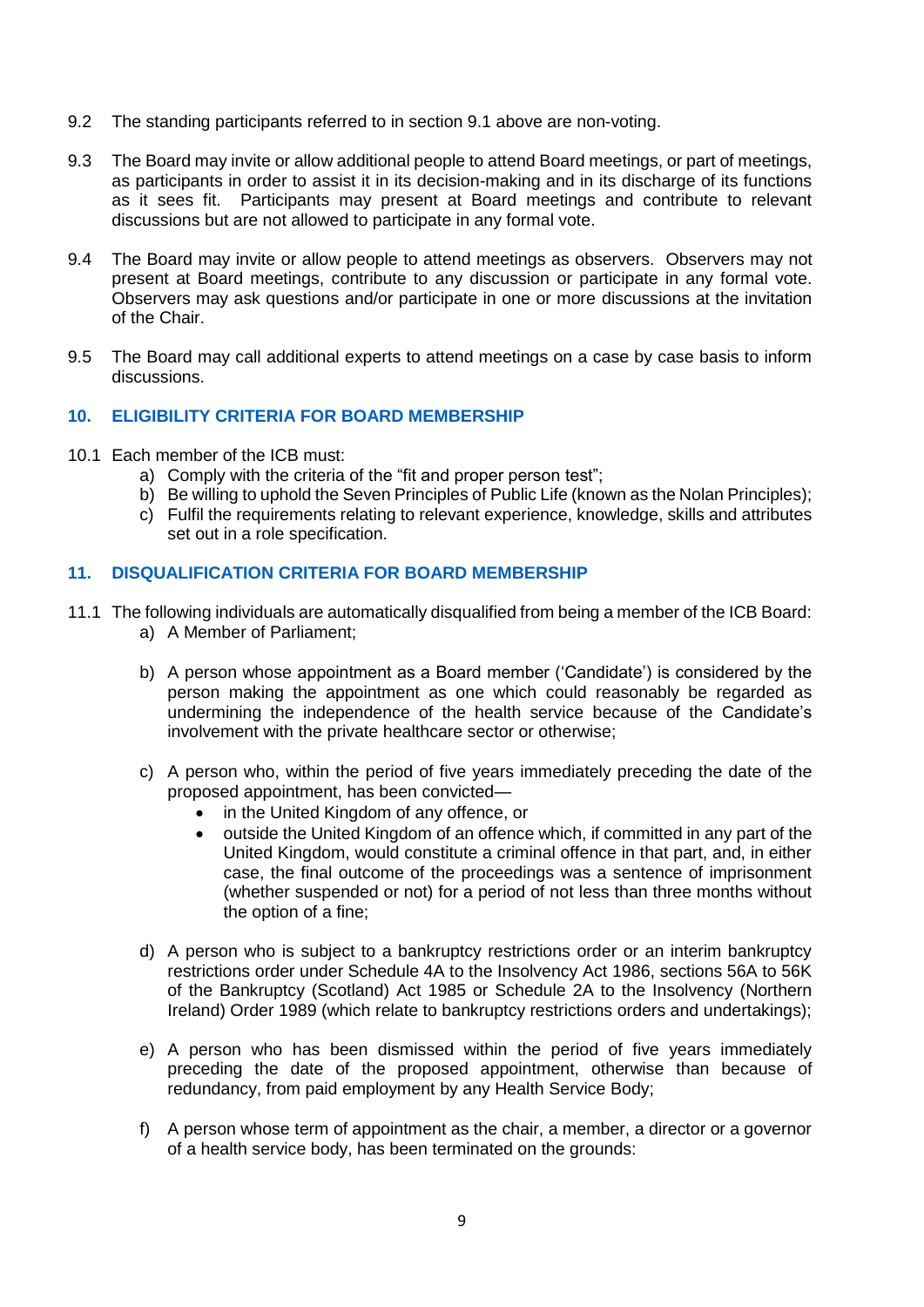- That it was not in the interests of, or conducive to the good management of, the health service body or of the health service that the person should continue to hold that office; and/or
- That the person failed, without reasonable cause, to attend any meeting of that health service body for three successive meetings; and/or
- That the person failed to declare a pecuniary interest or withdraw from consideration of any matter in respect of which that person had a pecuniary interest; and/or
- of misbehaviour, misconduct or failure to carry out the person's duties;
- g) A health care professional (within the meaning of section 14N of the 2006 Act) or other professional person who has at any time been subject to an investigation or proceedings, by any body which regulates or licenses the profession concerned ("the regulatory body"), in connection with the person's fitness to practise or any alleged fraud, the final outcome of which was—
	- The person's suspension from a register held by the regulatory body, where that suspension has not been terminated; and/or
	- The person's erasure from such a register, where the person has not been restored to the register; and/or
	- A decision by the regulatory body which had the effect of preventing the person from practising the profession in question, where that decision has not been superseded; and/or
	- A decision by the regulatory body which had the effect of imposing conditions on the person's practice of the profession in question, where those conditions have not been lifted.
- h) A person who is subject to—
	- A disqualification order or disqualification undertaking under the Company Directors Disqualification Act 1986 or the Company Directors Disqualification (Northern Ireland) Order 2002; and/or
	- An order made under section 429(2) of the Insolvency Act 1986 (disabilities on revocation of administration order against an individual);
- i) A person who has at any time been removed from the office of charity trustee or trustee for a charity by an order made by the Charity Commissioners for England and Wales, the Charity Commission, the Charity Commission for Northern Ireland or the High Court, on the grounds of misconduct or mismanagement in the administration of the charity for which the person was responsible, to which the person was privy, or which the person by their conduct contributed to or facilitated;
- j) A person who has at any time been removed, or is suspended, from the management or control of any body under—
	- Section 7 of the Law Reform (Miscellaneous Provisions) (Scotland) Act 1990(f) (powers of the Court of Session to deal with the management of charities); and/or
	- Section 34(5) or of the Charities and Trustee Investment (Scotland) Act 2005 (powers of the Court of Session to deal with the management of charities).

## **12. CHAIR**

12.1 The Chair of the ICB is to be appointed by NHS England, with the approval of the Secretary of State.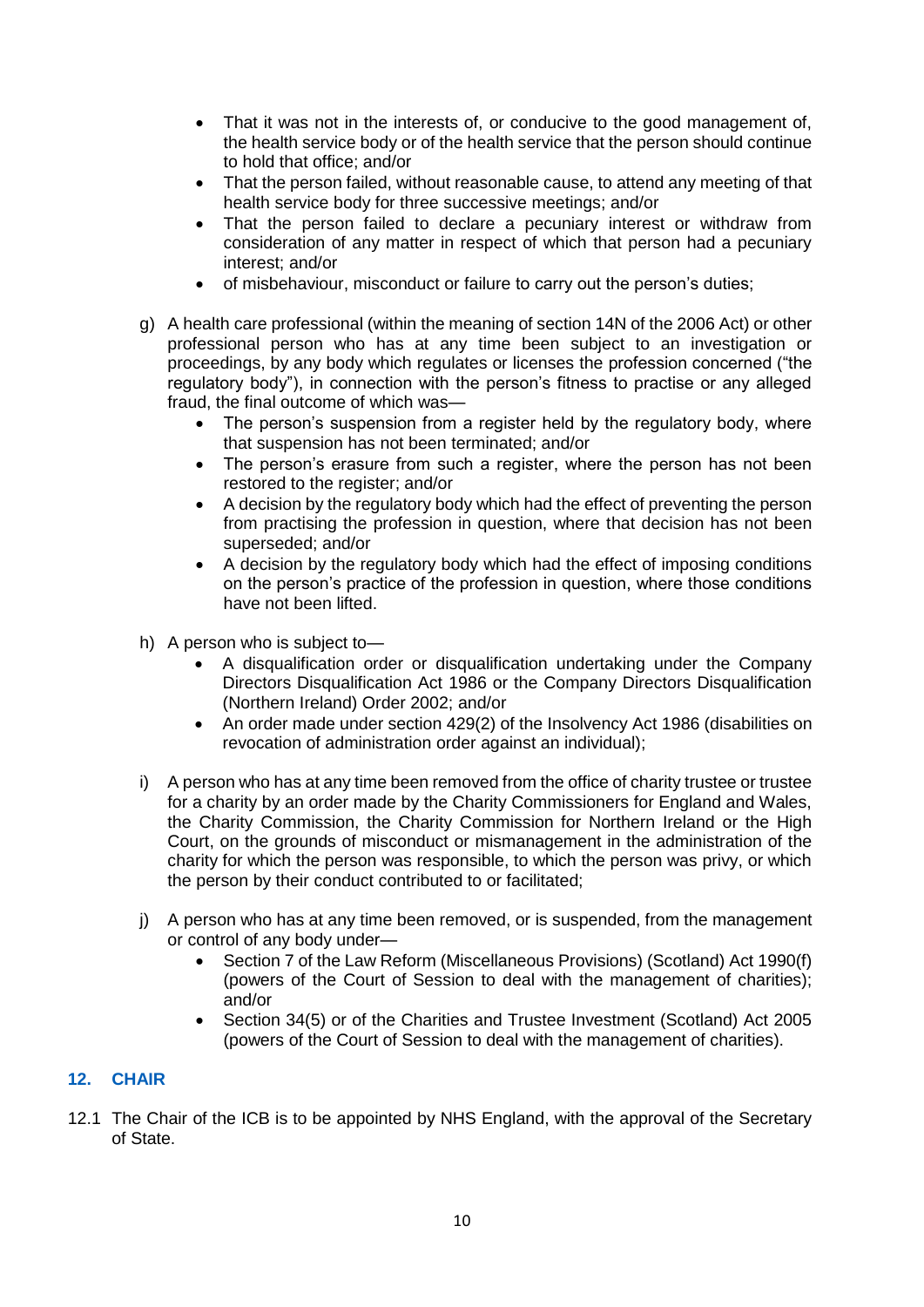- 12.2 In addition to criteria specified at clause 10.1 above, this member must fulfil the following additional eligibility criteria:
	- a) The Chair will be independent.
- 12.3 Individuals will not be eligible if:
	- a) They hold a role in another health and care organisation within the ICB area;
	- b) Any of the disqualification criteria set out in section 11 above apply.
- 12.4 The term of office of the Chair will be three years and the total number of terms a Chair may serve is two terms, subject to the provisions of the Standing Orders.

## **13. CHIEF EXECUTIVE**

- 13.1 The Chief Executive will be appointed by the Chair of the ICB in accordance with any guidance issued by NHS England.
- 13.2 The appointment will be subject to approval of NHS England in accordance with any procedure published by NHS England.
- 13.3 The Chief Executive must fulfil the following additional eligibility criteria:
	- a) Be an employee of the ICB or a person seconded to the ICB who is employed in the civil service of the State or by a body referred to in paragraph 19(4)(b) of Schedule 1B to the 2006 Act.
- 13.4 Individuals will not be eligible if:
	- a) Any of the disqualification criteria set out in section 11 above apply;
	- b) Subject to clause 13.3(a), they hold any other employment or executive role.

## **14. TWO PARTNER MEMBERS- NHS TRUSTS AND FOUNDATION TRUSTS**

- 14.1 These Partner Members are jointly nominated by the NHS trusts and/or FTs that provide services for the purposes of the health service within the ICB's area and meet the forward plan condition or (if the forward plan condition is not met) the level of services provided condition. The partners which may nominate these Partner Members are:
	- a) Barnet, Enfield and Haringey Mental Health NHS Trust;
	- b) Camden and Islington NHS Foundation Trust;
	- c) Central and North West London NHS Foundation Trust;
	- d) Central London Community Healthcare NHS Trust;
	- e) London Ambulance Service NHS Trust;
	- f) Great Ormond St Hospital for Children NHS Foundation Trust;
	- g) Moorfields Eye Hospital NHS Foundation Trust;
	- h) North Middlesex University Hospital NHS Trust;
	- i) Royal National Orthopaedic Hospital NHS Trust;
	- j) Tavistock and Portman NHS Foundation Trust;
	- k) The Royal Free London NHS Foundation Trust;
	- l) University College London Hospitals NHS Foundation Trust;
	- m) Whittington Health NHS Trust.
- 14.2 These members must fulfil the eligibility criteria set out at 10.1 above and also the following additional eligibility criteria:
	- a) Be a Chair, Chief Executive or another executive director of one or more of the NHS trusts or foundation trusts within the ICB's area.
- 14.3 Individuals will not be eligible if:
	- a) Any of the disqualification criteria set out in section 11 above apply.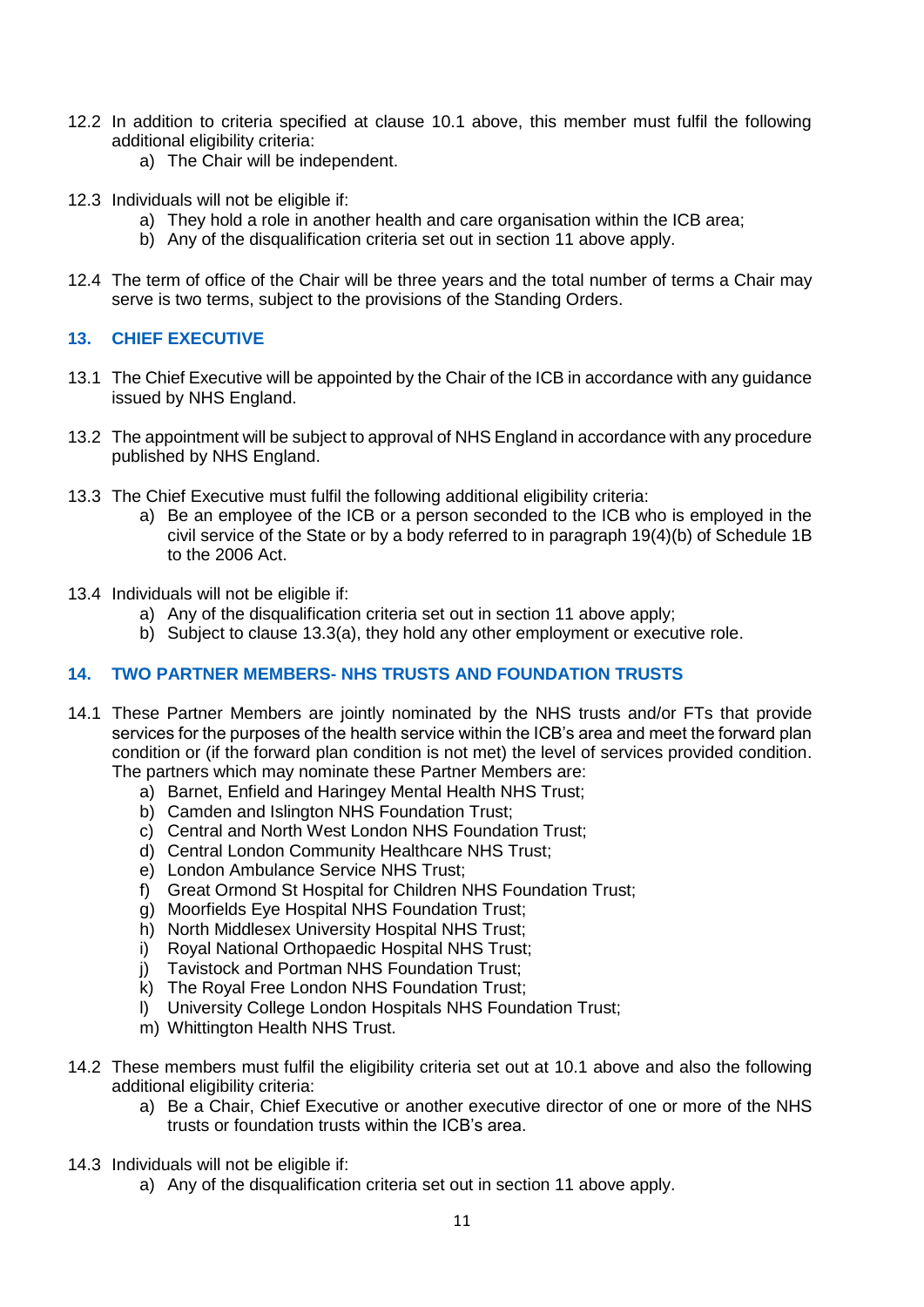- 14.4 These members will be appointed by an ICB appointments panel subject to the approval of the Chair. Where only one candidate has been jointly nominated in accordance with clause 14.5 below the appointments panel may consist of solely of the Chair and Chief Executive at their absolute discretion and without setting any precedents for the future membership of any appointments panel.
- 14.5 The appointments process shall be as follows:
	- a) Where all of the NHS Trusts and Foundation Trusts set out in clause 14.1 above have delegated their authority to jointly agree which candidates to nominate to the board of the UCL Health Alliance the appointments process is set out in clause 14.6 below;
	- b) Where one or more NHS Trusts and/or Foundation Trusts set out in clause 14.1 above have not delegated their authority to jointly agree which candidates to nominate to the board of the UCL Health Alliance the appointments process is set out in clause 14.7 below.
- 14.6 The appointment process will be as follows:
	- a) All of the NHS trusts and foundation trusts set out in clause 14.1 above have delegated their authority to jointly agree which candidates to nominate to the board of the UCL Health Alliance;
	- b) The board of the UCL Health Alliance shall agree which candidates to nominate, ensuring that any such candidates meet the requirements of the role based on a role specification produced by the ICB;
	- c) The board of the UCL Health Alliance will sign a letter addressed to the Chair of the ICB containing their list of nominated candidates and a statement confirming that the nominated candidates meet the requirements of the role. The letter will be sent to the Chair and Chief Executive of the ICB;
	- d) The ICB appointments panel referred to in clause 14.4 above shall consider the list. It shall undertake a shortlisting process and interview any shortlisted candidates;
	- e) If the ICB appointments panel considers at either the shortlisting or interview stage that none of the candidates nominated by the board of the UCL Health Alliance are suitable the nominated candidates shall be rejected and the nominations process will restart;
	- f) If the ICB appointments panel considers that at least one of the candidates has the skills, knowledge, experience and attributes required to fulfil the role and is therefore suitable it shall make a recommendation to the Chair of the ICB as to which candidate to appoint. The Chair of the ICB shall approve or not approve the recommendation at the Chair's absolute discretion and without creating a precedent for any further or future decisions;
	- g) If the Chair of the ICB approves the recommendation the recommended candidate shall be appointed. If the Chair of the ICB does not approve the recommendation the ICB appointments panel shall reconsider its recommendation and shall either recommend another suitable candidate to the Chair of the ICB or if there are no suitable candidates the candidates shall be rejected and the nominations process will restart.
- 14.7 In accordance with clause 14.5b) above the appointment process will be as follows:
	- a) The ICB or the UCL Health Alliance acting as the ICB's agent shall write to all of the NHS Trusts and Foundation Trusts referred to in clause 14.1 above inviting nominations. For the purposes of this clause 14.7 the ICB and/or the UCL Health Alliance acting as the ICB's agent are referred to as 'Agent':
	- b) Any of the NHS Trusts and Foundation Trusts listed in clause 14.1 above may nominate candidates who meet the requirements of the role based on a role specification produced by the ICB;
	- c) Each eligible organisation wishing to nominate a candidate shall send their nomination(s) to the Agent;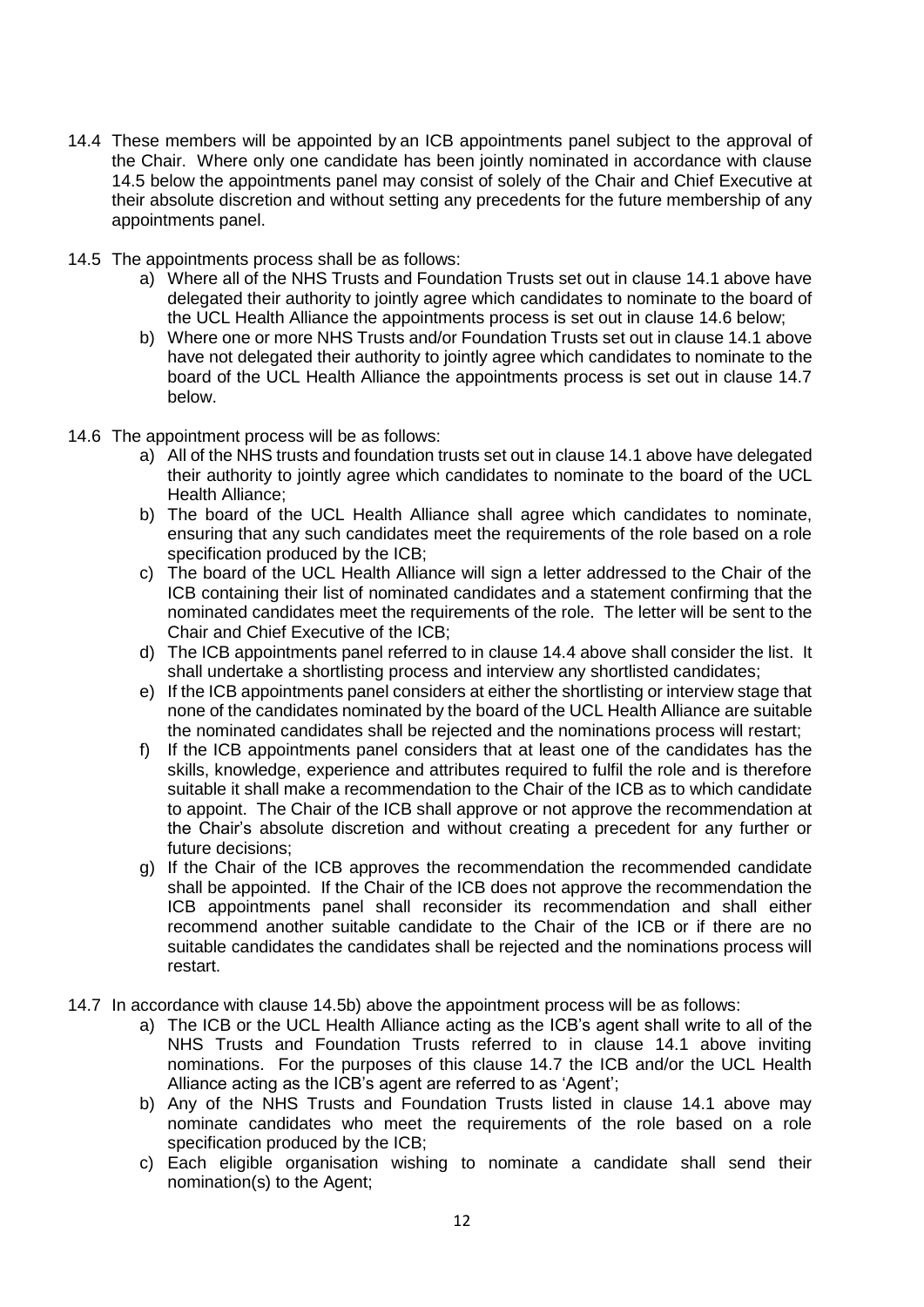- d) The Agent shall review the nomination(s) and confirm whether or not each nomination meets the minimum eligibility requirements of the role based on the role specification. Where potential candidates do not meet the minimum eligibility requirements the Agent shall discuss this with the nominating organisation. The nominating organisation may put forward representations as to why it believes the potential candidate(s) meet the minimum eligibility requirements of the role specification or it may withdraw the nomination. If the Agent and the nominating organisation are unable to agree on whether the potential candidate(s) meet the minimum eligibility requirements the decision shall be: a) referred to the ICB for determination where the Agent is the UCL Health Alliance; or b) taken by the ICB where the ICB is the Agent. Any decisions shall not set any precedents for further or future decisions;
- e) The Agent shall compile a list ('List') of candidates which meet the minimum eligibility requirements of the role specification. The List shall also contain in a separate section a list of candidates who were put forward for nomination but do not meet the minimum eligibility requirements of the role specification. The List shall not contain the names of those candidates who do not meet the minimum eligibility requirements of the role specification where their nomination has been withdrawn;
- f) The Agent shall send the List to all NHS Trusts and Foundation Trusts referred to in clause 14.1 above. These NHS Trusts and Foundation Trusts will be requested to confirm, by simple majority, whether they jointly agree to nominate the whole list of candidates who meet the minimum eligibility requirements of the role specification. Any failure to confirm within seven working days or any such other reasonable time specified by the Agent will be deemed to constitute agreement. If they agree the list will be put forward to the next stage of the nominations and appointment process set out in clause 14.7g) below. If they do not agree the nominations process will be re-run until joint agreement is reached on the nominations put forward following the process set out in this clause  $14.7a$ ) – f);
- g) The ICB appointments panel referred to in clause 14.4 above shall consider the confirmed list of jointly nominated candidates. It shall undertake a shortlisting process and interview any shortlisted candidates;
- h) If the ICB appointments panel considers at either the shortlisting or interview stage that none of the candidates nominated by the NHS Trusts and Foundation Trusts are suitable the nominated candidates shall be rejected and the nominations process will restart;
- i) If the ICB appointments panel considers that at least one of the candidates has the skills, knowledge, experience and attributes required to fulfil the role and is therefore suitable it shall make a recommendation to the Chair of the ICB as to which candidate to appoint. The Chair of the ICB shall approve or not approve the recommendation at his or her absolute discretion and without creating a precedent for any further or future decisions;
- j) If the Chair of the ICB approves the recommendation the recommended candidate shall be appointed. If the Chair of the ICB does not approve the recommendation the ICB appointments panel shall reconsider its recommendation and shall either recommend another suitable candidate to the Chair of the ICB or if there are no suitable candidates the candidates shall be rejected and the nominations process will restart.
- 14.8 The term of office for these Partner Members will be three years and the total number of terms they may serve is two terms, subject to the provisions of the Standing Orders.

## **15. TWO PARTNER MEMBERS - PROVIDERS OF PRIMARY MEDICAL SERVICES**

15.1 These Partner Members are jointly nominated by providers of primary medical services for the purposes of the health service within the Integrated Care Board's area, and that are primary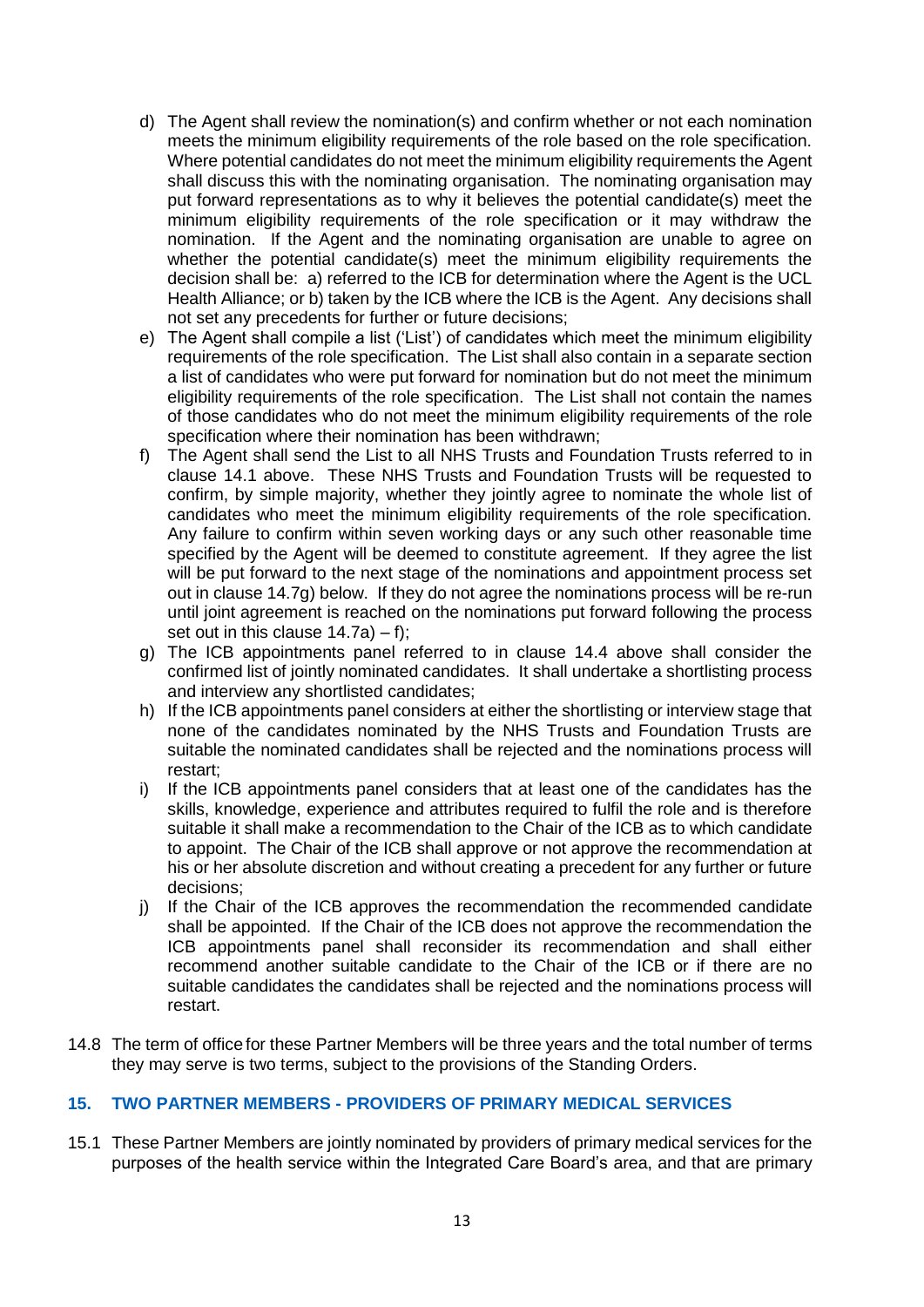medical services contract holders responsible for the provision of essential services, within core hours to a list of registered persons for whom the ICB has core responsibility.

- 15.2 The list of relevant providers of primary medical services for the purpose of clause 15.1 above is published as part of the Governance Handbook. The list will be kept up to date but does not form part of this Constitution.
- 15.3 These Partner Members as per clause 15.1 above must fulfil the eligibility criteria set out at 10.1 above and also the following additional eligibility criteria:
	- a) One Partner Member must be able to bring a sector perspective of the North of North Central London. One Partner Member must be able to bring a sector perspective of the South of North Central London. This is to ensure the ICB Board has a broad range of perspectives from Primary Care covering its entire geography.
- 15.4 Individuals will not be eligible if:
	- a) Any of the disqualification criteria set out in section 11 above apply.
- 15.5 These members will be appointed by an ICB appointments panel subject to the approval of the Chair. Where only one candidate has been jointly nominated in accordance with clause 15.6 below the appointments panel may consist of solely of the Chair and Chief Executive at their absolute discretion and without setting any precedents for the future membership of any appointments panel.
- 15.6 The appointments process shall be as follows:
	- a) Where all of the providers of primary medical services set out in clauses 15.1 and 15.2 above have delegated their authority to jointly agree which candidates to nominate to the board of the North Central London GP Provider Alliance ('GP Provider Alliance') the appointments process is set out in clause 15.7 below;
	- b) Where one or more of the providers of primary medical services set out in clauses 15.1 and 15.2 above have not delegated their authority to jointly agree which candidates to nominate to the board of the GP Provider Alliance the appointments process is set out in clause 15.8 below.
- 15.7In accordance with clause 15.6a) above the appointment process will be as follows:
	- a) All of the providers of primary medical services set out in clause 15.1 and 15.2 above have delegated their authority to jointly agree which candidates to nominate to the board of the GP Provider Alliance;
	- b) The board of the GP Provider Alliance shall agree which candidates to nominate, ensuring that any such candidates meet the requirements of the role based on a role specification produced by the ICB;
	- c) The board of the GP Provider Alliance will sign a letter addressed to the Chair of the ICB containing their list of nominated candidates and a statement confirming that the nominated candidates meet the requirements of the role. The letter will be sent to the Chair and Chief Executive of the ICB;
	- d) The ICB appointments panel referred to in clause 15.5 above shall consider the list. It shall undertake a shortlisting process and interview any shortlisted candidates;
	- e) If the ICB appointments panel considers at either the shortlisting or interview stage that none of the candidates nominated by the board of the GP Provider Alliance are suitable the nominated candidates shall be rejected and the nominations process will restart;
	- f) If the ICB appointments panel considers that at least one of the candidates has the skills, knowledge, experience and attributes required to fulfil the role and is therefore suitable it shall make a recommendation to the Chair of the ICB as to which candidate to appoint. The Chair of the ICB shall approve or not approve the recommendation at the Chair's absolute discretion and without creating a precedent for any further or future decisions;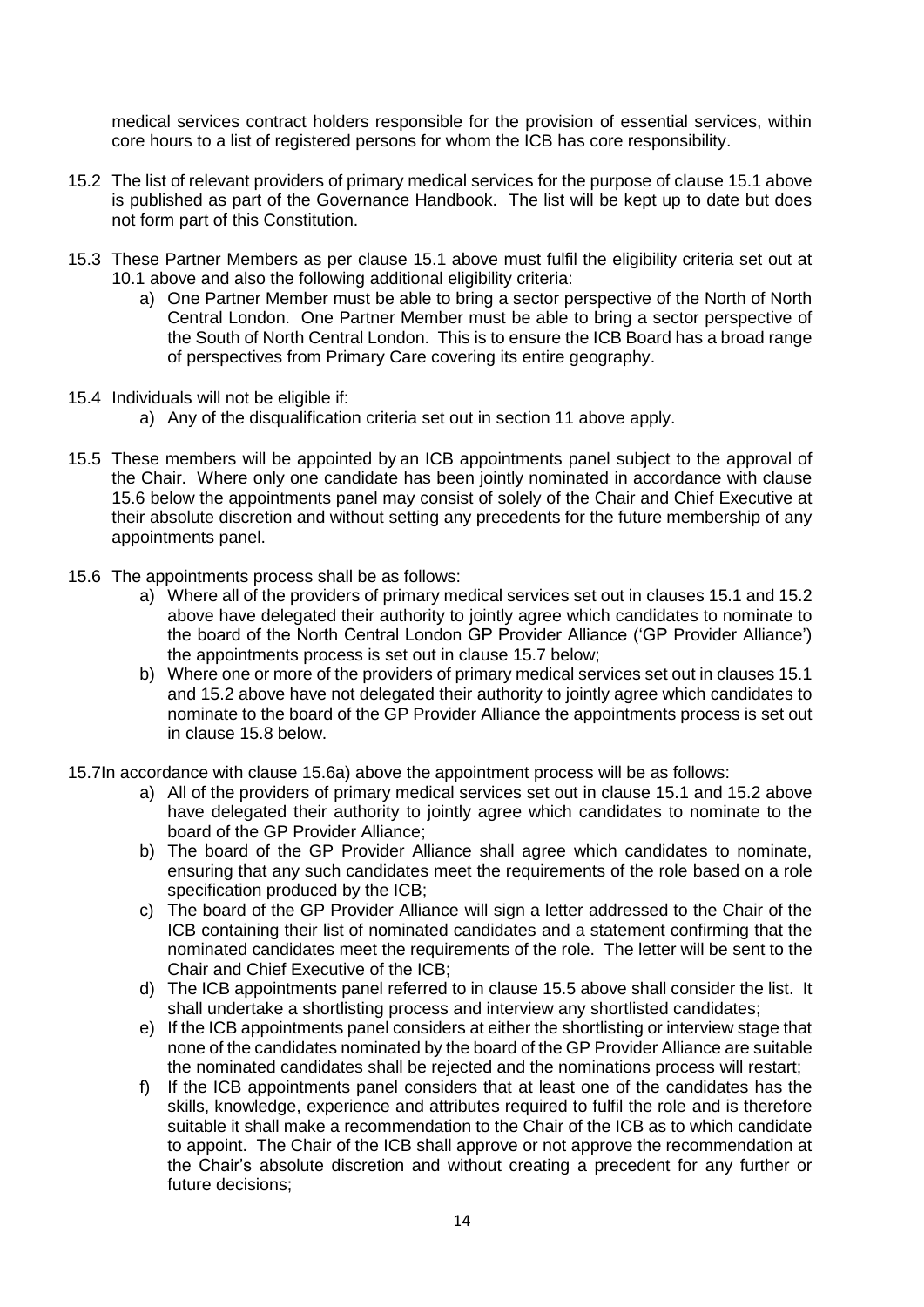- g) If the Chair of the ICB approves the recommendation the recommended candidate shall be appointed. If the Chair of the ICB does not approve the recommendation the ICB appointments panel shall reconsider its recommendation and shall either recommend another suitable candidate to the Chair of the ICB or if there are no suitable candidates the candidates shall be rejected and the nominations process will restart.
- 15.8 In accordance with clause 15.6b) above the appointment process will be as follows:
	- a) The ICB or the GP Provider Alliance acting as the ICB's agent shall write to all of the providers of primary medical services referred to in clauses 15.1 and 15.2 above inviting nominations. For the purposes of this clause 15.8 the ICB and/or the GP Provider Alliance acting as the ICB's agent are referred to as 'Agent':
	- b) Any of the providers of primary medical services listed in clauses 15.1 and 15.2 above may nominate candidates who meet the requirements of the role based on a role specification produced by the ICB;
	- c) Each eligible organisation wishing to nominate a candidate shall send their nomination(s) to the Agent;
	- d) The Agent shall review the nomination(s) and confirm whether or not each nomination meets the minimum eligibility requirements of the role based on the role specification. Where potential candidates do not meet the minimum eligibility requirements the Agent shall discuss this with the nominating organisation. The nominating organisation may put forward representations as to why it believes the potential candidate(s) meets the minimum eligibility requirements of the role specification or it may withdraw the nomination. If the Agent and the nominating organisation are unable to agree on whether the potential candidate(s) meet the minimum eligibility criteria requirements the decision shall be: a) referred to the ICB for determination where the Agent is the GP Provider Alliance; or b) taken by the ICB where the ICB is the Agent. Any decisions shall not set any precedents for further or future decisions;
	- e) The Agent shall compile a list ('List') of candidates which meet the minimum eligibility requirements of the role specification. The List shall also contain in a separate section a list of candidates who were put forward for nomination but do not meet the minimum eligibility requirements of the role specification. The List shall not contain the names of those candidates who do not meet the minimum eligibility requirements of the role specification where their nomination has been withdrawn;
	- f) The Agent shall send the List to all providers of primary medical services referred to in clauses 15.1 and 15.2 above. These providers of primary medical services will be requested to confirm, by simple majority, whether they jointly agree to nominate the whole list of candidates who meet the requirements of the role specification. Any failure to confirm within seven working days or any such other reasonable time specified by the Agent will be deemed to constitute agreement. If they agree the list will be put forward to the next stage of the nominations and appointment process set out in clause 15.8g) below. If they do not agree the nominations process will be re-run until joint agreement is reached on the nominations put forward following the process set out in this clause 15.8a) – f);
	- g) The ICB appointments panel referred to in clause 15.5 above shall consider the confirmed list of jointly nominated candidates. It shall undertake a shortlisting process and interview any shortlisted candidates;
	- h) If the ICB appointments panel considers at either the shortlisting or interview stage that none of the candidates nominated by the providers of primary medical services are suitable the nominated candidates shall be rejected and the nominations process will restart;
	- i) If the ICB appointments panel considers that at least one of the candidates has the skills, knowledge, experience and attributes required to fulfil the role and is therefore suitable it shall make a recommendation to the Chair of the ICB as to which candidate to appoint. The Chair of the ICB shall approve or not approve the recommendation at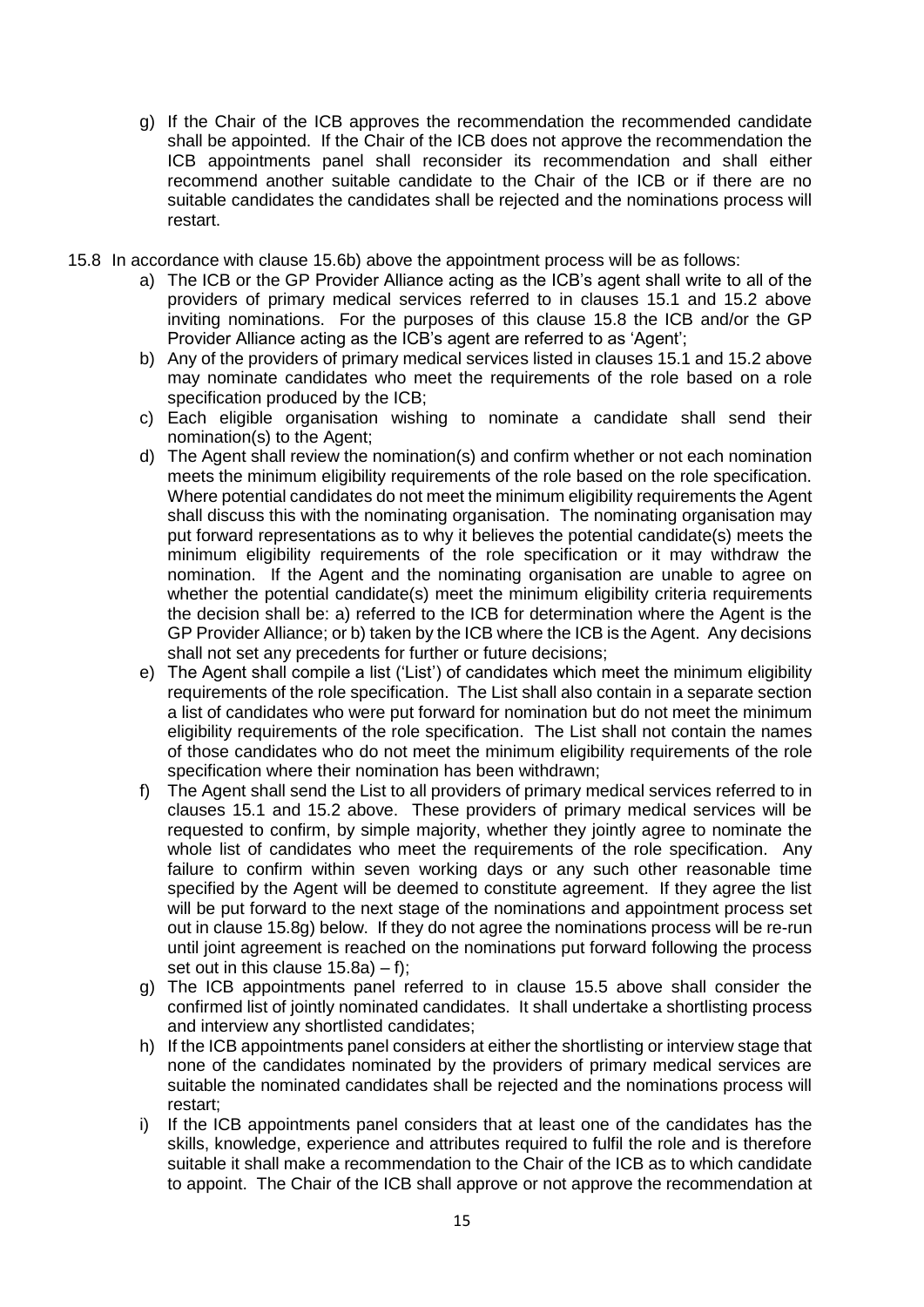the Chair's absolute discretion and without creating a precedent for any further or future decisions;

- j) If the Chair of the ICB approves the recommendation the recommended candidate shall be appointed. If the Chair of the ICB does not approve the recommendation the ICB appointments panel shall reconsider its recommendation and shall either recommend another suitable candidate to the Chair of the ICB or if there are no suitable candidates the candidates shall be rejected and the nominations process will restart.
- 15.9 The terms of office for these Partner Members will be three years and the total number of terms they may serve is two terms, subject to the provisions of the Standing Orders.

#### **16. PARTNER MEMBER- LOCAL AUTHORITIES**

- 16.1 This Partner Member is jointly nominated by the local authorities whose areas coincide with, or include the whole or any part of, the Integrated Care Board's area. Those local authorities are:
	- a) Barnet London Borough Council;
	- b) Camden London Borough Council;
	- c) Enfield London Borough Council;
	- d) Haringey London Borough Council;
	- e) Islington London Borough Council.
- 16.2 This member will fulfil the eligibility criteria set out at 10.1 above. This member shall be an elected Councillor, Chief Executive or hold a relevant executive level role in one of the local authorities listed in clause 16.1 above.
- 16.3 Individuals will not be eligible if:
	- a) Any of the disqualification criteria set out in section 11 above apply.
- 16.4 This member will be appointed by an ICB appointments panel subject to the approval of the Chair. Where only one candidate has been jointly nominated in accordance with clause 16.5 below the appointments panel may consist of solely of the Chair and Chief Executive at their absolute discretion and without setting any precedents for the future membership of any appointments panel.
- 16.5 The appointment process will be as follows:
	- a) Any of the local authorities listed in clause 16.1 above may nominate candidates who meet the requirements of the role based on a role specification produced by the ICB. Those candidates that meet the minimum eligibility criteria shall be placed on a list. The local authorities shall jointly agree, by simple majority, the entire list of candidates that meet the minimum eligibility criteria;
	- b) If the local authorities are unable to agree on whether a potential candidate meets the minimum eligibility criteria the decision shall be referred to the ICB for determination. Any decisions shall not set any precedents for further or future decisions;
	- c) Once the list is jointly agreed these local authorities will jointly sign a letter addressed to the Chair of the ICB containing their list of nominated candidates and a statement confirming that the nominated candidates meet the requirements of the role. The letter will be sent to the Chair and Chief Executive of the ICB:
	- d) The ICB appointments panel referred to in clause 16.4 above shall consider the list. It shall undertake a shortlisting process and interview any shortlisted candidates;
	- e) If the ICB appointments panel considers at either the shortlisting or interview stage that none of the candidates nominated by the local authorities are suitable the nominated candidates shall be rejected and the nominations process will restart;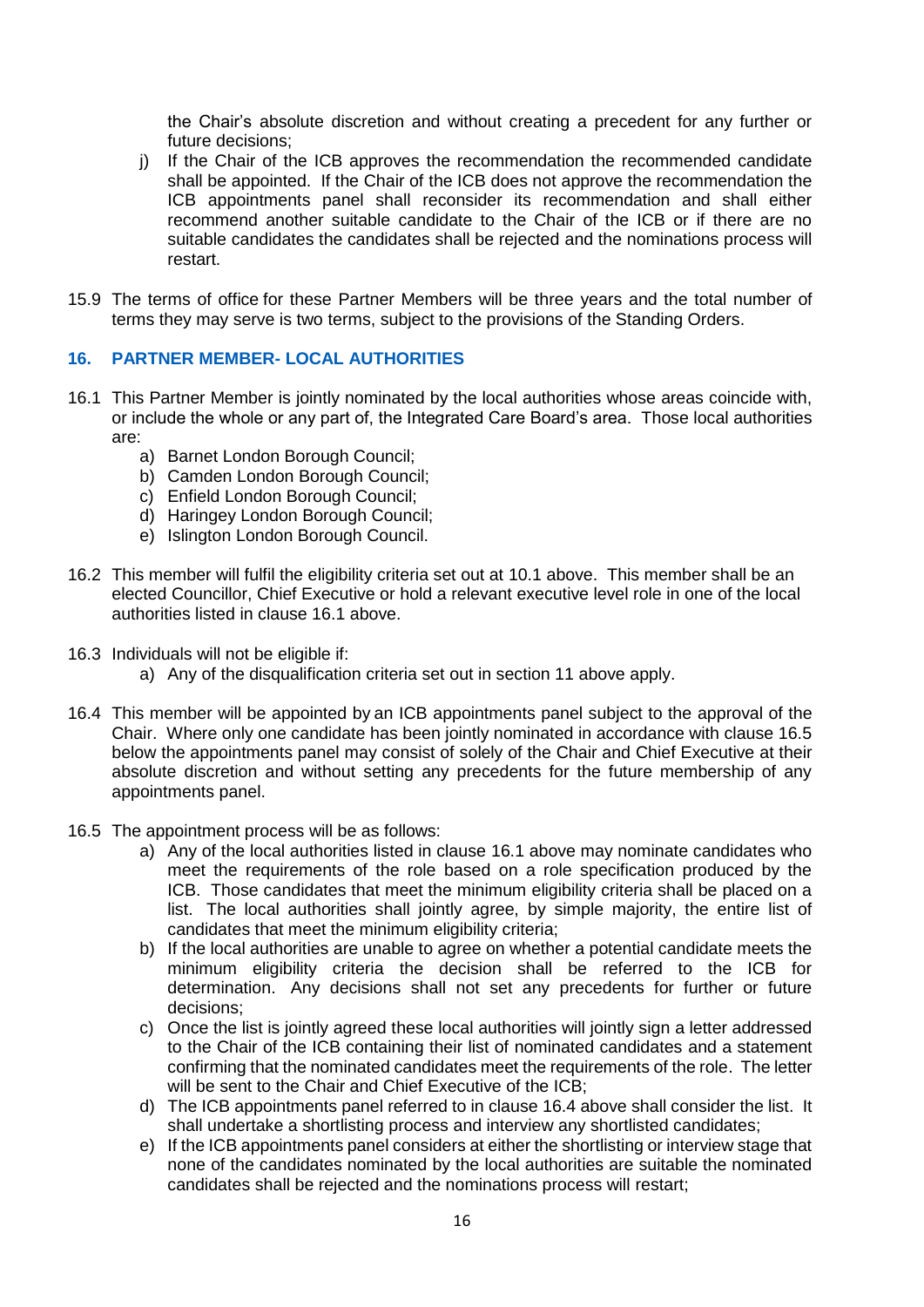- f) If the ICB appointments panel considers that at least one of the candidates has the skills, knowledge, experience and attributes required to fulfil the role and is therefore suitable it shall make a recommendation to the Chair of the ICB as to which candidate to appoint. The Chair of the ICB shall approve or not approve the recommendation at the Chair's absolute discretion and without creating a precedent for any further or future decisions;
- g) If the Chair of the ICB approves the recommendation the recommended candidate shall be appointed. If the Chair of the ICB does not approve the recommendation the ICB appointments panel shall reconsider its recommendation and shall either recommend another suitable candidate to the Chair of the ICB or if there are no suitable candidates the candidates shall be rejected and the nominations process will restart.
- 16.6 The term of office for this Partner Member will be three years and the total number of terms they may serve is two terms, subject to the provisions of the Standing Orders.

## **17. UCL HEALTH ALLIANCE MEMBER**

- 17.1 This member is nominated by the UCL Health Alliance.
- 17.2 This member must fulfil the eligibility criteria set out at 10.1 above and also the following additional eligibility criteria:
	- a) Be a Chair, non-executive director or an executive director of one or more of the NHS Trusts or FTs within the ICB's area or be a director, partner, employee, salaried or a sessional GP at one or more of the GP practices or GP federations within the ICB's area; and
	- b) Be a member of the board of the UCL Health Alliance.
- 17.3 Individuals will not be eligible if:
	- a) Any of the disqualification criteria set out in section 11 above apply.
- 17.4 These members will be appointed by an ICB appointments panel subject to the approval of the Chair. Where only one candidate has been nominated in accordance with clause 17.5 below the appointments panel may consist of solely of the Chair and Chief Executive at their absolute discretion and without setting any precedents for the future membership of any appointments panel.
- 17.5 The appointment process will be as follows**:**
	- a) The board of the UCL Health Alliance shall agree which candidates to nominate, ensuring that any such candidates meet the requirements of the role based on a role specification produced by the ICB;
	- b) The board of the UCL Health Alliance will sign a letter addressed to the Chair of the ICB containing their list of nominated candidates and a statement confirming that the nominated candidates meet the requirements of the role. The letter will be sent to the Chair and Chief Executive of the ICB;
	- c) The ICB appointments panel referred to in clause 17.4 above shall consider the list. It shall undertake a shortlisting process and interview any shortlisted candidates;
	- d) If the ICB appointments panel considers at either the shortlisting or interview stage that none of the candidates nominated by the board of the UCL Health Alliance are suitable the nominated candidates shall be rejected and the nominations process will restart;
	- e) If the ICB appointments panel considers that at least one of the candidates has the skills, knowledge, experience and attributes required to fulfil the role and is therefore suitable it shall make a recommendation to the Chair of the ICB as to which candidate to appoint. The Chair of the ICB shall approve or not approve the recommendation at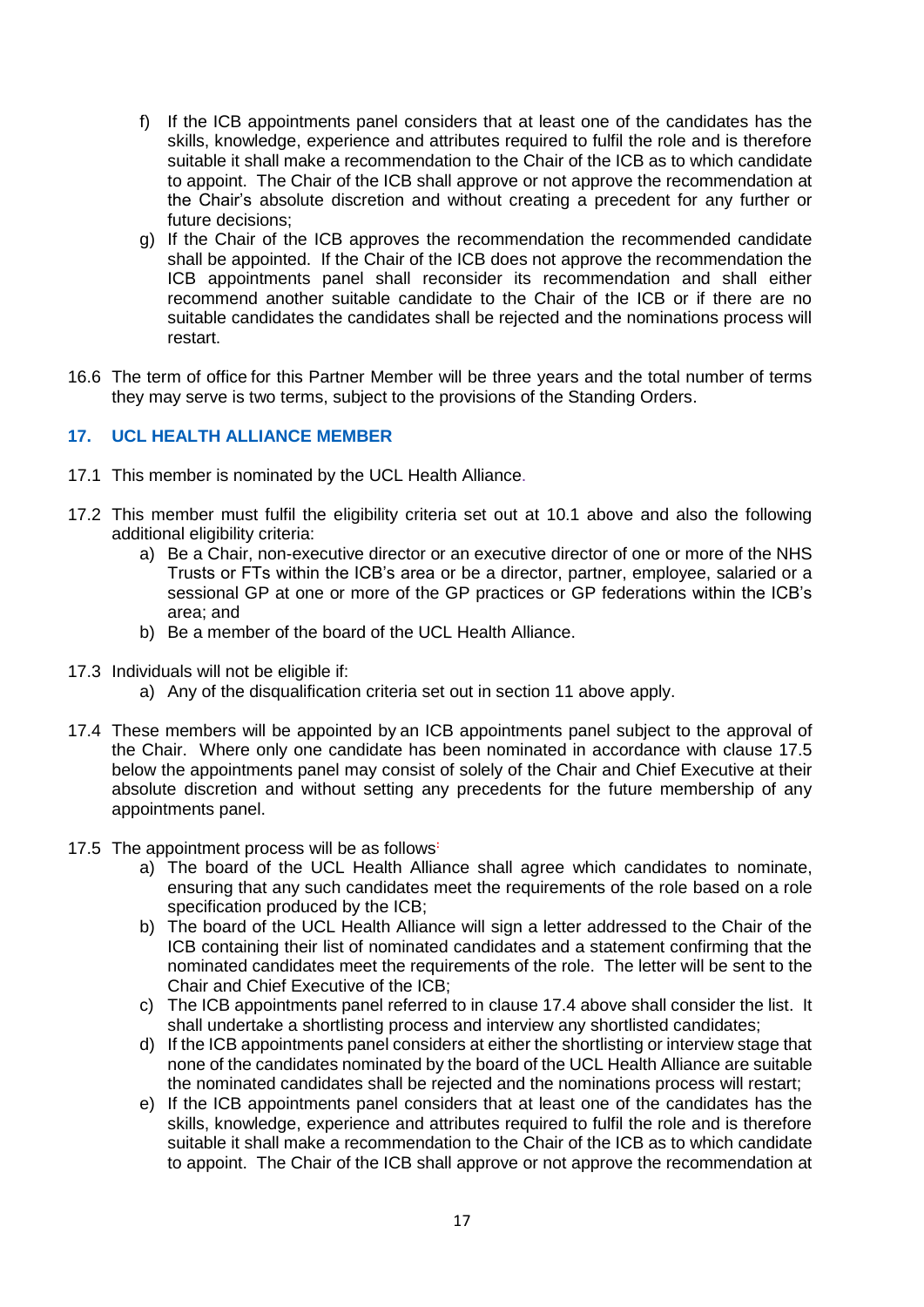his or her absolute discretion and without creating a precedent for any further or future decisions;

- f) If the Chair of the ICB approves the recommendation the recommended candidate shall be appointed. If the Chair of the ICB does not approve the recommendation the ICB appointments panel shall reconsider its recommendation and shall either recommend another suitable candidate to the Chair of the ICB or if there are no suitable candidates the candidates shall be rejected and the nominations process will restart.
- 17.6 The term of office for this Ordinary Member will be three years and the total number of terms they may serve is two terms, subject to the provisions of the Standing Orders.

## **18. MEDICAL DIRECTOR**

- 18.1 This member will fulfil the eligibility criteria set out at 10.1 and also the following additional eligibility criteria:
	- a) Be an employee of the ICB or a person seconded to the ICB who is employed in the civil service of the State or by a body referred to in paragraph 19(4)(b) of Schedule 1B to the 2006 Act;
	- b) Be a registered Medical Practitioner.
- 18.2 Individuals will not be eligible if:
	- a) Any of the disqualification criteria set out in section 11 above apply.
- 18.3 This member will be appointed by the Chief Executive subject to the approval of the Chair.

## **19. DIRECTOR OF NURSING**

- 19.1 This member will fulfil the eligibility criteria set out at 10.1 above and also the following additional eligibility criteria:
	- a) Be an employee of the ICB or a person seconded to the ICB who is employed in the civil service of the State or by a body referred to in paragraph 19(4)(b) of Schedule 1B to the 2006 Act;
	- b) Be a registered Nurse.
- 19.2 Individuals will not be eligible if:
	- a) Any of the disqualification criteria set out in section 11 above apply.
- 19.3 This member will be appointed by the Chief Executive subject to the approval of the Chair.

## **20. DIRECTOR OF FINANCE**

- 20.1 This member will fulfil the eligibility criteria set out at 10.1 above and also the following additional eligibility criteria:
	- a) Be an employee of the ICB or a person seconded to the ICB who is employed in the civil service of the State or by a body referred to in paragraph 19(4)(b) of Schedule 1B to the 2006 Act.
- 20.2 Individuals will not be eligible if:
	- a) Any of the disqualification criteria set out in section 11 above apply.
- 20.3 This member will be appointed by the Chief Executive subject to the approval of the Chair.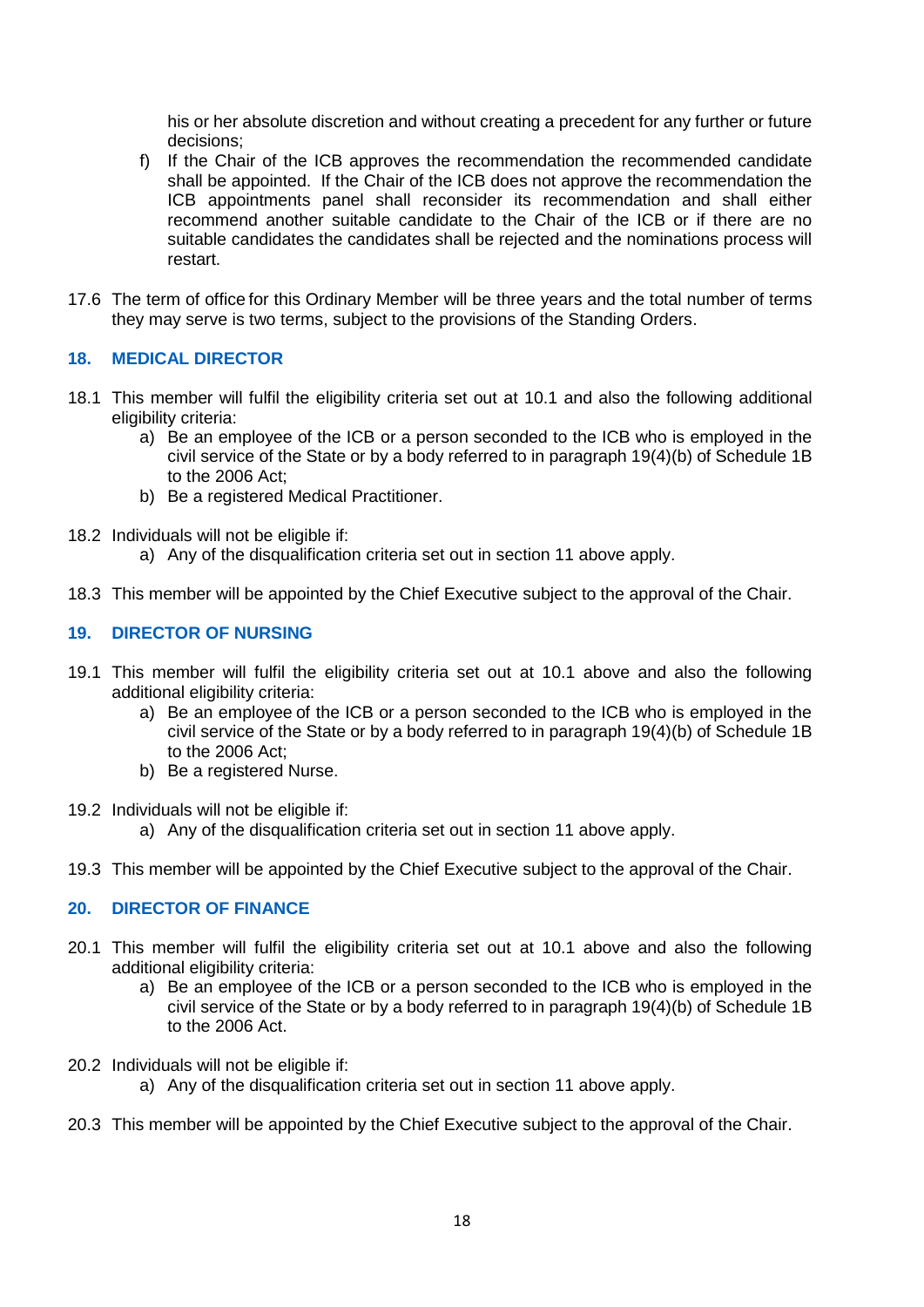## **21**. **THREE NON-EXECUTIVE MEMBERS**

- 21.1 The ICB will appoint three Non-Executive Members.
- 21.2 These members will be appointed by an ICB appointments panel subject to the approval of the Chair. The appointments panel shall include, as a minimum, at least three people as follows:
	- a) The Chair of the Board;
	- b) Two representatives from ICB partner organisations.
- 21.3 These members will fulfil the eligibility criteria set out at 10.1 above and also the following additional eligibility criteria:
	- a) Not be an employee of the ICB or a person seconded to the ICB;
	- b) Not hold a role in another health and care organisation in the ICS area;
	- c) One shall have specific knowledge, skills and experience that makes them suitable for appointment to the Chair of the Audit Committee;
	- d) Another should have specific knowledge, skills and experience that makes them suitable for appointment to the Chair of the Remuneration Committee.
- 21.4 Individuals will not be eligible if:
	- a) Any of the disqualification criteria set out in section 11 above apply;
	- b) They hold a role in another health and care organisation within the ICB area.
- 21.5 The term of office for a Non-Executive Member will be three years and the total number of terms an individual may serve is two terms after which they will no longer be eligible for reappointment, subject to the provisions of the Standing Orders.
- 21.6 Initial appointments may be for a shorter period at the ICB Chair's absolute discretion and without setting any precedents for any future decision in order to avoid all non-executive members retiring at once. Thereafter, new appointees will ordinarily retire on the date that the individual they replaced was due to retire in order to provide continuity.
- 21.7 Subject to satisfactory appraisal the Chair may approve the re-appointment of a Non-Executive Member for additional terms of office up to the maximum number of years permitted for their role as set out in clause 21.5 above.

## **22. BOARD MEMBERS: REMOVAL FROM OFFICE**

- 22.1 Arrangements for the removal from office of Board members is subject to the term of appointment, and application of the relevant ICB policies and procedures.
- 22.2 With the exception of the Chair and Executive Directors (which for the avoidance of doubt includes the Chief Executive), ICB Board members shall be removed from office, after following a fair process, if any of the following occurs:
	- a) If they no longer fulfil the requirements of their role or become ineligible for their role as set out in this Constitution, regulations or guidance;
	- b) If they fail to attend three ICB Board meetings in a row without the permission of the Chair;
	- c) A motion of no confidence is passed by a simple majority of ICB Board members. The simple majority must include the Chair of the Board or the Deputy Chair if the Chair is unable to participate in any vote due to a conflict of interest;
	- d) If their behaviour, conduct and/or professionalism:
		- Falls below the standard required for the role:
		- Brings the ICB and/or the ICB Board into disrepute;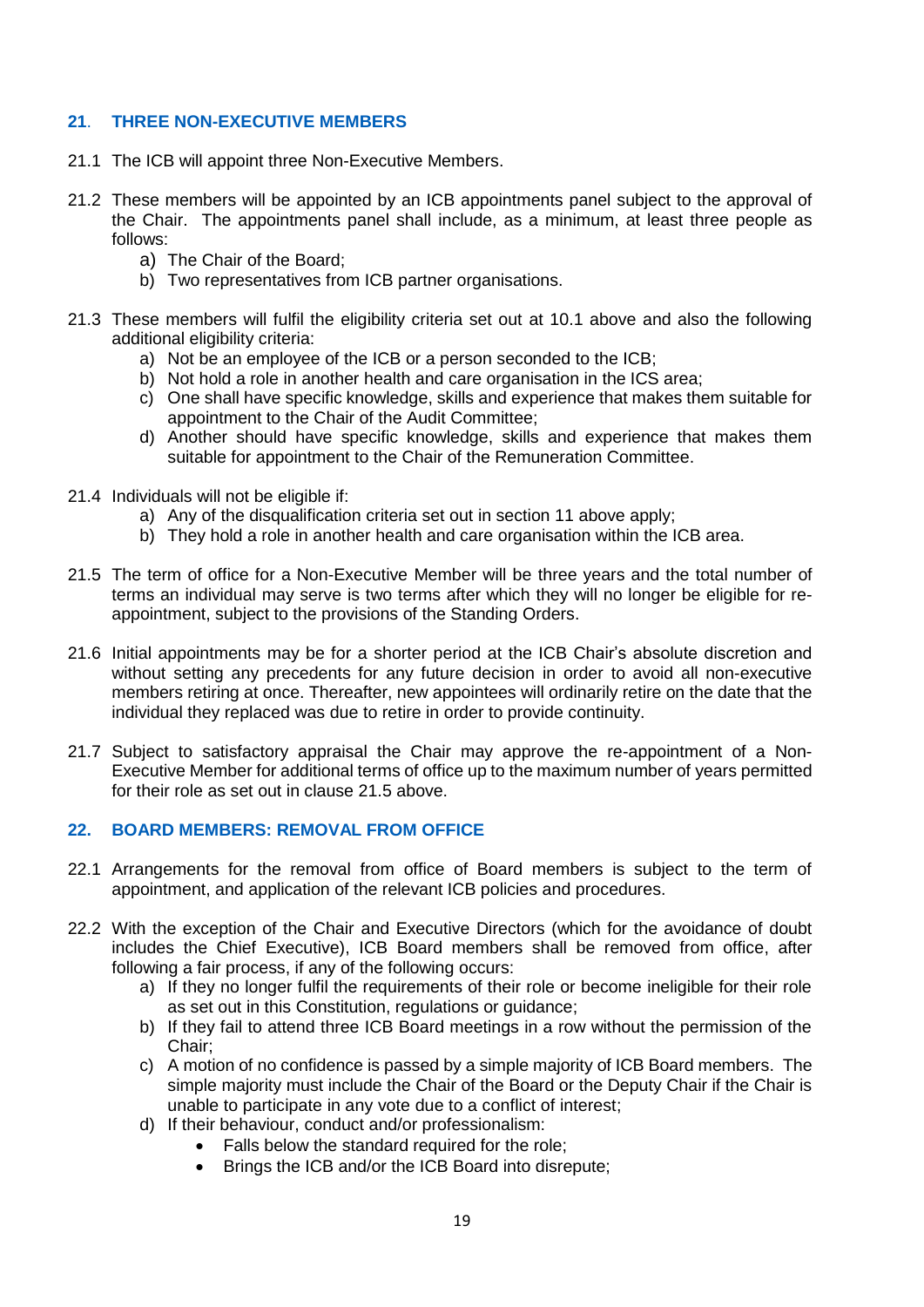- Is dishonest, an abuse of position, professional misconduct or grossly negligent;
- e) If for some other substantial reason their position has become untenable.
- 22.3 The Executive Director members of the ICB Board shall be removed from office if any of the following occurs:
	- a) If they no longer fulfil the requirements of their role or become ineligible for their role as set out in this Constitution, regulations or guidance;
	- b) If their employment with the ICB is terminated.
- 22.4 For Executive Director Members of the ICB Board they shall only be removed upon the outcome of the ICB's HR disciplinary process where appropriate. Grounds for triggering the ICB's disciplinary process may include:
	- a) If they fail to attend three ICB Board meetings in a row without the permission of the Chair;
	- b) In the event of performance concerns a motion of no confidence is passed by a simple majority of ICB Board members. The simple majority must include the Chair of the Board or the Deputy Chair if the Chair is unable to participate in any vote due to a conflict of interest;
	- c) If their behaviour, conduct and/or professionalism:
		- Falls below the standard required for the role;
		- Brings the ICB and/or the ICB Board into disrepute;
		- Is dishonest, an abuse of position, professional misconduct or grossly negligent;
	- d) If for some other substantial reason their position has become untenable.
- 22.5 Members may be suspended pending the outcome of an investigation into whether any of the matters in 22.2, 22.3 and/or 22.4 above apply.
- 22.6 Executive Directors (including the Chief Executive) will cease to be Board members if their employment in their specified role ceases, regardless of the reason for termination of the employment.
- 22.7 The Chair of the ICB may be removed by NHS England, subject to the approval of the Secretary of State.
- 22.8 If NHS England is satisfied that the ICB is failing or has failed to discharge any of its functions or that there is a significant risk that the ICB will fail to do so, it may:
	- a) Terminate the appointment of the ICB's Chief Executive; and
	- b) Direct the Chair of the ICB as to which individual to appoint as a replacement and on what terms.

#### **23. TERMS OF APPOINTMENT OF BOARD MEMBERS**

- 23.1 With the exception of the Chair of the ICB arrangements for remuneration and any allowances will be agreed by the Remuneration Committee in line with the ICB remuneration policy, any other relevant policies published on the ICB's website and any guidance issued by NHS England or other relevant body. It is a principle that no one shall decide their own pay and therefore the Remuneration Committee will be constituted accordingly.
- 23.2 Remuneration for the Chair of the ICB will be set by NHS England.
- 23.3 Other terms of appointment for Board members will be determined by the Remuneration **Committee.**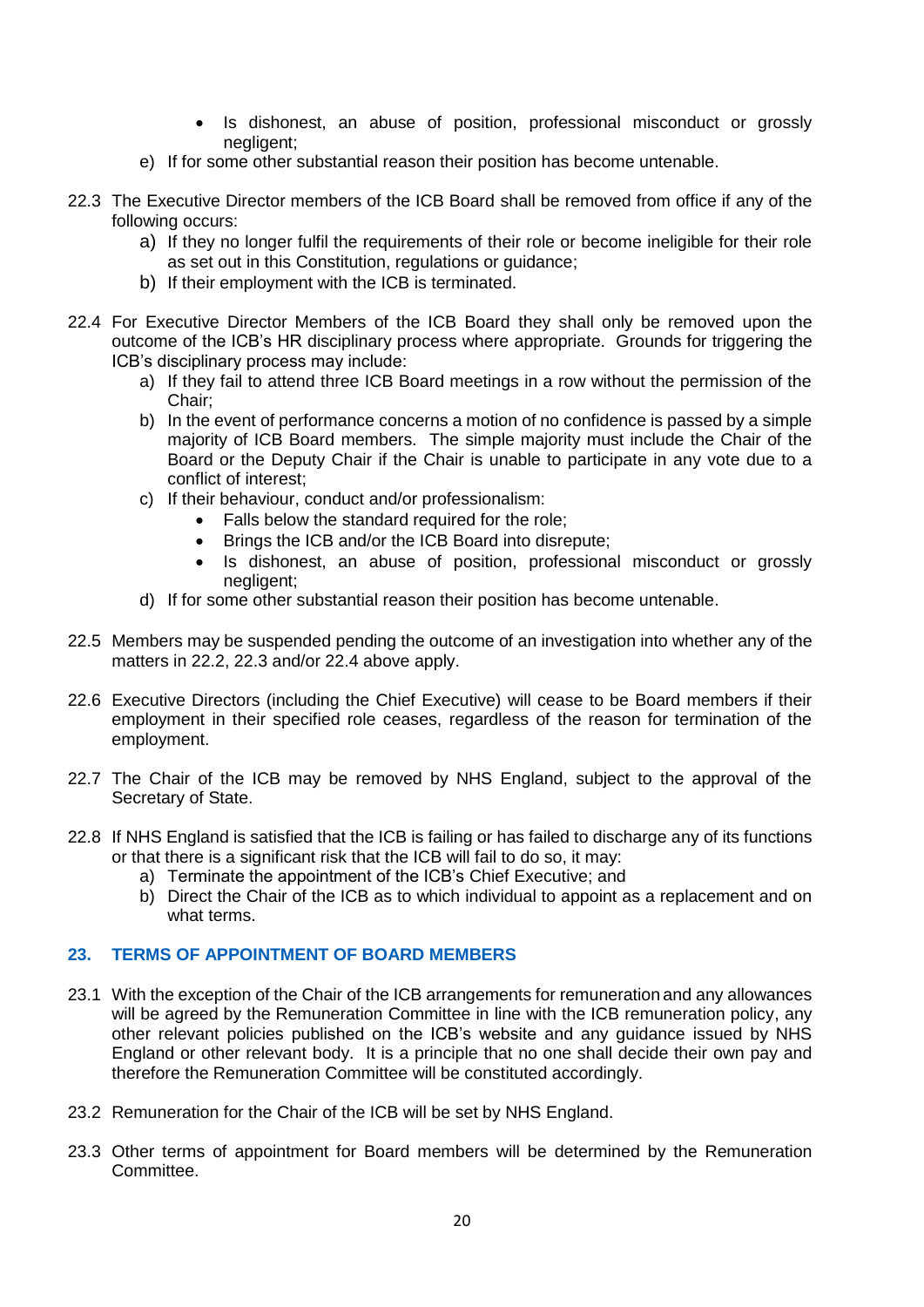23.4 Terms of appointment of the Chair of the ICB will be determined by NHS England.

## **24. GOOD GOVERNANCE**

- 24.1 The ICB will, at all times, observe generally accepted principles of good governance. This includes the Nolan Principles of Public Life and any governance guidance issued by NHS England.
- 24.2 The ICB has agreed a code of conduct and behaviours which sets out the expected behaviours that members of the Board and its Committees will uphold whilst undertaking ICB business. It also includes a set of principles that will guide decision making in the ICB. The ICB code of conduct and behaviours is published in the Governance Handbook.

## **25. GENERAL**

- 25.1 The ICB will:
	- a) Comply with all relevant laws including but not limited to the 2006 Act and the duties prescribed within it and any relevant regulations;
	- b) Comply with directions issued by the Secretary of State for Health and Social Care;
	- c) Comply with directions issued by NHS England;
	- d) Have regard to statutory guidance including that issued by NHS England;
	- e) Take account, as appropriate, of other documents, advice and guidance issued by relevant authorities, including that issued by NHS England;
	- f) Respond to reports and recommendations made by local Healthwatch organisations within the ICB area.
- 25.2 The ICB will develop and implement the necessary systems and processes to comply with (a)- (f) above, documenting them as necessary in this Constitution, its Governance Handbook and/or other relevant policies and procedures as appropriate.

## **26. AUTHORITY TO ACT**

- 26.1 The ICB is accountable for exercising its statutory functions and may grant authority to act on its behalf to:
	- a) Any of its members or employees;
	- b) A Committee or Sub-Committee of the ICB.
- 26.2 Under section 65Z5 of the 2006 Act, the ICB may arrange with another ICB, an NHS trust, NHS foundation trust, NHS England, a local authority, combined authority or any other body prescribed in Regulations, for the ICB's functions to be exercised by or jointly with that other body or for the functions of that other body to be exercised by or jointly with the ICB. Where the ICB and other body enters such arrangements, they may also arrange for the functions in question to be exercised by a joint committee of theirs and/or for the establishment of a pooled fund to fund those functions (section 65Z6). In addition, under section 75 of the 2006 Act, the ICB may enter partnership arrangements with a local authority under which the local authority exercises specified ICB functions or the ICB exercises specified local authority functions, or the ICB and local authority establish a pooled fund.
- 26.3 Where arrangements are made under section 65Z5 or section 75 of the 2006 Act the Board must authorise the arrangement, which must be described as appropriate in the SORD.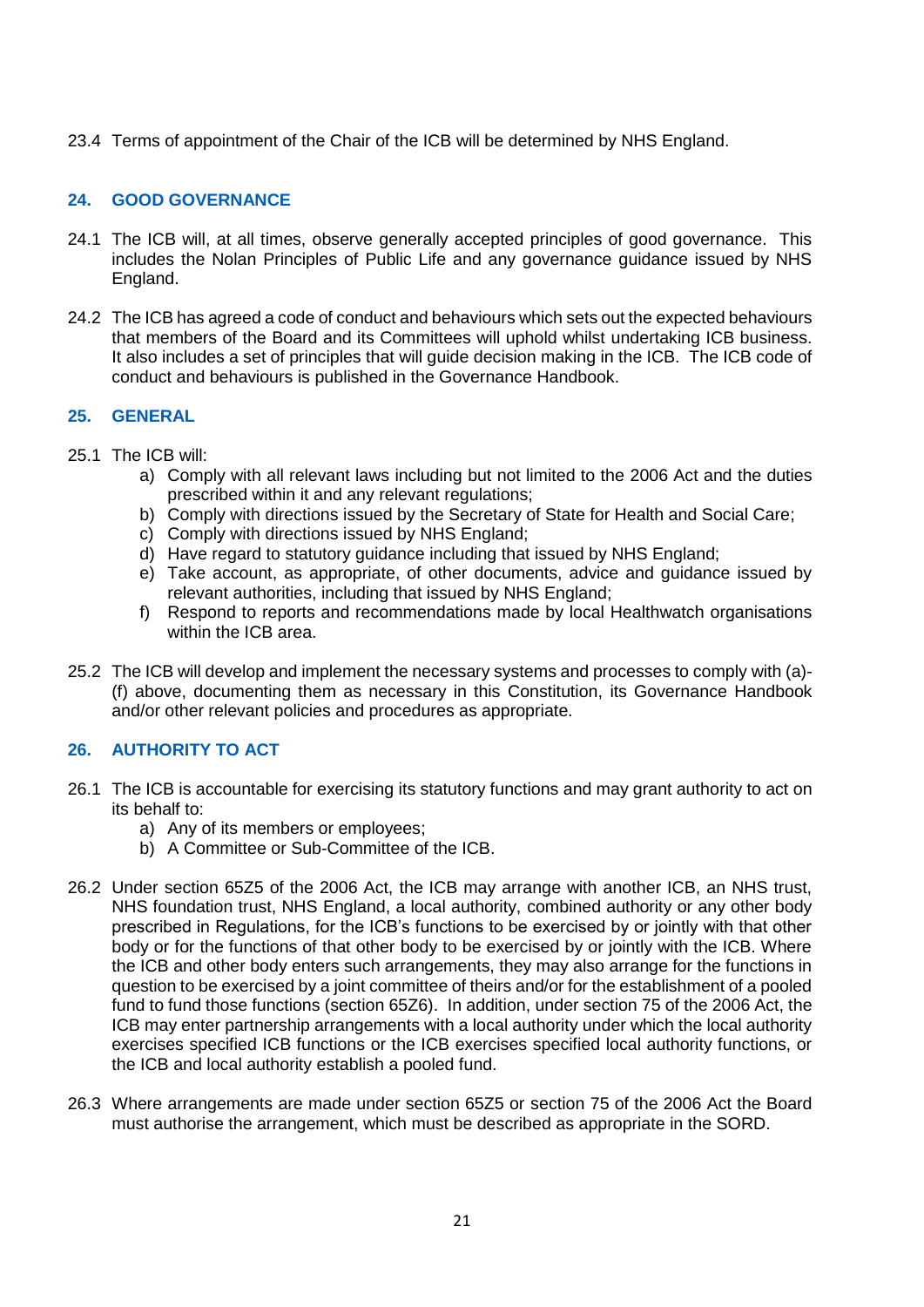## **27. SCHEME OF RESERVATION AND DELEGATION**

- 27.1 The ICB has agreed a Scheme of Reservation and Delegation ('SORD') which is published in full on the ICB's website.
- 27.2 Only the Board may agree the SORD and amendments to the SORD may only be approved by the Board.
- 27.3 The SORD sets out:
	- a) Those functions that are reserved to the Board;
	- b) Those functions that have been delegated to an individual or to Committees and sub committees;
	- c) Those functions delegated to another body or to be exercised jointly with another body, under section 65Z5 and 65Z6 of the 2006 Act.
- 27.4 The ICB remains accountable for all of its functions, including those that it has delegated. All those with delegated authority are accountable to the Board for the exercise of their delegated functions.

## **28. FUNCTIONS AND DECISIONS MAP**

- 28.1 The ICB has prepared a Functions and Decision Map which sets out at a high level its key functions and how it exercises them in accordance with the SORD.
- 28.2 The Functions and Decision Map is published on the ICB's website.
- 28.3 The Functions and Decisions Map includes:
	- a) Key functions reserved to the Board of the ICB;
	- b) Commissioning functions delegated to Committees and individuals;
	- c) Commissioning functions delegated under section 65Z5 and 65Z6 of the 2006 Act to be exercised by, or with, another ICB, an NHS trust, NHS foundation trust, local authority, combined authority or any other prescribed body;
	- d) Functions delegated to the ICB (for example, from NHS England).

## **29. COMMITTEES AND SUB-COMMITTEES**

- 29.1 The ICB may appoint Committees and arrange for its functions to be exercised by such Committees. Each Committee may appoint Sub-Committees and arrange for the functions exercisable by the Committee to be exercised by those Sub-Committees at the Board's absolute discretion.
- 29.2 All Committees and Sub-Committees are listed in the SORD.
- 29.3 Each Committee and Sub-Committee established by the ICB operates under Terms of Reference agreed by the Board. All Terms of Reference are published in the Governance Handbook.
- 29.4 The Board remains accountable for all functions, including those that it has delegated to Committees and subcommittees and therefore, appropriate reporting and assurance arrangements are in place and documented in Terms of Reference. All Committees and Sub-Committees that fulfil delegated functions of the ICB, will be required to:
	- a) Discharge their functions effectively and from within their delegated authorities;
	- b) Provide reports to the Board as required.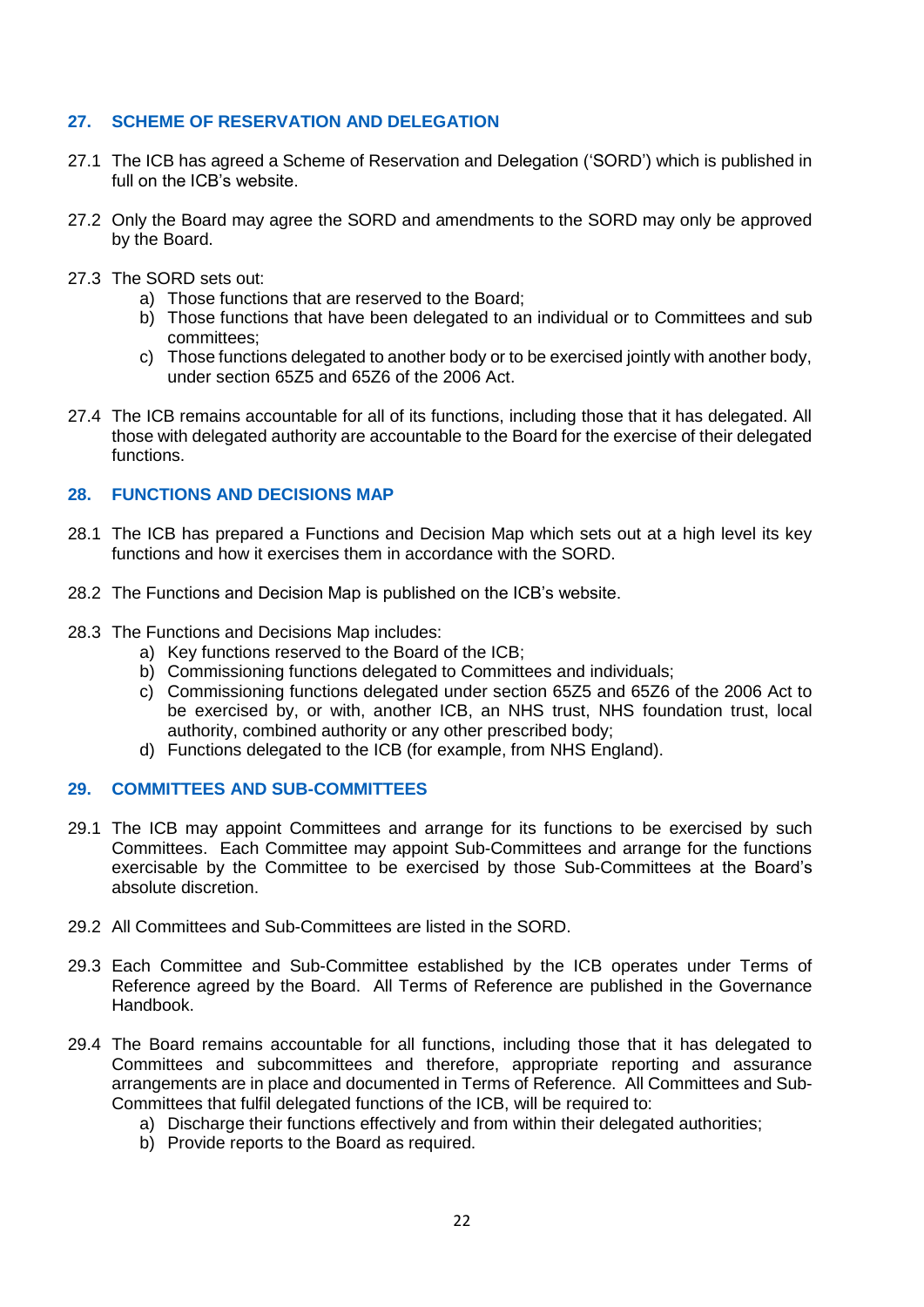- 29.5 Any Committee or Sub-Committee established in accordance with this section 29 may consist of, or include, persons who are not ICB Members or employees.
- 29.6 All members of Committees and Sub-Committees that exercise the ICB's commissioning functions will be approved by the Chair. The Chair will not approve an individual to such a Committee or Sub-Committee if they consider that the appointment could reasonably be regarded as undermining the independence of the health service because of the candidate's involvement with the private healthcare sector or otherwise.
- 29.7 All members of Committees and Sub-Committees are required to act in accordance with this Constitution, including the Standing Orders as well as the SFIs and any other relevant ICB policy.
- 29.8 The following Committees will be maintained:
	- a) **Audit Committee:** This committee is accountable to the Board and provides an independent and objective view of the ICB's compliance with its statutory responsibilities. The committee is responsible for arranging appropriate internal and external audit.

The Audit Committee will be chaired by a Non-Executive Member (other than the Chair of the ICB) who has the qualifications, expertise or experience to enable them to express credible opinions on finance and audit matters.

b) **Remuneration Committee:** This committee is accountable to the Board for matters relating to remuneration, fees and other allowances (including pension schemes) and terms of service for a) Board members (other than the Chair of the ICB), b) ICB officers, c) clinical leads and d) employees at the Very Senior Manager level. It also sets the employee pay policy for employees below the Very Senior Manager level.

The Remuneration Committee will be chaired by a Non-Executive Member other than the Chair or the Chair of Audit Committee.

- 29.9 The terms of reference for each of the above Committees are published in the Governance Handbook.
- 29.10The Board has also established a number of other Committees to assist it with the discharge of its functions. These Committees are set out in the SORD and further information about these Committees, including terms of reference, are published in the Governance Handbook.

## **30. DELEGATIONS MADE UNDER SECTION 65Z5 OF THE 2006 ACT**

- 30.1 As per 26.2 above the ICB may arrange for any functions exercisable by it to be exercised by or jointly with any one or more other relevant bodies (another ICB, NHS England, an NHS trust, NHS foundation trust, local authority, combined authority or any other prescribed body).
- 30.2 All delegations made under these arrangements are set out in the ICB SORD and included in the Functions and Decision Map.
- 30.3 Each delegation made under section 65Z5 of the 2006 Act will be set out in a delegation arrangement which sets out the terms of the delegation. This may, for joint arrangements, include establishing and maintaining a pooled fund. The power to approve delegation arrangements made under this provision will be reserved to the Board.
- 30.4 The Board remains accountable for all the ICB's functions, including those that it has delegated and therefore, appropriate reporting and assurance mechanisms are in place as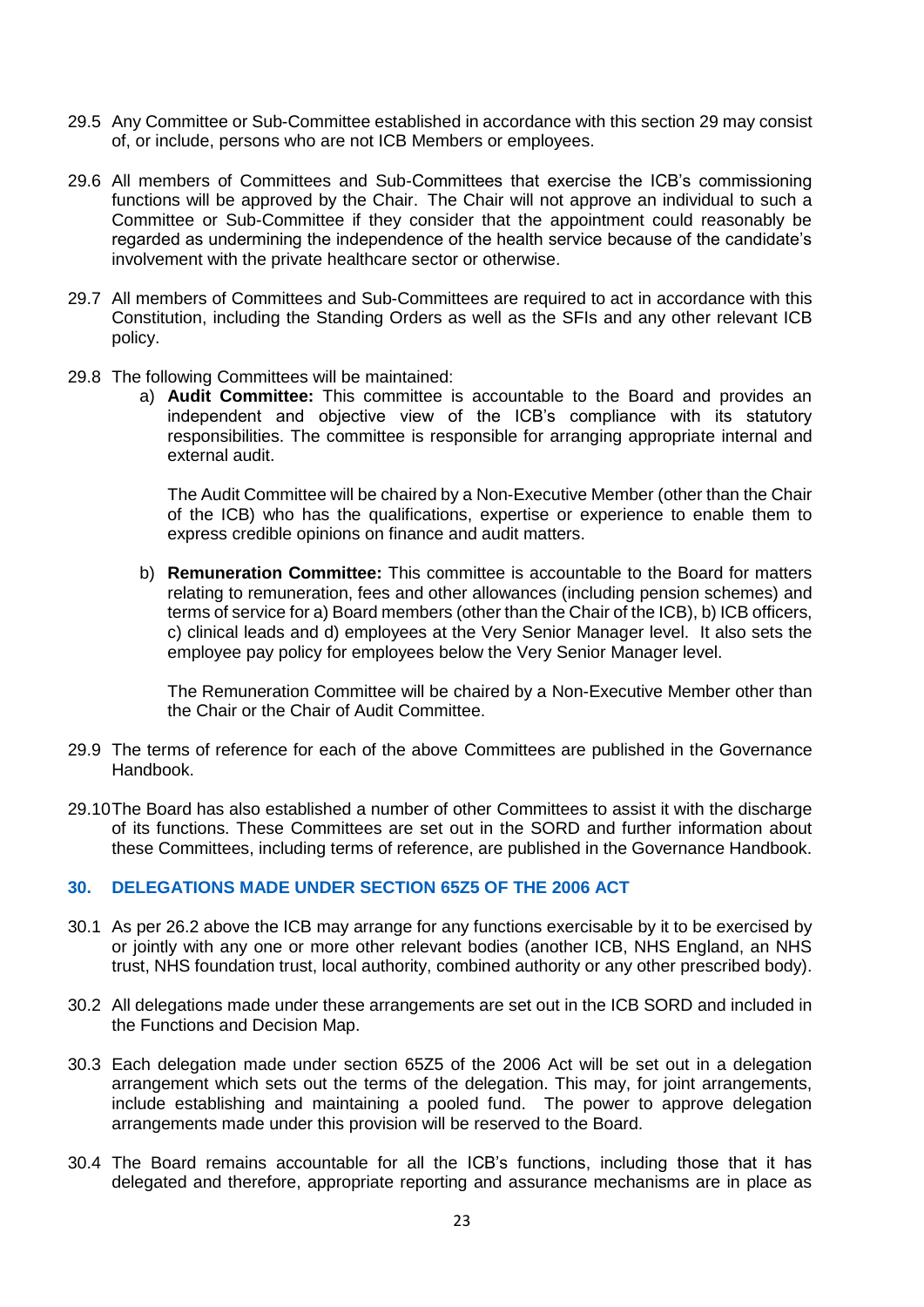part of agreeing terms of a delegation and these are detailed in the delegation arrangements, summaries of which will be published in the Governance Handbook.

30.5 In addition to any formal joint working mechanisms, the ICB may enter into strategic or other transformation discussions with its partner organisations on an informal basis.

## **31. STANDING ORDERS**

- 31.1 The ICB has agreed a set of Standing Orders which describe the processes that are employed to undertake its business. They include procedures for:
	- a) Conducting the business of the ICB;
	- b) The procedures to be followed during meetings; and
	- c) The process to delegate functions.
- 31.2 The Standing Orders apply to all Committees and Sub-Committees of the ICB unless specified otherwise in in Standing Orders or in terms of reference which have been agreed by the Board.
- 31.3 A full copy of the Standing Orders is included in Appendix 2 and form part of this Constitution.

## **32. STANDING FINANCIAL INSTRUCTONS**

- 32.1 The ICB has agreed a set of Standing Financial Instructions ('SFIs') which include the delegated limits of financial authority set out in the SORD.
- 32.2 A copy of the SFIs is published in the Governance Handbook on the ICB's website.

## **33. CONFLICTS OF INTEREST**

- 33.1 As required by section 14Z30 of the 2006 Act, the ICB has made arrangements to manage any actual and potential conflicts of interest to ensure that decisions made by the ICB will be taken and seen to be taken without being unduly influenced by external or private interest and do not, (and do not risk appearing to) affect the integrity of the ICB's decision-making processes.
- 33.2 The ICB has agreed policies and procedures for the identification and management of conflicts of interest which are published on the ICB's website.
- 33.3 All Board, Committee and Sub-Committee members, officers and employees of the ICB, will comply with the ICB policy on conflicts of interest in line with their terms of office and/ or employment. This will include but not be limited to declaring all interests on a register that will be maintained by the ICB.
- 33.4 All delegation arrangements made by the ICB under Section 65Z5 of the 2006 Act will include a requirement for transparent identification and management of interests and any potential conflicts in accordance with suitable policies and procedures comparable with those of the ICB.
- 33.5 Where an individual, including any individual directly involved with the business or decisionmaking of the ICB and not otherwise covered by one of the categories above, has an interest, or becomes aware of an interest which could lead to a conflict of interests in the event of the ICB considering an action or decision in relation to that interest, that must be considered as a potential conflict, and is subject to the provisions of this Constitution, the Conflicts of interest Policy and the Standards of Business Conduct Policy.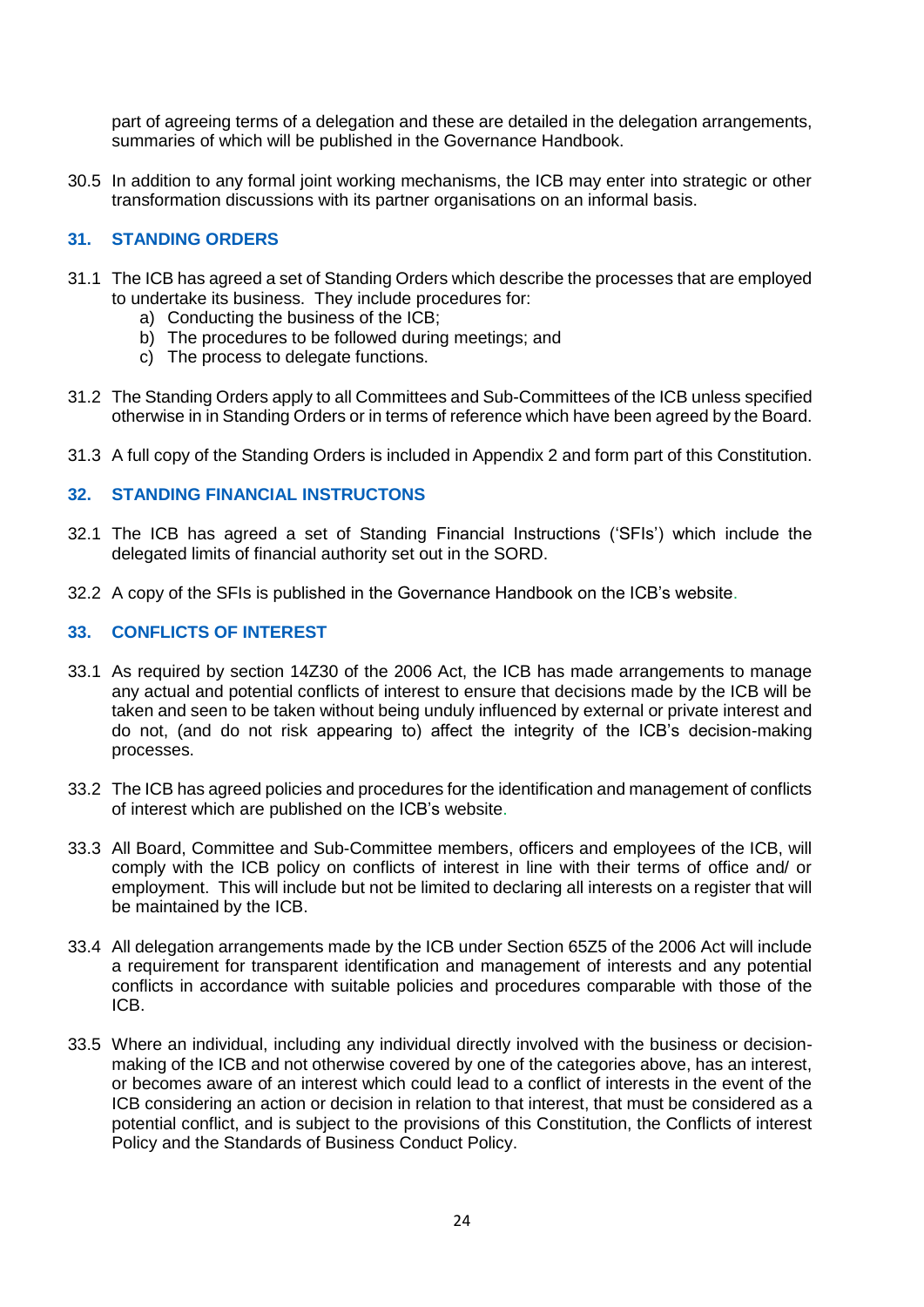- 33.6 The ICB has appointed the Audit Committee Chair to be the Conflicts of Interest Guardian. In collaboration with the ICB's governance lead, their role is to:
	- a) Act as a conduit for members of the public, healthcare professionals and wider Integrated Care System partners who have any concerns with regards to conflicts of interest;
	- b) Be a safe point of contact for employees or workers to raise any concerns in relation to conflicts of interest;
	- c) Support the rigorous application of conflict of interest principles and policies;
	- d) Provide independent advice and judgment to staff and members where there is any doubt about how to apply conflicts of interest policies and principles in an individual situation;
	- e) Provide advice on minimising the risks of conflicts of interest.

## **34. PRINICPLES FOR CONFLICT OF INTEREST MANAGEMENT**

- 34.1 In discharging its functions the ICB will abide by the following principles:
	- a) Decision making will be geared towards meeting the statutory duties of the ICB at all times including the triple aim;
	- b) Any individual involved in decisions relating to ICB functions must be acting clearly in the interests of the ICB and of the public, rather than furthering any direct or indirect financial, personal, professional or organisational interests;
	- c) ICBs have been created to give statutory NHS providers, local authorities and general practice providers of primary medical service nominees a role in decision making. These individuals will be expected to act in accordance with principles a) and b) above. Whilst it should not automatically be assumed that they are personally or professionally conflicted just by virtue of being an employee, director, partner or otherwise holding a position with one of these organisations the possibility of actual and perceived conflicts of interest arising will remain. For all decisions ICBs will need to carefully consider whether an individual's role in another organisation could result in actual or perceived conflicts of interest and whether or not that outweighs the value of the knowledge they bring to the decision making process;
	- d) The personal and professional interests of all ICB Board Members, ICB committee members and ICB staff who are involved in decision making need to be declared, recorded and managed appropriately;
	- e) Declarations of Interest must be made as soon as practicable after the person becomes aware of the conflict or potential conflict and, in any event, within 28 days of the person becoming aware. This includes being clear and specific about the nature of any interest and about the nature of any conflict that may arise regarding a particular decision and/or item under consideration;
	- f) All Declarations of Interest will be recorded. If an interest is declared but there is no risk of a conflict arising then no further action need be taken. However, if a material interest is declared it should be considered to what extent this material interest affects the balance of the discussion and decision-making process. In doing so the ICB should ensure actual and potential conflicts of interest do not, and do not appear, to affect the integrity of the ICB's decision making processes;
	- g) The ICB shall consider the composition of its decision-making forums and will clearly distinguish between those individuals who will a) be involved in formal decision making and b) those whose input informs decisions. The ICB shall consider the perspective individuals bring and the value they add to both items under discussion and decision making. This includes the ability to shape the ICB's understanding of how best to meet patients' needs and deliver care for the ICB's population;
	- h) Actions to mitigate any conflicts of interest shall be proportionate and will seek to preserve the spirit of collective decision making wherever possible. Any mitigating actions shall take into account a range of factors which may include but is not limited to: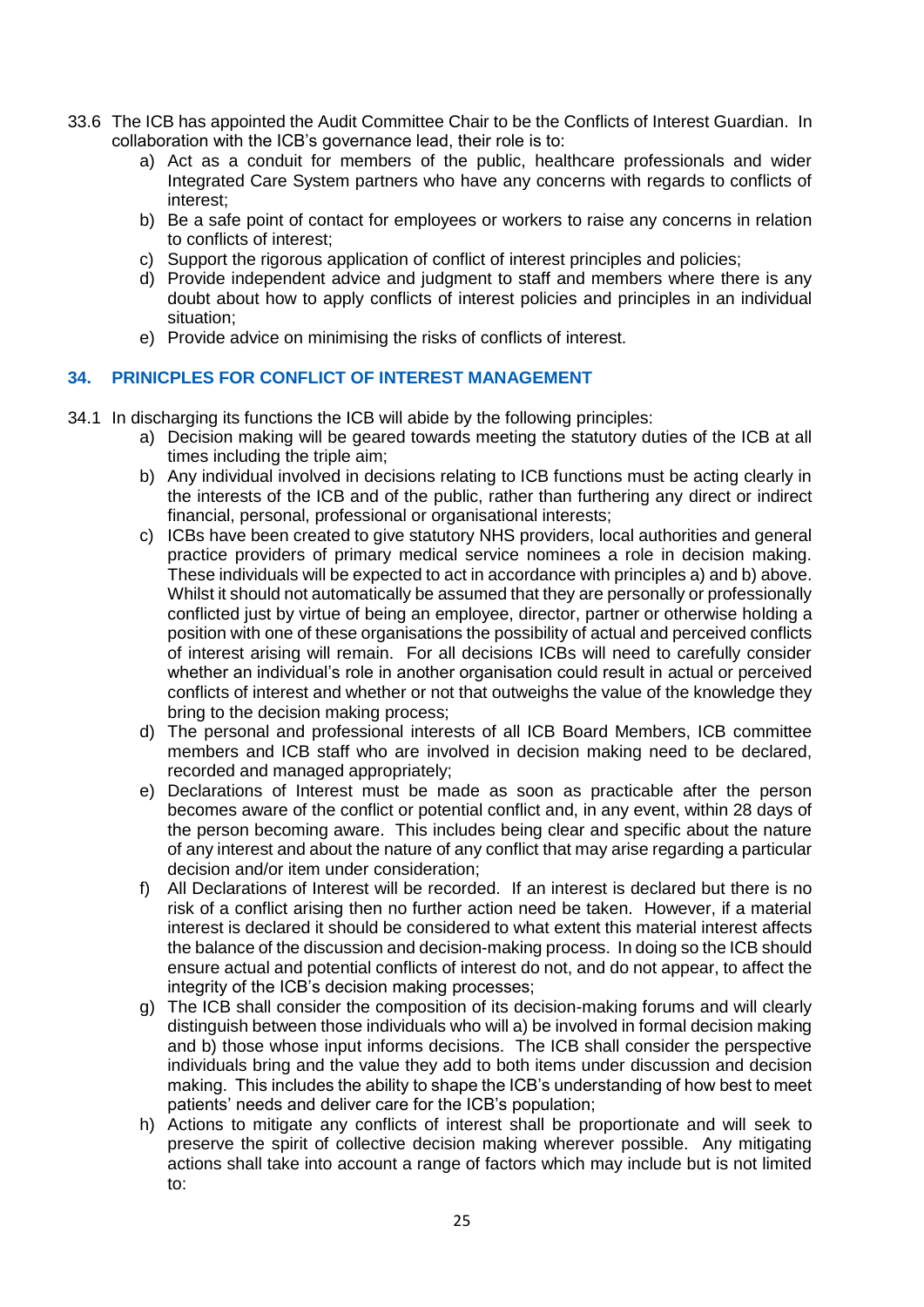- The perception of any conflicts of interest;
- How a decision may be received if an individual with an actual or a perceived conflict of interest is involved in making the decision;
- The risks and benefits of having a particular individual involved in making the decision;
- i) Options in relation to mitigation may include, but is not limited to:
	- Including a conflicted person in the discussion but not in decision making;
	- Excluding a conflicted person from both the discussion and the decision making;
	- Including a conflicted person in the discussion and decision making where there is a clear benefit to them being included in both. Including a conflicted person in the actual decision making shall be done after careful consideration of the risks and with proper mitigations in place. The rationale for inclusion shall also be properly documented and included in minutes;
	- Excluding a conflicted individual and securing technical or local expertise from an alternative, unconflicted source;
- j) The way conflicts of interest are declared and managed shall contribute to a culture of transparency about how decisions are made. The minutes or record of meetings shall include declarations of any actual or perceived conflicts of interest, how the conflict of interest shall be mitigated together with the rationale and how the conflict of interest was managed;
- k) Conflicts of interest shall be managed in accordance with NHS England guidance including for the provider selection regime and for joint working and delegation arrangements. For the provider selection regime this includes the situation where decisions are being taken as part of a formal competitive procurement of services with any individual who is associated with an organisation that has a vested interest in the procurement recusing themselves from the process.

## **35. DECLARING AND REGISTERING INTERESTS**

- 35.1 The ICB maintains registers of the interests of:
	- a) Members of the ICB;
	- b) Members of the Board's Committees and Sub-Committees;
	- c) Officers of the ICB including Clinical Leads;
	- d) Its employees.
- 35.2 In accordance with section 14Z30(2) of the 2006 Act registers of interest are published on the ICB's website.
- 35.3 All relevant persons as per 33.3 and 33.5 above must declare any conflict or potential conflict of interest relating to decisions to be made in the exercise of the ICB's commissioning functions.
- 35.4 Declarations should be made as soon as reasonably practicable after the person becomes aware of the conflict or potential conflict and in any event within 28 days. This could include interests an individual is pursuing. Interests will also be declared on appointment and during relevant discussion in meetings.
- 35.5 All relevant declarations will be entered in the registers as per 35.1 above.
- 35.6 The ICB will ensure that, as a matter of course, declarations of interest are made and confirmed, or updated at least annually.
- 35.7 Interests (including gifts and hospitality) of decision-making staff will remain on the public register for a minimum of six months. In addition, the ICB will retain a record of historic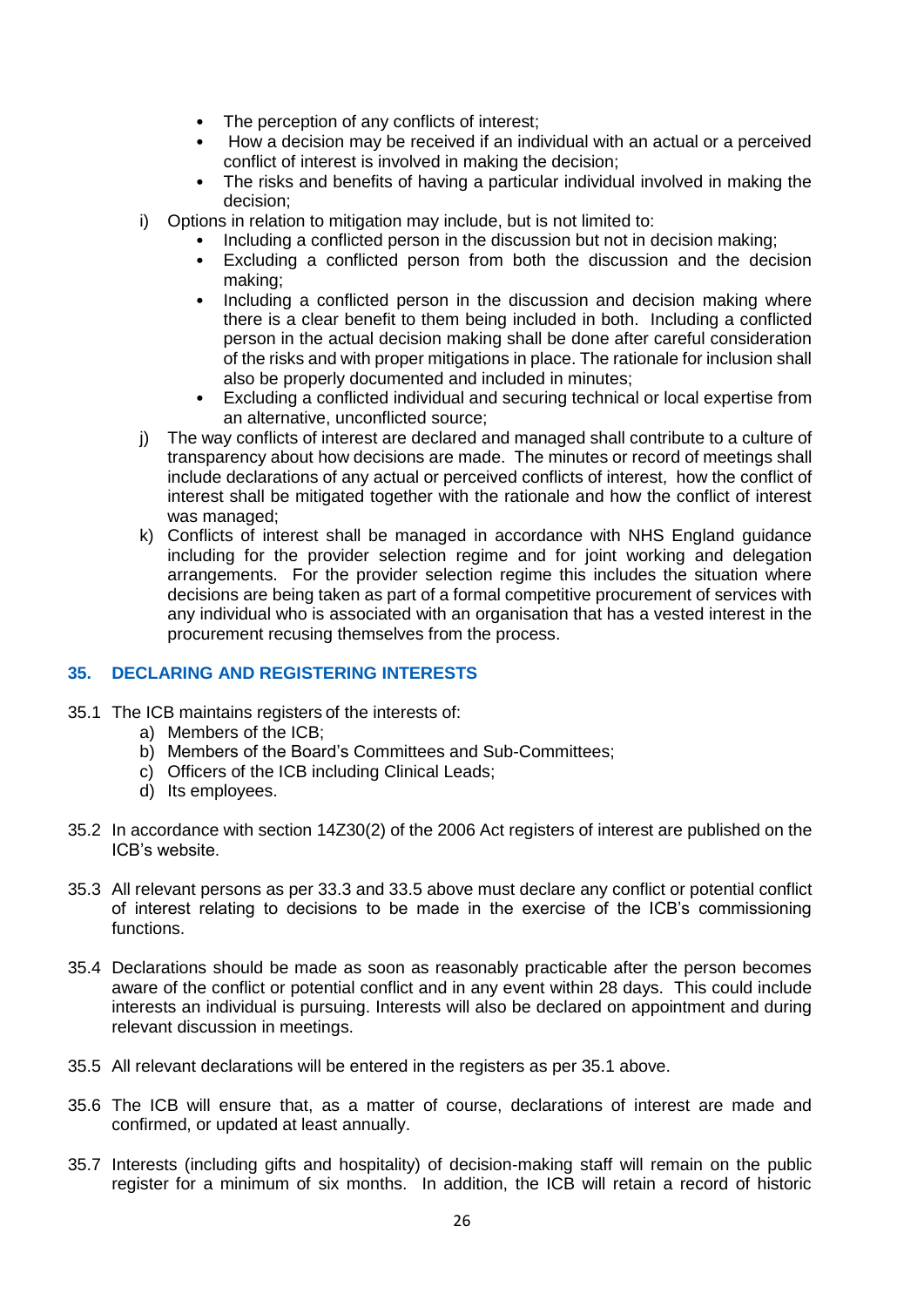interests and offers/receipt of gifts and hospitality for a minimum of six years after the date on which it expired. The ICB's published register of interests states that historic interests are retained by the ICB for the specified timeframe and details of whom to contact to submit a request for this information.

35.8 Activities funded in whole or in part by third parties who may have an interest in ICB business such as sponsored events, posts and research will be managed in accordance with the ICB policy to ensure transparency and that any potential for conflicts of interest are well-managed.

## **36. STANDARDS OF BUSINESS CONDUCT**

- 36.1 Board members, employees, Committee and Sub-Committee members of the ICB will at all times comply with this Constitution and be aware of their responsibilities as outlined in it. They should:
	- a) Act in good faith and in the interests of the ICB;
	- b) Follow the Seven Principles of Public Life; set out by the Committee on Standards in Public Life (the Nolan Principles);
	- c) Comply with the ICB Standards of Business Conduct Policy, and any requirements set out in the policy for managing conflicts of interest.
- 36.2 Individuals contracted to work on behalf of the ICB or otherwise providing services or facilities to the ICB will be made aware of their obligation to declare conflicts or potential conflicts of interest. This requirement will be written into their contract for services and is also outlined in the ICB's Standards of Business Conduct policy.

## **37. ACCOUNTABLILITY AND TRANSPARENCY**

37.1 The ICB will demonstrate its accountability to local people, stakeholders and NHS England in a number of ways, including by upholding the requirement for transparency in accordance with paragraph 11(2) of Schedule 1B to the 2006 Act.

## **38. MEETINGS AND PUBLICATIONS**

- 38.1 ICB Board meetings and Committees or Sub-Committees composed entirely of Board members or which include all Board members will be held in public except:
	- a) Where a resolution is agreed to exclude the public on the grounds that it is believed to not be in the public interest in accordance with section 17 of the Standing Orders;
	- b) The Audit Committee and the Remuneration Committee shall not be held in public.
- 38.2 Papers and minutes of all meetings held in public will be published.
- 38.3 Annual accounts will be externally audited and published.
- 38.4 A clear complaints process will be published.
- 38.5 The ICB will comply with the Freedom of Information Act 2000 and with the Information Commissioner Office requirements regarding the publication of information relating to the ICB.
- 38.6 Information will be provided to NHS England as required.
- 38.7 The Constitution and Governance Handbook will be published as well as other key documents including but not limited to:
	- a) Conflicts of interest policy and procedures;
	- b) Registers of interests;
	- c) Key policies.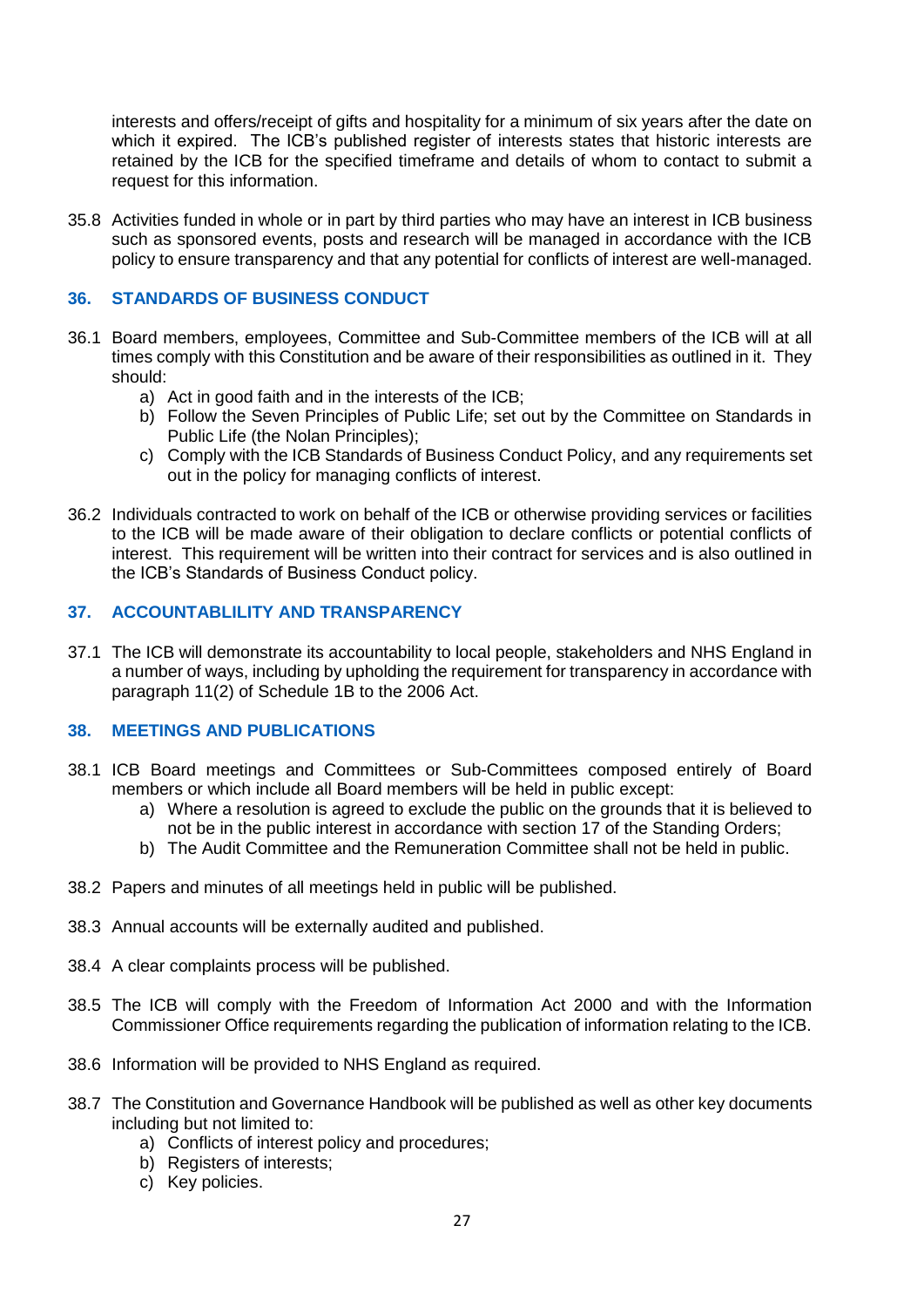- 38.8 The ICB will publish, with our partner NHS trusts and NHS foundation trusts, a plan at the start of each financial year that sets out how the ICB proposes to exercise its functions during the next five years. The plan will explain how the ICB proposes to discharge its duties under:
	- a) Section 14Z34 to 14Z45 (general duties of integrated care boards);
	- b) Sections 223GB and 223N (financial duties).
- 38.9 The plan referred to in section 38.8 above shall also include proposed steps to implement the North Central London joint local health and wellbeing strategy.

## **39. SCRUTINY AND DECISION MAKING**

- 39.1 At least three Non-Executive members will be appointed to the Board including the Chair. All of the Board and Committee members will comply with the Nolan Principles of Public Life and meet the criteria described in the Fit and Proper Person Test.
- 39.2 Healthcare services will be arranged in a transparent way, and decisions around who provides services will be made in the best interests of patients, taxpayers and the population, in line with the rules set out in the NHS Provider Selection Regime.
- 39.3 The ICB will comply with the requirements of the NHS Provider Selection Regime including complying with existing procurement rules until the provider selection regime comes into effect.
- 39.4 The ICB will comply with local authority health overview and scrutiny requirements.

## **40. ANNUAL REPORT**

- 40.1 The ICB will publish an annual report in accordance with any guidance published by NHS England which shall:
	- a) Set out how the ICB has discharged its functions and fulfilled its duties in the previous financial year and in particular explain how it has discharged its duties under sections: 14Z34 to 14Z45 and 14Z49 (general duties of integrated care boards)
	- b) Review the extent to which the ICB has exercised its functions in accordance with the plans published under sections:
		- 14Z52 (forward plan); and
		- 14Z56 (capital resource use plan);
	- c) Review the extent to which the ICB has exercised its functions consistently with NHS England's views set out in the latest statement published under section 13SA(1) (views about how functions relating to inequalities information should be exercised), and;
	- d) Review any steps the Board has taken to implement any joint health and wellbeing strategy to which it was required to have regard under section 116B(1) of the Local Government and Public Involvement in Health Act 2007.

#### **41. ARRANGEMENTS FOR DETERMINING THE TERMS AND CONDITIONS OF EMPLOYEES**

- 41.1 The ICB may appoint employees, pay them remuneration and allowances as it determines and appoint staff on such terms and conditions as it determines.
- 41.2 The Board has established a Remuneration Committee which is chaired by a Non-Executive member other than the Chair or Audit Chair.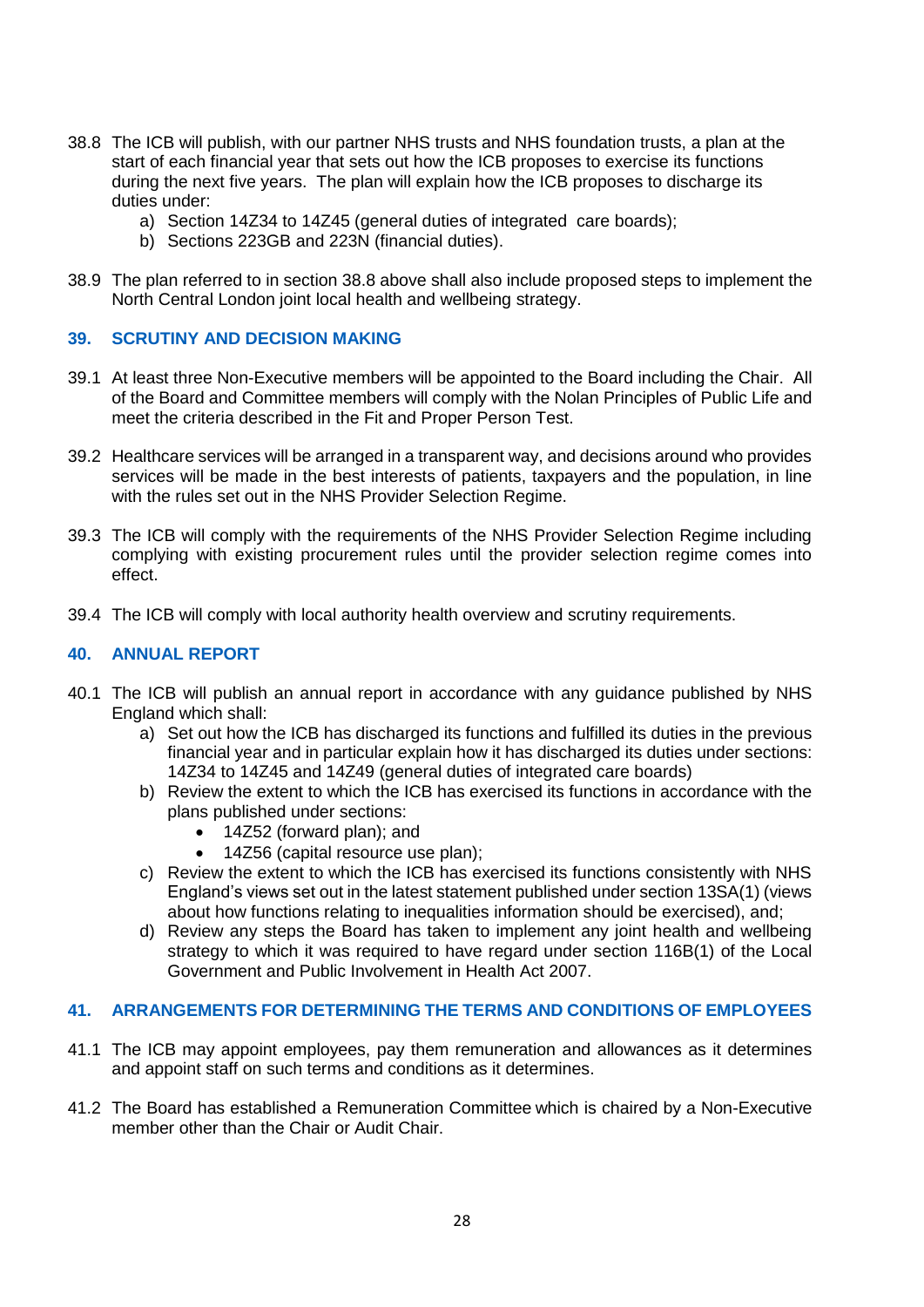- 41.3 The membership of the Remuneration Committee is determined by the Board. No employees may be a member of the Remuneration Committee but the Board ensures that the Remuneration Committee has access to appropriate advice by:
	- a) Authorising the Remuneration Committee to obtain at the ICB's expense outside legal or other professional advice on any matter within the Remuneration Committee's Terms of Reference;
	- b) Members of the Governance and/or HR teams attending Remuneration Committee meetings to advise as appropriate.
- 41.4 The Board may appoint independent members or advisers to the Remuneration Committee who are not members of the Board.
- 41.5 The main purpose of the Remuneration Committee is to:
	- a) Approve the remuneration and terms of service for ICB Board members except for the Chair;
	- b) Approve the remuneration and terms of service for ICB officers, clinical leads and employees at the Very Senior Manager level;
	- c) Set the pay policy for employees below the Very Senior Manager level. For the avoidance of doubt the Remuneration Committee does not approve employee pay below the Very Senior Manager level or the ICB's staffing structures. These are delegated to the ICB's Chief Executive.
- 41.6 The duties of the Remuneration Committee are set out in its Terms of Reference. The Terms of Reference agreed by the Board are published in the Governance Handbook on the ICB's website.
- 41.7 The ICB may make arrangements for a person to be seconded to serve as a member of the ICB's staff.

## **42. ARRANGEMENTS FOR PUBLIC INVOLVEMENT**

- 42.1 In line with section 14Z45(2) of the 2006 Act the ICB has made arrangements to secure that individuals to whom services which are, or are to be, provided pursuant to arrangements made by the ICB in the exercise of its functions, and their carers and representatives, are involved (whether by being consulted or provided with information or in other ways) in:
	- a) The planning of the commissioning arrangements by the Integrated Care Board;
	- b) The development and consideration of proposals by the ICB for changes in the commissioning arrangements where the implementation of the proposals would have an impact on the manner in which the services are delivered to the individuals (at the point when the service is received by them), or the range of health services available to them; and
	- c) Decisions of the ICB affecting the operation of the commissioning arrangements where the implementation of the decisions would (if made) have such an impact.
- 42.2 In line with section 14Z54 of the 2006 Act the ICB has made the following arrangements to consult its population on its system plan:
	- a) The development of communication and engagement strategies and plans as appropriate;
	- b) The establishment of appropriate forums and channels of communication to effectively engage with the ICB's population;
	- c) The establishment of a Communications and Engagement Team;
	- d) The development of local principles to support the national principles developed by NHS England for working with people and communities;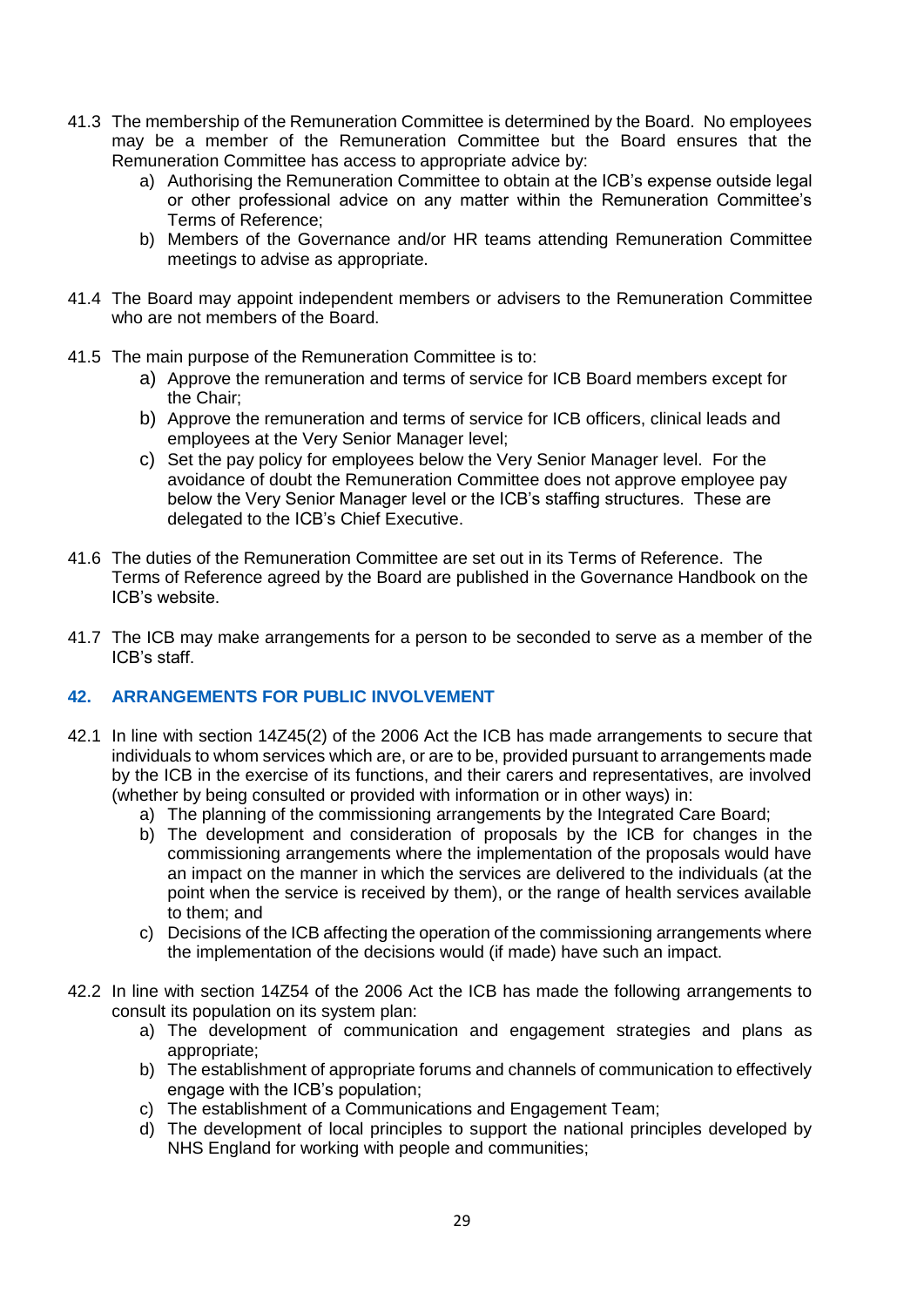- e) The development of a transparent and open approach which considers and appropriately utilises feedback to shape our plan.
- 42.3 The ICB has adopted the ten principles set out by NHS England for working with people and communities:
	- a) Put the voices of people and communities at the centre of decision-making and governance, at every level of the ICS;
	- b) Start engagement early when developing plans and feed back to people and communities how it has influenced activities and decisions;
	- c) Understand your community's needs, experience and aspirations for health and care, using engagement to find out if change is having the desired effect;
	- d) Build relationships with excluded groups especially those affected by inequalities;
	- e) Work with Healthwatch and the voluntary, community and social enterprise sector as key partners;
	- f) Provide clear and accessible public information about vision, plans and progress to build understanding and trust;
	- g) Use community development approaches that empower people and communities, making connections to social action;
	- h) Use co-production, insight and engagement to achieve accountable health and care services;
	- i) Co-produce and redesign services and tackle system priorities in partnership with people and communities;
	- j) Learn from what works and build on the assets of all partners in the ICS networks, relationships, activity in local places.
- 42.4 In addition the ICB will develop a strategy for working with our communities which will include local engagement principles. These local engagement principles will build upon the ten principles set out in clause 42.4 above.
- 42.5 The principles set out in clauses 42.3 and 42.4 above will be used when developing and maintaining arrangements for engaging with people and communities.
- 42.6 These arrangements, include:
	- a) Establishing a partnership forum which oversees resident engagement and involvement in the Integrated Care System;
	- b) Ensuring that the patient and resident voice is heard at a strategic level and that engagement insight is used to inform decision making and improve services;
	- c) Ensuring there is appropriate representation from key partners in engagement forums;
	- d) Establishing policies which supports the ICB's approach to community engagement, co-production, community power and placing local communities and their voices at the heart of the ICB's plans.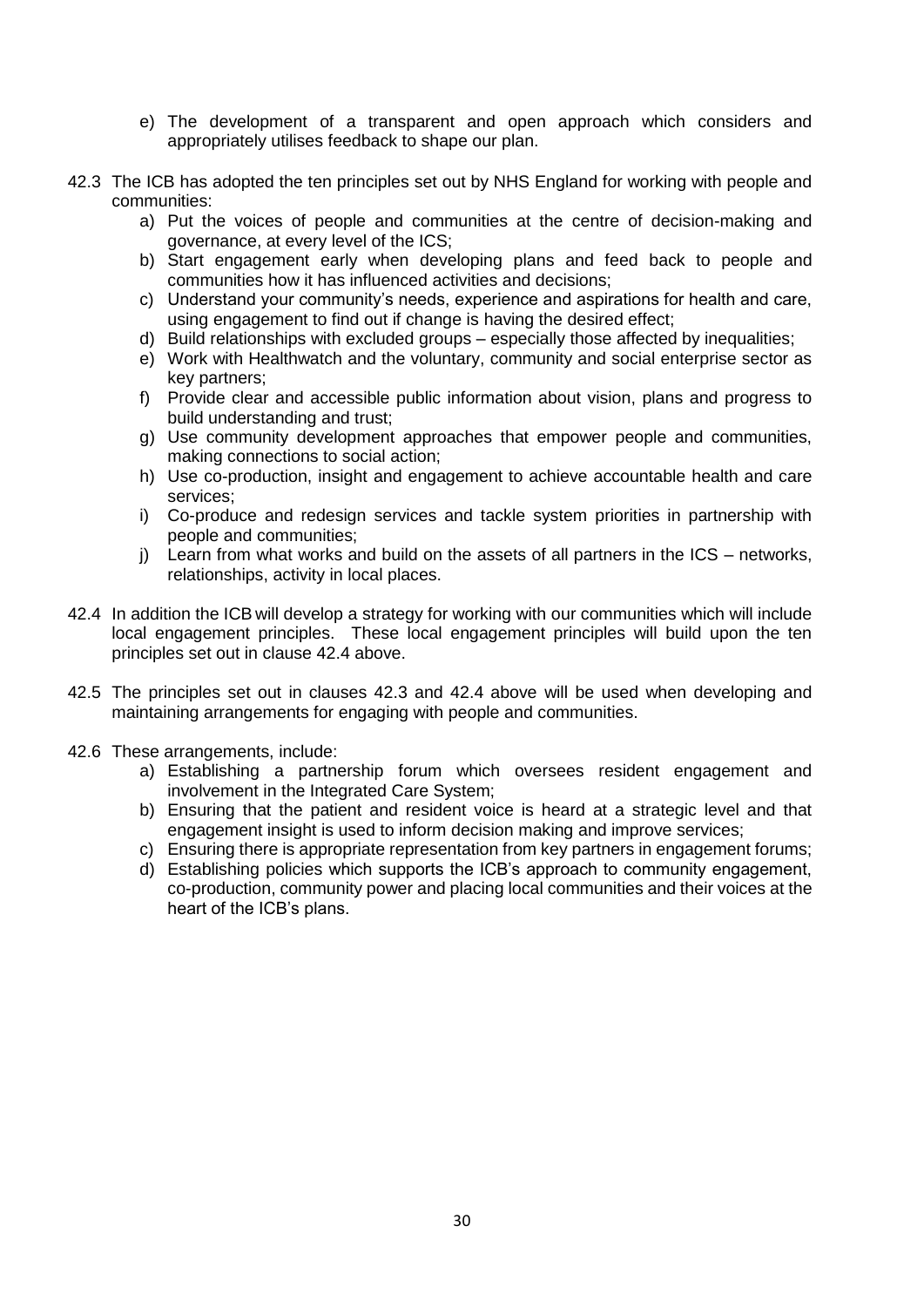# Appendix 1: Definitions of Terms Used in This Constitution

| 2006 Act                               | National Health Service Act 2006, as amended by the Health and<br>Social Care Act 2012 and the Health and Care Act 2022                                                                                                                                                                                                                                                                                                                                                                                                                                                                                                                                                                                                                                                                  |  |
|----------------------------------------|------------------------------------------------------------------------------------------------------------------------------------------------------------------------------------------------------------------------------------------------------------------------------------------------------------------------------------------------------------------------------------------------------------------------------------------------------------------------------------------------------------------------------------------------------------------------------------------------------------------------------------------------------------------------------------------------------------------------------------------------------------------------------------------|--|
| <b>Board</b>                           | The Board of Members comprising solely of members of the ICB<br>as set out in sections 7 and 8 of the Main Body of the<br>Constitution.                                                                                                                                                                                                                                                                                                                                                                                                                                                                                                                                                                                                                                                  |  |
| Area                                   | The geographical area that the ICB has responsibility for, as<br>defined in section 2 of this Constitution                                                                                                                                                                                                                                                                                                                                                                                                                                                                                                                                                                                                                                                                               |  |
| Committee                              | A committee created and appointed by the ICB Board.                                                                                                                                                                                                                                                                                                                                                                                                                                                                                                                                                                                                                                                                                                                                      |  |
| <b>Executive Director</b>              | A member of the ICB's Executive Management Team.                                                                                                                                                                                                                                                                                                                                                                                                                                                                                                                                                                                                                                                                                                                                         |  |
| Sub-Committee                          | A committee created and appointed by and reporting to a<br>Committee.                                                                                                                                                                                                                                                                                                                                                                                                                                                                                                                                                                                                                                                                                                                    |  |
| Care<br>Integrated<br>Partnership      | The joint committee for the ICB's area established by the ICB<br>and each responsible local authority whose area coincides with<br>or falls wholly or partly within the ICB's area.                                                                                                                                                                                                                                                                                                                                                                                                                                                                                                                                                                                                      |  |
| <b>Partner Member</b>                  | Some of the Ordinary Members will also be Partner Members.<br>Partner Members bring knowledge and a perspective from their<br>sectors and are and appointed in accordance with the<br>procedures set out in sections 14, 15 and 16 respectively of the<br>Main Body of the Constitution having been nominated by the<br>following:<br>NHS trusts and foundation trusts who provide services<br>within the ICB's area and are of a prescribed description;<br>The primary medical services (general practice)<br>$\bullet$<br>providers within the area of the ICB and are of a<br>prescribed description;<br>The local authorities which are responsible for providing<br>$\bullet$<br>Social Care and whose area coincides with or includes<br>the whole or any part of the ICB's area. |  |
| Place-Based<br>Partnership             | Place-based partnerships are collaborative arrangements<br>responsible for arranging and delivering health and care services<br>in a locality or community. They involve the Integrated Care<br>Board, local government and providers of health and care<br>services, including the voluntary, community and social<br>enterprise sector, people and communities, as well as primary<br>care provider leadership, represented by Primary Care Network<br>clinical directors or other relevant primary care leaders.                                                                                                                                                                                                                                                                      |  |
| Main Body<br>the<br>of<br>Constitution | The Constitution excluding all Appendices.                                                                                                                                                                                                                                                                                                                                                                                                                                                                                                                                                                                                                                                                                                                                               |  |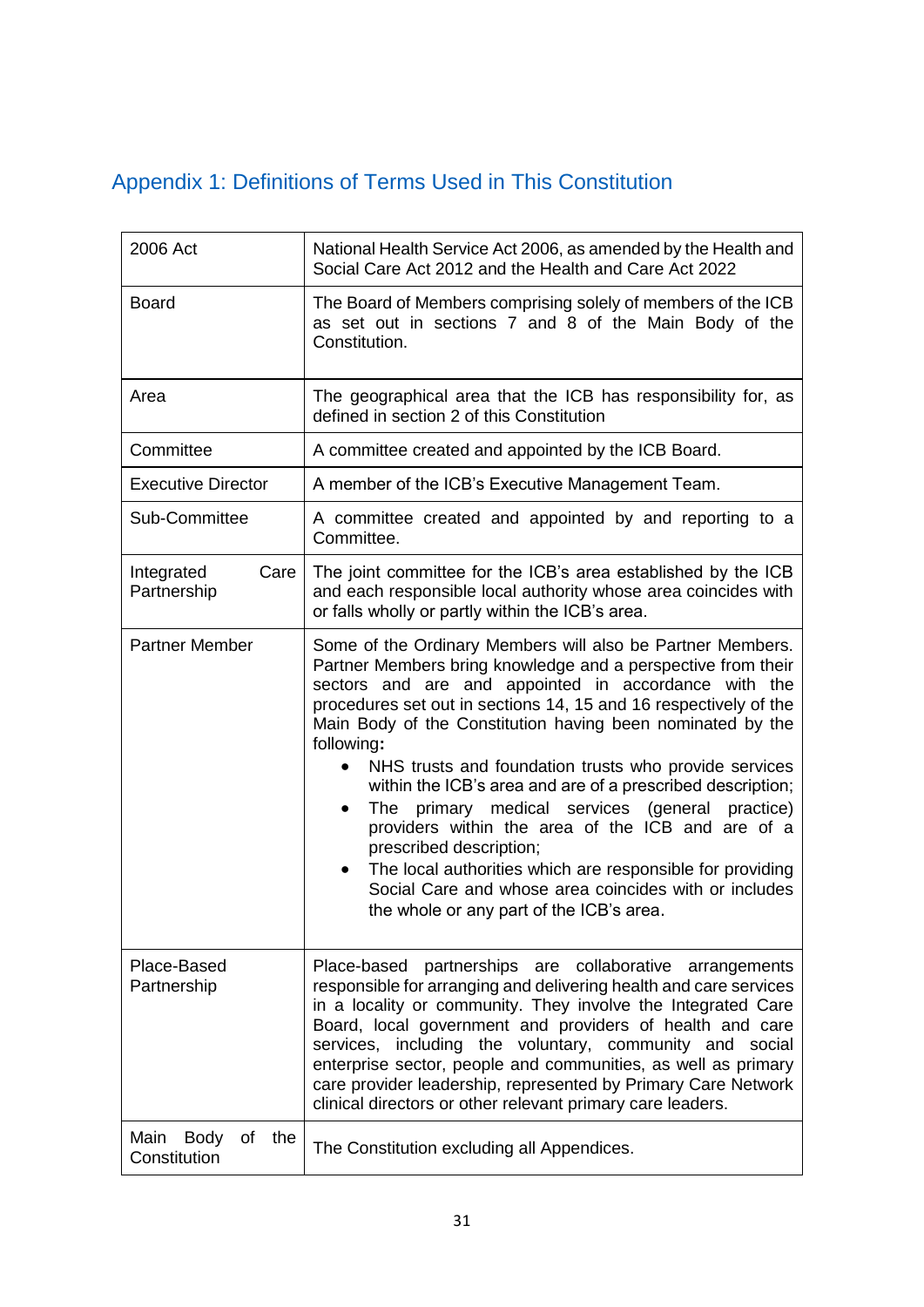| Ordinary Member            | The Board of the ICB will have a Chair and a Chief Executive<br>plus other members. All other members of the ICB, excluding<br>the Chair and Chief Executive, are referred to as Ordinary<br>Members. |
|----------------------------|-------------------------------------------------------------------------------------------------------------------------------------------------------------------------------------------------------|
| <b>Health Service Body</b> | Health service body as defined by section 9(4) of the NHS Act<br>2006 or (b) NHS Foundation Trusts.                                                                                                   |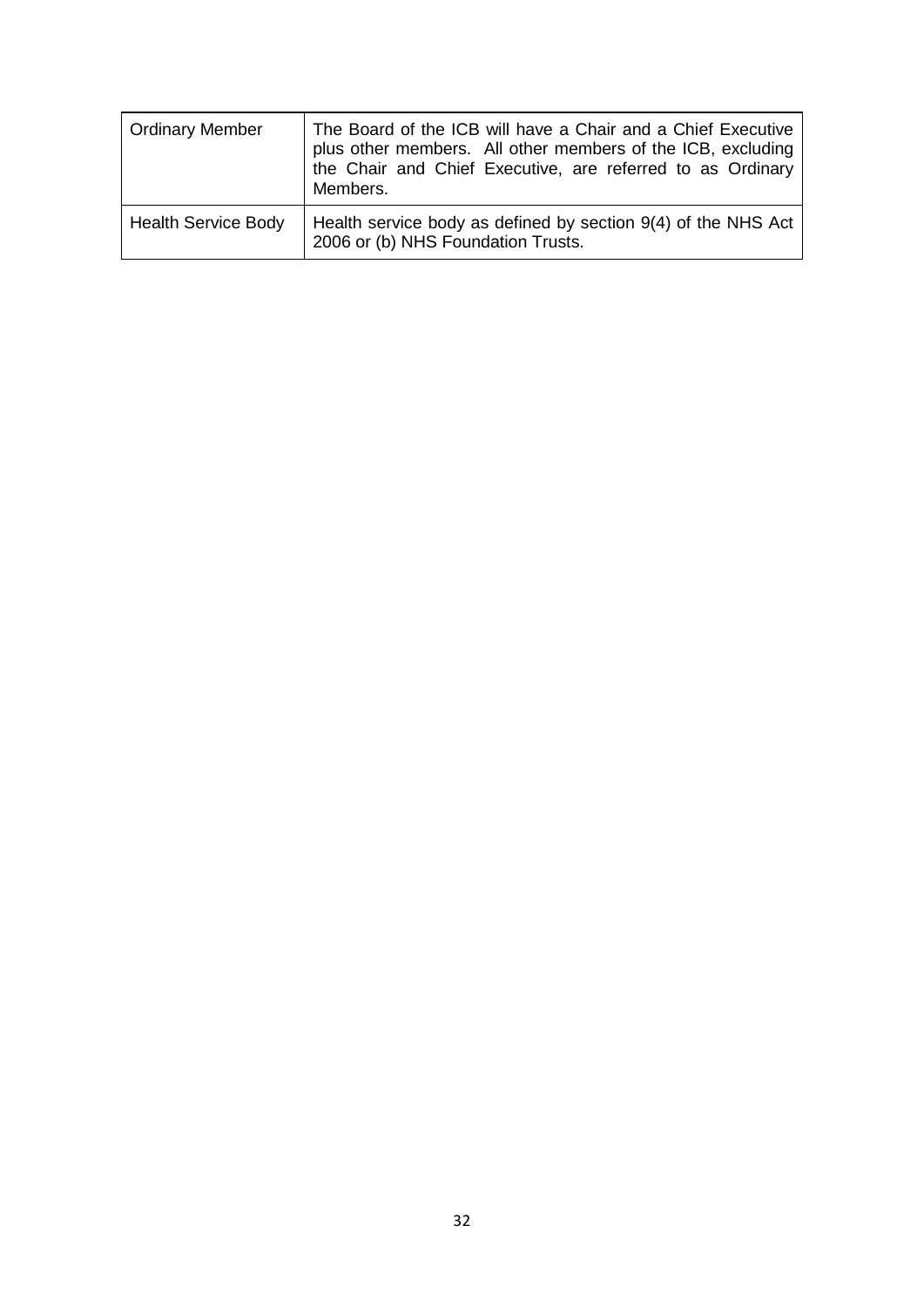# **APPENDIX 2 STANDING ORDERS**

## **TABLE OF CONTENTS**

| <b>Section</b> | <b>Name</b>                                     | Page                                       |
|----------------|-------------------------------------------------|--------------------------------------------|
| 1              | Introduction                                    | 1                                          |
| $\overline{2}$ | <b>Amendment and Review</b>                     | $\overline{\mathbf{c}}$                    |
| 3              | Interpretation, Application and Compliance      |                                            |
| 4              | Frequency of ICB Board Meetings                 | $\begin{array}{c} 3 \\ 3 \\ 3 \end{array}$ |
| 5              | ICB Board Meeting Agendas and Papers            |                                            |
| 6              | <b>Lack of Service</b>                          | 4                                          |
| $\overline{7}$ | Chair of a Meeting                              | 4                                          |
| 8              | Members of the ICB Board                        | 4                                          |
| 9              | <b>Participants and Observers</b>               | 5                                          |
| 10             | Quorum                                          | 5                                          |
| 11             | <b>Minutes</b>                                  | 6                                          |
| 12             | <b>Board Decision Making</b>                    | 6                                          |
| 13             | ICB Board Urgent Decisions under Chair's Action | $\overline{7}$                             |
| 14             | Questions from the Public and Deputations       | $\overline{7}$                             |
| 15             | Virtual Attendance at Meetings                  | 8                                          |
| 16             | Virtual Decision Making Outside of Formal       | 8                                          |
|                | Meetings                                        |                                            |
| 17             | Meetings Held in Public                         | 8                                          |
| 18             | Confidentiality                                 | 9                                          |
| 19             | <b>Conflicts of Interest</b>                    | 9                                          |
| 20             | Gifts, Hospitality and Sponsorship              | 10                                         |
| 21             | <b>Standards of Business Conduct</b>            | 10                                         |
| 22             | ICB Board Committees and Delegation             | 10                                         |
| 23             | <b>Suspension of the Standing Orders</b>        | 11                                         |
| 24             | <b>Annual General Meeting</b>                   | 11                                         |
| 25             | <b>Corporate Trustees and Charitable Funds</b>  | 12                                         |
| 26             | <b>Corporate Seal</b>                           | 12                                         |
| 27             | Key Governance Roles on the Board               | 12                                         |
| 28             | Deputy Chair                                    | 12                                         |
| 29             | <b>Caldicott Guardian</b>                       | 13                                         |
| 30             | <b>Conflicts of Interest Guardian</b>           | 13                                         |
| 31             | Senior Information Risk Owner                   | 13                                         |
| 32             | Freedom To Speak Up Guardian                    | 13                                         |
| 33             | Senior Independent Non-Executive Member         | 13                                         |
| 34             | <b>Wellbeing Guardian</b>                       | 14                                         |
| 35             | <b>Interim ICB Board Members</b>                | 14                                         |
| 36             | Flexibility of Length of ICB Board Terms        | 15                                         |
|                | of Office                                       |                                            |
| 37             | Extension to Terms of Office Due to Special     | 15                                         |
|                | Circumstances                                   |                                            |
| 38             | <b>Reset of Terms of Office</b>                 | 16                                         |
| 39             | Vacancies and Defects in Appointments           | 16                                         |
| 40             | Specific Arrangements for Appointment of        | 16                                         |
|                | <b>Ordinary Members Made at Establishment</b>   |                                            |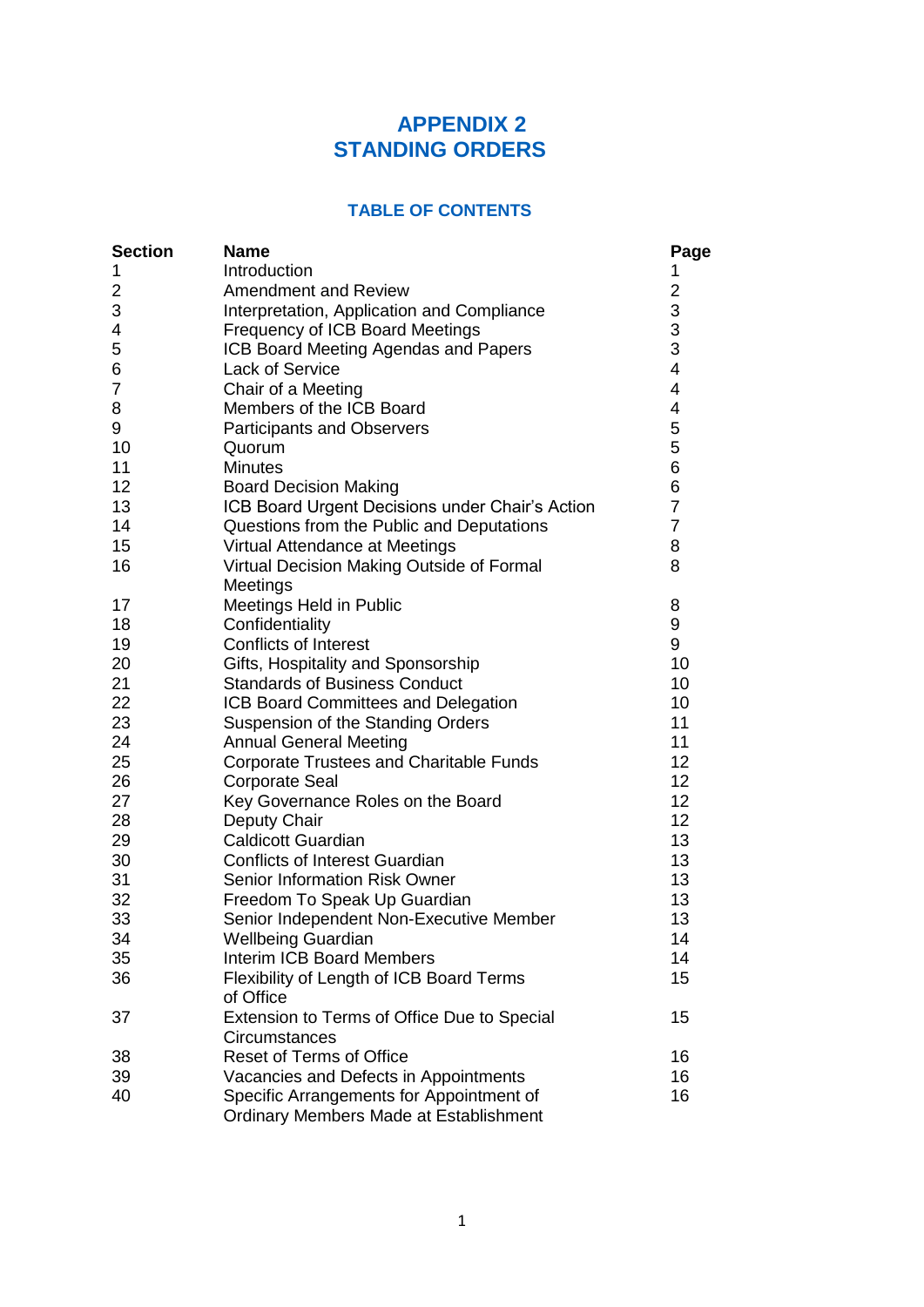## **1. INTRODUCTION**

1.1 These Standing Orders ('Standing Orders') regulate the proceedings of the NHS North Central London Integrated Care Board ('ICB') so that the ICB can fulfil its obligations as set out largely in the 2006 Act (as amended). They form part of the ICB's Constitution and should be read in conjunction with the Constitution.

## **2. AMENDMENT AND REVIEW**

- 2.1 The Standing Orders are effective from 1<sup>st</sup> July 2022.
- 2.2 The Standing Orders will be reviewed every three years or sooner if required.
- 2.3 The Standing Orders form part of the ICB's Constitution and therefore any changes or amendments to the Standing Orders must be approved by both the ICB Board and NHS England prior to implementation.
- 2.4 Any changes or amendments to the Standing Orders will be made as per section 5 of the Constitution.

## **3. INTERPRETATION, APPLICATION AND COMPLIANCE**

- 3.1 Except as otherwise provided, words and expressions used in these Standing Orders shall have the same meaning as those in the main body of the ICB Constitution and as per the definitions in Appendix 1 of the Constitution.
- 3.2 These Standing Orders apply to the Board of the ICB. The Terms of Reference for Committees and Sub-Committees shall set out how the proceedings of these Committees and Sub-Committees are regulated.
- 3.3 All members of the ICB Board, members of Committees and Sub-Committees, office holders and all employees should be aware of the Standing Orders, Scheme of Reservation and Delegation, and Standing Financial Instructions and comply with them. Failure to comply may be regarded as a disciplinary matter.
- 3.4 In the case of conflicting interpretation of the Standing Orders and/or the Scheme of Reservation and Delegation and/or the Standing Financial Instructions, the Chair supported by advice from the Governance and Risk Team, will provide a settled view which shall be final.
- 3.5 All members of the ICB Board, its Committees, Sub-Committees, office holders and all employees have a duty to disclose and report any non-compliance with the Standing Orders, Scheme of Reservation and Delegation and/or the Standing Financial Instructions to the Governance and Risk Team as soon as possible.
- 3.6 If, for any reason, the Standing Orders and/or the Scheme of Reservation and Delegation and/or the Standing Financial Instructions are not complied with, full details of the noncompliance, any justification for non-compliance, the circumstances around the noncompliance and steps taken to ensure future compliance shall be reported to the next formal meeting of the Audit Committee and, where required, to the ICB Board for action and/or ratification.
- 3.7 Conflicts of interest shall be dealt with in accordance with sections 33 to 36 of the Main Body of the Constitution and sections 19 and 20 of the Standing Orders. Fraud and bribery shall be dealt with in accordance with the anti-fraud and bribery policy. The anti-fraud and bribery policy is available on the ICB's website in the Governance Handbook and on the staff intranet.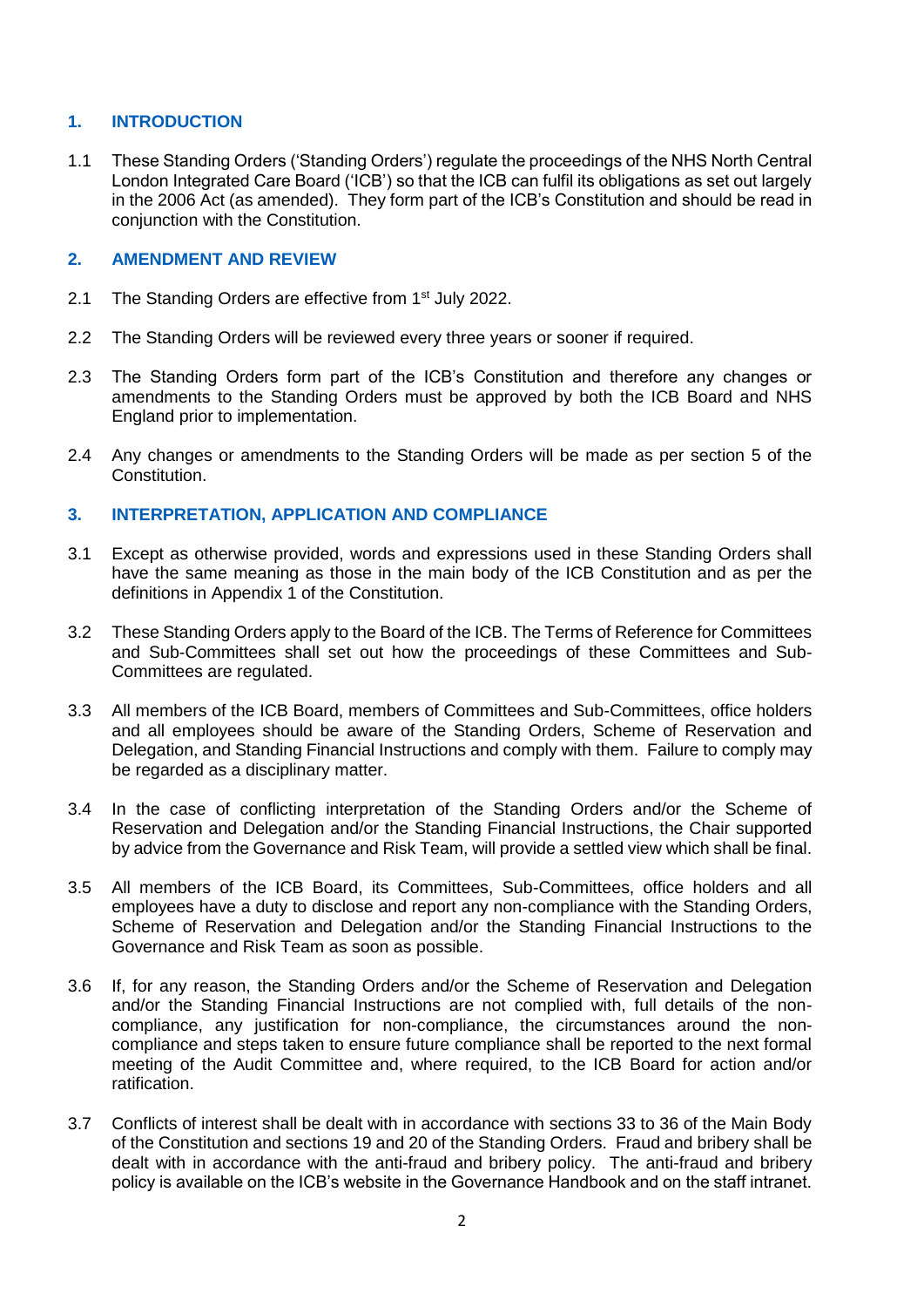## **4. FREQUENCY OF ICB BOARD MEETINGS**

- 4.1 Meetings of the ICB Board shall be held at regular intervals at such times and places as the ICB may determine.
- 4.2 In normal circumstances each member of the ICB Board will be given not less than 10 calendar days' notice in writing of any meeting to be held. However:
	- a) The Chair may call a meeting at any time by giving not less than 7 days' notice in writing;
	- b) Not less than five members of the ICB Board, which must include at least one Non-Executive Member, may request the Chair to convene a meeting by notice in writing. The notice must specify the matters which they wish to be considered at the meeting. If the Chair refuses, or fails, to call a meeting within 7 calendar days of such a request being presented the ICB Board members signing the requisition may call a meeting by giving not less than 14 calendar days' notice in writing to all members of the ICB Board specifying the matters to be considered at the meeting;
	- c) In emergency situations the Chair may call a meeting with two days' notice by setting out the reason for the urgency and the decision to be taken.
- 4.3 The meeting notice shall contain the date, time and location of the meeting.
- 4.4 Where ICB Board meetings are to be held in public the date, times and location of the meetings will be published on the ICB's website and be posted at the ICB's office at least 3 clear days before the meeting is due to take place or, if the meeting is convened at shorter notice, then as soon as is reasonably practicable.

#### **5. ICB BOARD MEETING AGENDAS AND PAPERS**

- 5.1 Before each ICB Board meeting an agenda setting out the business of the meeting will be sent to every ICB Board member no less than 7 calendar days in advance of the meeting.
- 5.2 If an ICB Board member or any other person wishes to include an item on the agenda they must notify the Chair via the Secretariat no later than 9 calendar days prior to the meeting. The decision as to whether to include the agenda item is at the absolute discretion of the ICB Board Chair but any request to add an item to the agenda must not be unreasonably refused.
- 5.3 Before each ICB Board meeting the papers of the meeting will be sent to every ICB Board member no less than 7 calendar days in advance of the meeting. Any papers received after this date will only be accepted by exception at the ICB Board Chair's absolute discretion. If the ICB Board Chair agrees that these late papers may be distributed they will be either:
	- a) Sent to ICB Board members electronically before or at the meeting to which the papers relate; and/or
	- b) Be provided with a physical copy of the papers before or at the meeting to which the papers relate.
- 5.4 ICB Board meeting papers will be published on the ICB's website and be available for inspection at the ICB's office at least 3 clear days in advance of the meeting to which they relate or, if the meeting is convened at shorter notice, then at the time it is convened. The agenda and/or papers may exclude, if thought fit, any item that is to be addressed in any meeting and/or part of a meeting that is not likely to be open to the public.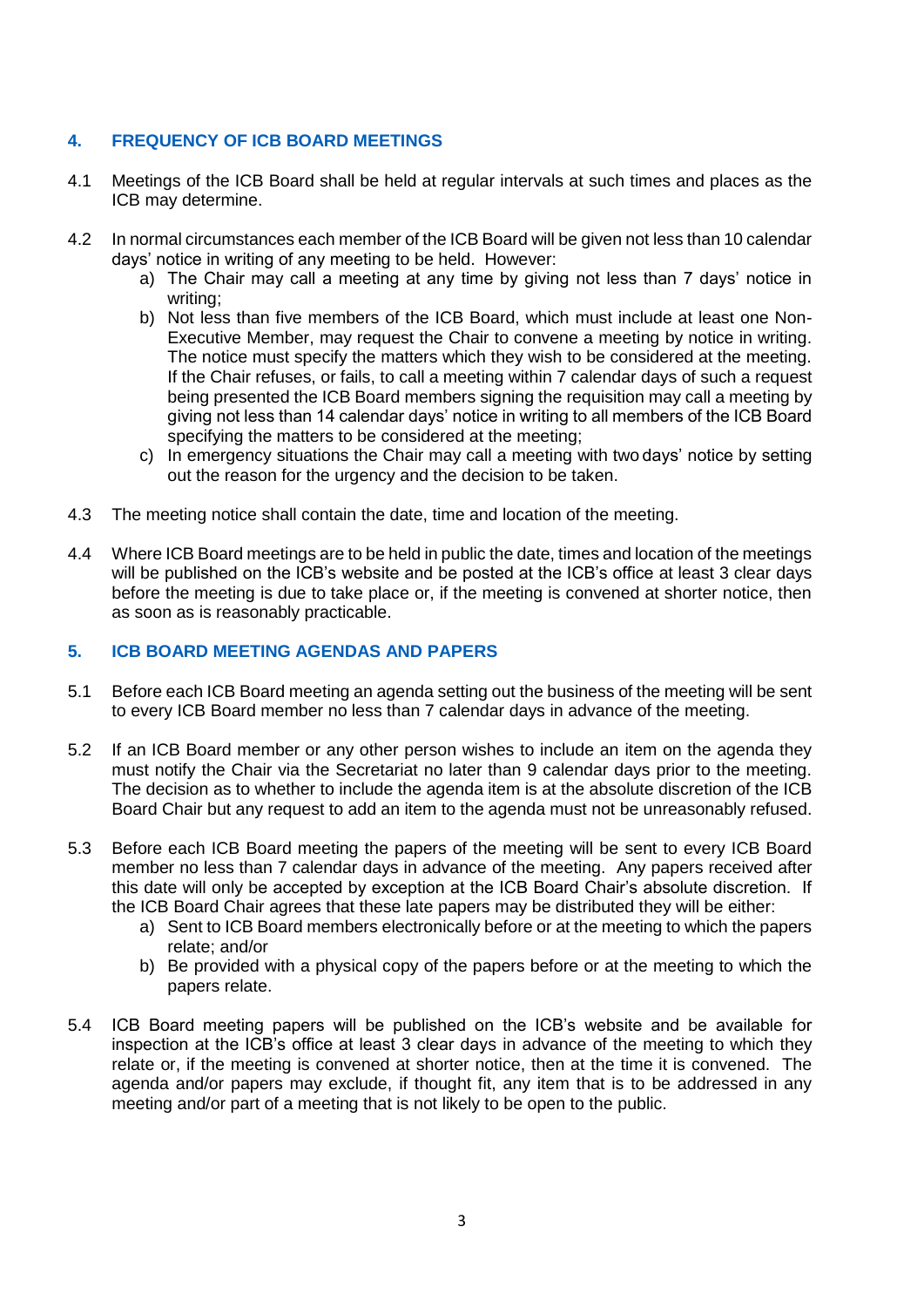## **6 LACK OF SERVICE**

- 6.1 Lack of service by the ICB of any of the following documents and/or lack of service within the required time limits shall not affect the validity of an ICB Board meeting as long as the ICB has acted in good faith:
	- a) Notice of ICB Board meetings under section 4 above;
	- b) Agendas under section 5 above;
	- c) Papers under section 5 above.

## **7. CHAIR OF A MEETING**

- 7.1 The Chair of the ICB shall preside over meetings of the ICB Board.
- 7.2 If the Chair is absent, or is disqualified from participating due to a conflict of interest, the Deputy Chair shall chair the meeting.
- 7.3 If both the Chair and the Deputy Chair are unable to participate in a meeting or part of a meeting due to absence or a conflict of interest a Non-Executive Member shall chair the meeting.
- 7.4 The ICB Board shall appoint a Chair to all Committee and Sub-Committees that it has established. The appointed Committee or Sub-Committee Chair will preside over the relevant meetings. Terms of Reference for Committees and Sub-Committees will specify arrangements for occasions when the appointed Chair is absent.

## **8. MEMBERS OF THE ICB BOARD**

- 8.1 Membership of the ICB Board is set out in sections 7 and 8 of the Main Body of the Constitution as follows:
	- a) Chair;
	- b) Chief Executive;
	- c) Two Non-Executive Members;
	- d) Two Partner Member- NHS Trusts and Foundation Trusts;
	- e) Two Partner Member- Providers of Primary Medical Services;
	- f) Partner Member- Local Authorities;
	- g) UCL Health Alliance Member;
	- h) Medical Director;
	- i) Finance Director;
	- j) Director of Nursing.
- 8.2 Each of the officer members of the ICB Board listed at 8.1 b), h), i) and j) above may nominate a deputy to represent them in their absence and make decisions on their behalf. The Chair and the Governance and Risk Team must be informed of any such deputisation.
- 8.3 Each of the other Ordinary Members of the ICB Board listed at 8.1 a), c), d), e), f) and g) above may nominate a deputy to represent them in their absence and make decisions on their behalf. The Chair and the Governance and Risk Team must be informed of any such deputisation. The deputy must:
	- a) Be a fit and proper person; and
	- b) Have sufficient knowledge, skills and expertise to properly carry out the role; and
	- c) Meet the eligibility requirements for membership of the ICB set out in sections 10 and 11 of the Main Body of the Constitution; and
	- d) Be a named individual who has been approved by the Chair and Audit Committee Chair as being a suitable deputy.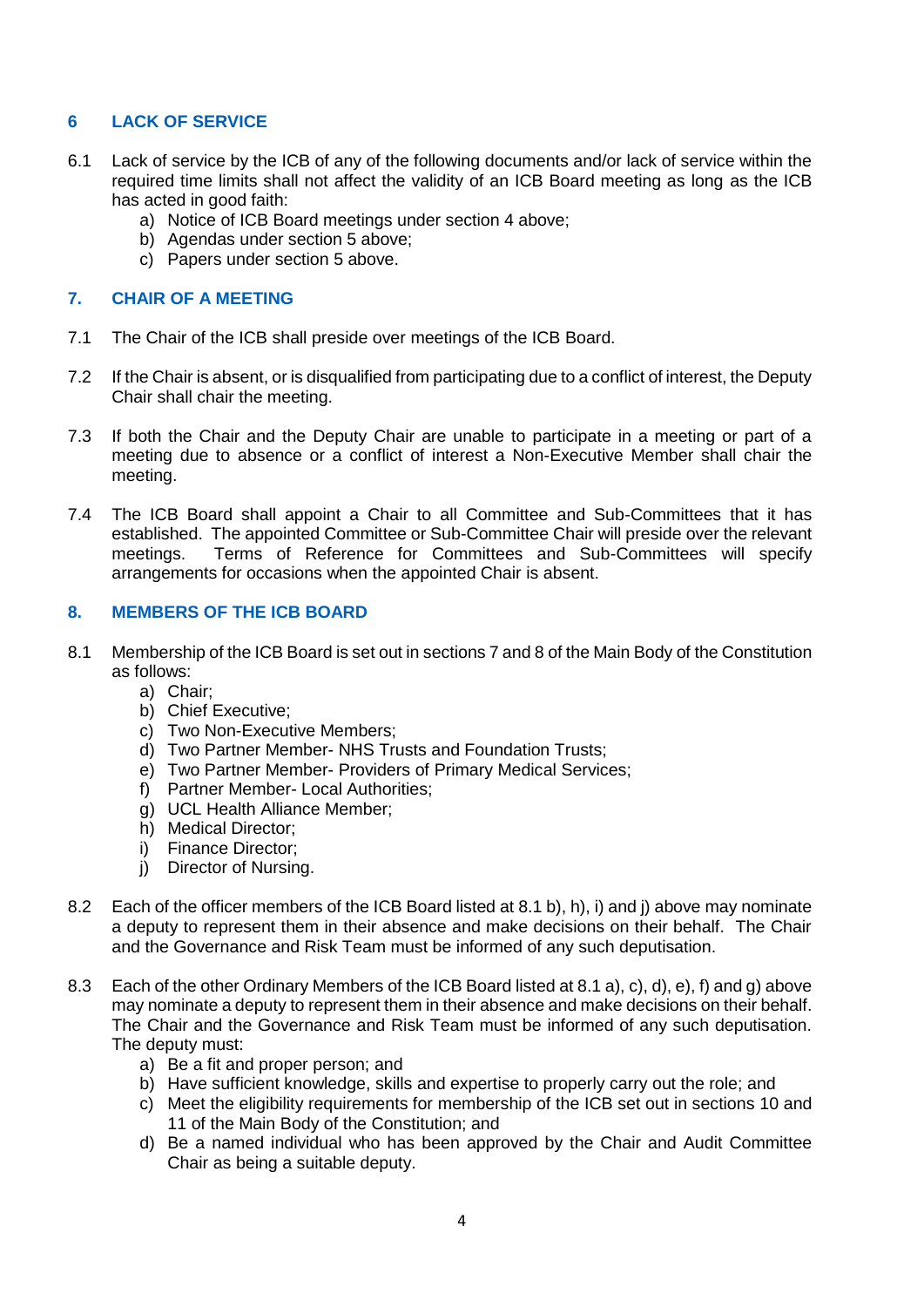8.4 ICB Board members who are unable to attend an ICB Board meeting howsoever caused may vote on decisions by proxy by completing a proxy voting form. The proxy voting form must be received by the ICB Board Chair prior to the ICB Board meeting to which it relates. The Governance and Risk Team shall establish and maintain the proxy voting form.

## **9. PARTICIPANTS AND OBSERVERS**

- 9.1 As per section 9 of the Main Body of the Constitution the ICB Board may call additional experts to attend meetings on a case by case basis to inform discussions.
- 9.2 The ICB Board may invite or allow additional people to attend ICB Board meetings as participants. Participants may present at ICB Board meetings and contribute to relevant discussions but are not allowed to participate in any formal vote.
- 9.3 The ICB Board may invite or allow people to attend meetings as observers. Observers may not present at ICB Board meetings, contribute to any discussion or participate in any formal vote. Observers may ask questions and/or participate in one or more discussions at the invitation of the Chair.

## **10. QUORUM**

- 10.1 The quorum for ICB Board meetings is 6 members which must include:
	- a) The Chair or Deputy Chair if the Chair is not present or unable to participate due to a conflict of interest;
	- b) The Chief Executive or the Director of Finance;
	- c) The Medical Director or the Director of Nursing;
	- d) At least one Non-Executive Member;
	- e) At least one Partner Member or the UCL Health Alliance Member.
- 10.2 For the sake of clarity:
	- a) No person can act in more than one capacity when determining the quorum with the exception of a Non-Executive Member if they are acting in the capacity of Deputy Chair and the Chair is not present;
	- b) An individual who has been disqualified from participating in a discussion on any matter and/or from voting on any motion by reason of a declaration of a conflict of interest. shall no longer count towards the quorum.
- 10.3 If an ICB Board meeting is not quorate the ICB Board members present may discuss items of business but no decisions may be taken until such a time that the meeting is quorate.
- 10.4 If any representative is conflicted on a particular item of business they will not count towards the quorum for that item of business. If this renders a meeting or part of a meeting inquorate a non-conflicted person may be temporarily appointed or co-opted to satisfy the quorum requirements. If a meeting is not quorate the Chair may adjourn the meeting to permit the appointment or co-option of additional members if necessary. However, for all Partner Members, Non-Executive Members and the UCL Health Alliance Member the person temporarily appointed or co-opted to satisfy the quorum requirements must a) be a person who satisfies the requirements of section 8.3 above, and b) the Chair must give approval for the person to be temporarily appointed or co-opted.
- 10.5 In the circumstances where a quorum cannot be obtained in accordance with clauses 10.1 or 10.4 above due to the management of conflicts of interest the quorum shall be five nonconflicted ICB Board members.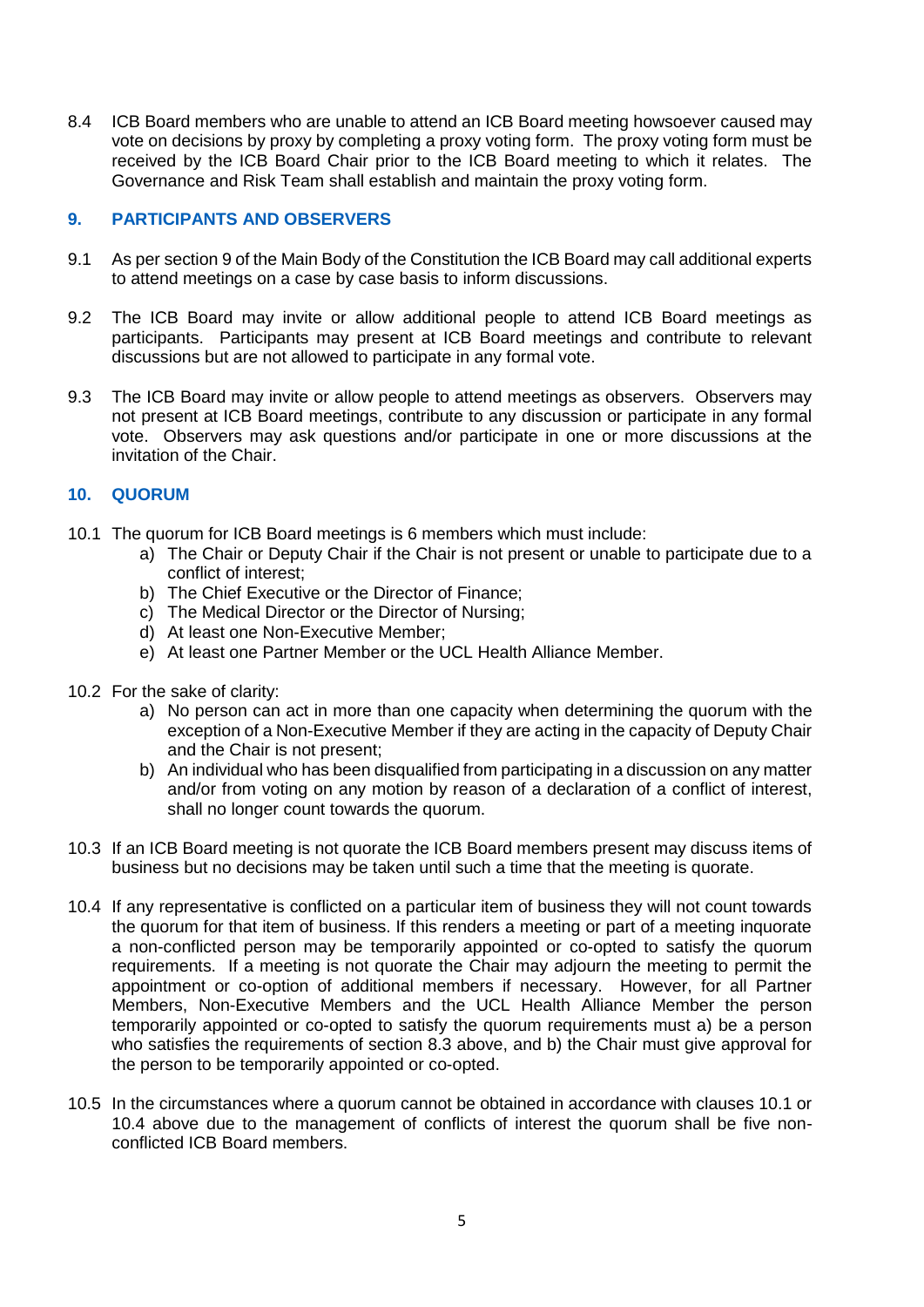10.6 In addition to the provisions contained in clauses 10.1, 10.4 and 10.5 above where it would be more appropriate and/or to better manage conflicts of interest the ICB Board may at its absolute discretion require one of its Committees or Sub-Committees to consider an item or items of business and make decisions on its behalf.

## **11. MINUTES**

- 11.1 The minutes of the proceedings of a meeting shall be prepared and submitted for agreement at the next meeting. Once the minutes have been approved they shall be signed by the person presiding at the meeting.
- 11.2 The minutes as a minimum shall state all ICB members and participants present at the meeting, a summary of discussions held and/or decisions taken for each agenda item and how conflicts of interest were managed in accordance with the provisions of the conflicts of interest policy.
- 11.3 No discussion shall take place upon the minutes except upon their accuracy or where the person presiding over the meeting considers discussion appropriate.
- 11.4 Where providing a record of a meeting held in public, the minutes shall be made available to the public.

## **12. BOARD DECISION MAKING**

- 12.1 The ICB has agreed to use a collective model of decision-making that seeks to find consensus between system partners and make decisions based on unanimity as the norm, including working though difficult issues where appropriate.
- 12.2 Generally it is expected that decisions of the ICB will be reached by consensus. Should this not be possible then a vote will be required. The process for voting, which should be considered a last resort, is set out below:
	- a) All members of the Board who are present at the meeting will be eligible to cast one vote each;
	- b) Absent members may vote by proxy in accordance with clause 8.4 above. Absence is defined as being absent at the time of the vote but this does not preclude anyone attending by teleconference or other virtual mechanism from participating in the meeting, including exercising their right to vote if eligible to do so;
	- c) For the sake of clarity, any participants and/or observers (as detailed within section 9 of the Main Body of the Constitution) will not have voting rights;
	- d) A resolution will be passed if more votes are cast for the resolution than against it;
	- e) If an equal number of votes are cast for and against a resolution, then the Chair (or in their absence, the person presiding over the meeting) will have a second and casting vote;
	- f) Should a vote be taken, the outcome of the vote, and any dissenting views, will be recorded in the minutes of the meeting.
- 12.3 Notwithstanding the provisions of clause 12.2 above if all four Executive Members of the ICB Board, or 100% of the non-conflicted Executive Members if any are unable to vote on a resolution due to any conflicts of interest, vote against a resolution it shall not pass. The matter shall be remitted back to the ICB Board for further consideration as appropriate.
- 12.4 Where helpful the ICB Board may draw on third party support to assist them in resolving any disputes such as peer review or support from NHS England.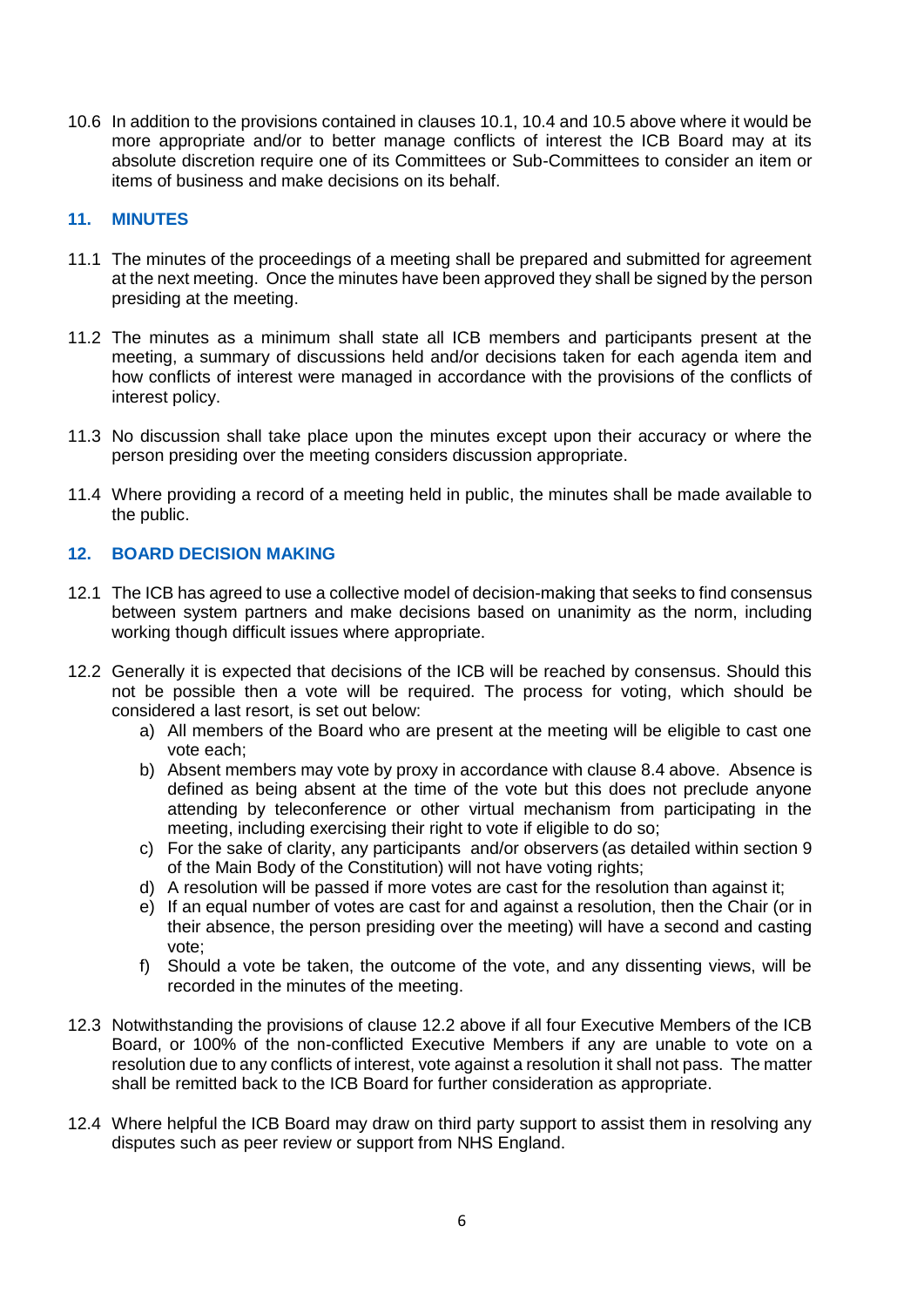#### **13. ICB BOARD URGENT DECISIONS UNDER CHAIR'S ACTION**

- 13.1 For urgent decisions and extraordinary circumstances it is generally expected that the ICB Board will meet virtually. However, where this is not possible the decision-making powers reserved to the ICB Board under the Scheme of Reservation and Delegation may be exercised by the Chair and the Chief Executive acting together outside of an ICB Board meeting where a decision is of such importance or urgency that it cannot wait until the next ICB Board meeting or appropriate ICB Board committee or Sub-Committee meeting. The power shall only be exercised by the Chair and the Chief Executive after having consulted at least two other members of the ICB Board including at least one Non-Executive Member.
- 13.2 Any decision made under clause 13.1 above shall be reported at the next formal meeting of the ICB Board.

#### **14. QUESTIONS FROM THE PUBLIC, PETITIONS AND DEPUTATIONS**

- 14.1 The ICB Board may receive questions from the public at its absolute discretion in line with the ICB's protocol for public questions which is available on the ICB's website. The Corporate Affairs Directorate shall establish and maintain this protocol.
- 14.2 The ICB Board may receive, at its absolute discretion, petitions and/or deputations from members of the public or interested parties to make the ICB Board aware of a particular concern or concerns they have.
- 14.3 Any petition and/or deputations should be sent to the ICB Board Secretariat who will pass it to the Chair for consideration.
- 14.4 Any petitions and/or deputations must be received by the Secretariat at least three working days before an ICB Board meeting is due to take place to be eligible to be heard at that ICB Board meeting. However, where it is not possible to comply with this deadline due to the papers of the meeting being published late or due to a public holiday the deputations must be submitted within a reasonable time.
- 14.5 Any petitions and/or deputations not received within this time will not be eligible to be heard at that ICB Board meeting. However, on a strictly case by case basis there may be times where it would be highly beneficial to the ICB's business to waive this requirement due to the relevance or content of the petition and/or deputation. In these circumstances the Chair may do so on a case by case basis and without setting any precedents of future or further waivers.
- 14.6 Any petitions and/or deputations must take the form of a written request together with a statement setting out what the petition and/or deputation is about. If any petition and/or deputation fails to set out this information it will be rejected.
- 14.7 Any petitions and/or deputations which are not relevant to the business under consideration by the ICB Board at its meeting will be rejected.
- 14.8 The Chair may accept or reject any relevant and properly completed petitions and/or deputations on a strictly case by case basis at the Chair's absolute discretion and without setting any precedents for future or further decisions.
- 14.9 If a request is agreed the interested party and/or parties will be invited to an ICB Board meeting where the ICB Board will consider the deputation.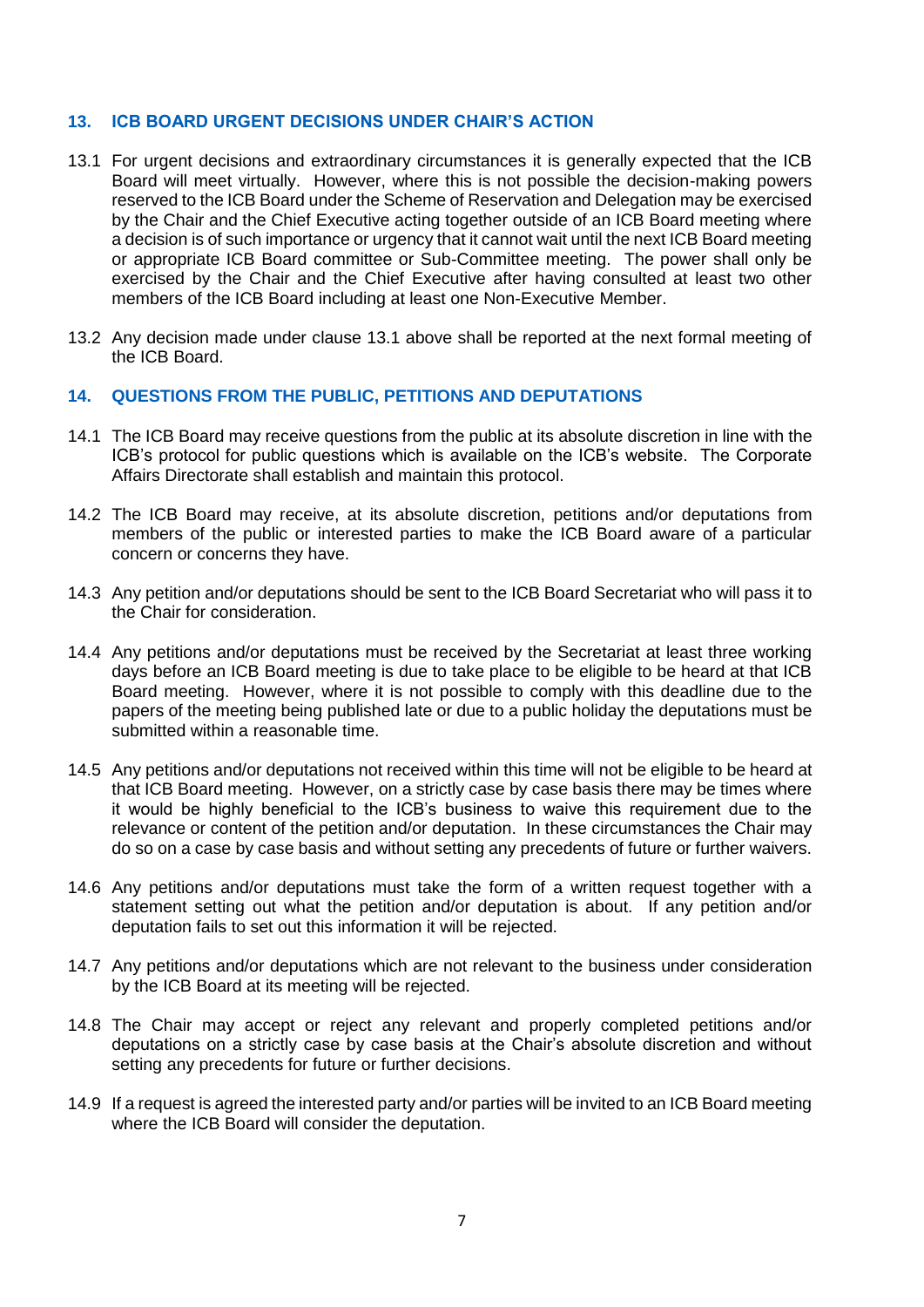- 14.10The Chair may decide how much time to allocate to any petitions and/or deputations at the Chair's absolute discretion on a case by case basis and without setting any precedents for future or further decisions on time allocated for petitions and/or deputations.
- 14.11 Nothing in this section 14 shall limit, prohibit or otherwise restrict the ICB Board's powers contained in section 17 (meetings held in public) or 18 (confidentiality) of these Standing Orders.

#### **15. VIRTUAL ATTENDANCE AT MEETINGS**

15.1 The ICB Board and its committees and sub-committees may meet virtually using telephone, video and other electronic means when necessary, unless the terms of reference prohibit this.

## **16. VIRTUAL DECISION MAKING OUTSIDE OF FORMAL MEETINGS**

- 16.1 There are circumstances where time-critical decisions need to be made by the ICB Board or by one or more of its committees and/or sub-committees and it is not possible and/or reasonably practicable and/or a good use of resources to hold a meeting in sufficient time either in person or as per section 15 above. In these circumstances decisions may be made virtually outside of formal meetings.
- 16.2 The Governance and Risk Team shall establish and maintain a protocol for virtual decision making which sets out the process by which ICB Board, its committees and/or sub-committees decisions are made virtually. This protocol will be published on the ICB's website and on the intranet.
- 16.3 All decisions made under this section 16 shall be reported to the next formal meeting of the ICB Board, Committee or Sub-Committee to which the decision pertains.

## **17. MEETINGS HELD IN PUBLIC**

- 17.1 In accordance with Public Bodies (Admission to Meetings) Act 1960 all ICB Board meetings and Committees or Sub-Committees composed a) entirely of Board members or b) which include all Board members, at which public functions are exercised, will be open to the public unless the ICB Board or the relevant Committee or Sub-Committee resolves to exclude the public from a meeting. In which case the meeting, in whole or part, may be held in private. The ICB may also exclude participants and observers. For the purposes of this section 17 references to the ICB Board include references to its Committees and Sub-Committees.
- 17.2 Attendees, observers, the press and the public may be excluded from all or part of a meeting at the ICB Board's absolute discretion whenever publicity would be prejudicial to the public interest by reason of:
	- a) The confidential nature of the business to be transacted; or
	- b) The matter is commercially sensitive; or
	- c) The matter being discussed is part of an on-going investigation; or
	- d) Other special reason stated in the resolution and arising from the nature of that business or of the proceedings; or
	- e) Any other reason permitted by the Public Bodies (Admission to Meetings) Act 1960 as amended or succeeded from time to time; or
	- f) To suppress or prevent disorderly conduct or behaviour as permitted by section 1(8) of the Public Bodies (Admission to Meetings) Act 1960.
- 17.3 It may be necessary for a person other than a member of the ICB Board to be present at a private ICB Board meeting to provide the ICB Board with advice and/or knowledge and/or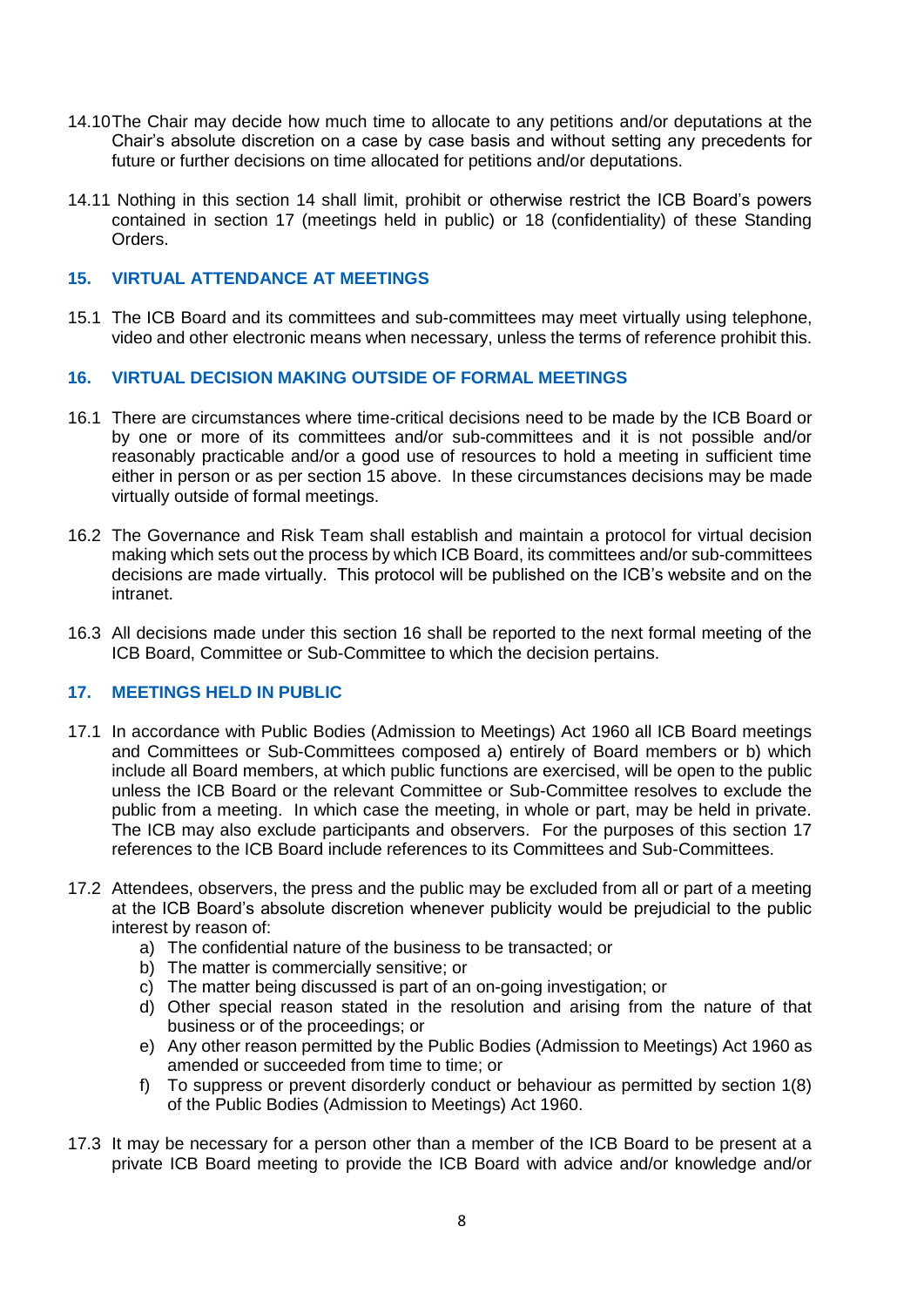expertise. The ICB Board may allow this at its absolute discretion without affecting the validity of any resolution determined in accordance with clauses 17.1 and 17.2 above.

- 17.4 The ICB Board may allow any person or persons to attend a private ICB Board meeting at its absolute discretion without affecting the validity of any resolution determined in accordance with clauses 17.1 and 17.2 above.
- 17.5 For the avoidance of doubt ICB Board meetings are meetings held in public. They are not public meetings.
- 17.6 The person presiding over the meeting shall give such directions as they think fit with regard to the arrangements for meetings and accommodation of the public and representatives of the press such as to ensure that the ICB Board's business shall be conducted without interruption and disruption.
- 17.7 The person presiding over the meeting may exclude any individual and/or member of the public from a meeting if they interfere with the proper conduct of that meeting.
- 17.8 As set out in clause 38.1 of the Main Body of the Constitution the Audit Committee and the Remuneration Committee shall not be held in public.
- 17.9 Nothing in this section 17 shall limit or restrict the ICB's ability to hold any of its meetings in public at its absolute discretion and without setting any precedents for any further or future meetings.

## **18. CONFIDENTIALITY**

- 18.1 ICB Board members shall respect confidentiality requirements as set out in these Standing Orders.
- 18.2 ICB Board meetings may in whole or in part be held in private as per section 17 above. Any papers relating to these agenda items will also be excluded from the public domain. For any meeting or any part of a meeting held in private all members and/or participants and/or observers must treat the contents of the meeting and any relevant papers as strictly private and confidential.
- 18.3 Decisions of the ICB Board will be published except when decisions have been made in private in accordance with section 17 above.

#### **19. CONFLICTS OF INTEREST**

- 19.1 Conflicts of Interest shall be dealt with in accordance with sections 33 to 36 of the Main Body of the Constitution, the ICB's conflicts of interest policy and NHS England guidance for managing conflicts of interest.
- 19.2 The ICB Board shall have a Declarations of Interest Register that will be presented as a standing item on each ICB Board meeting agenda.
- 19.3 ICB Board members must recuse themselves on a case by case basis where it is deemed by the person presiding over the meeting acting reasonably that their inclusion is a conflicts of interest which cannot be appropriately managed and therefore negatively affects the integrity of the ICB's decision making processes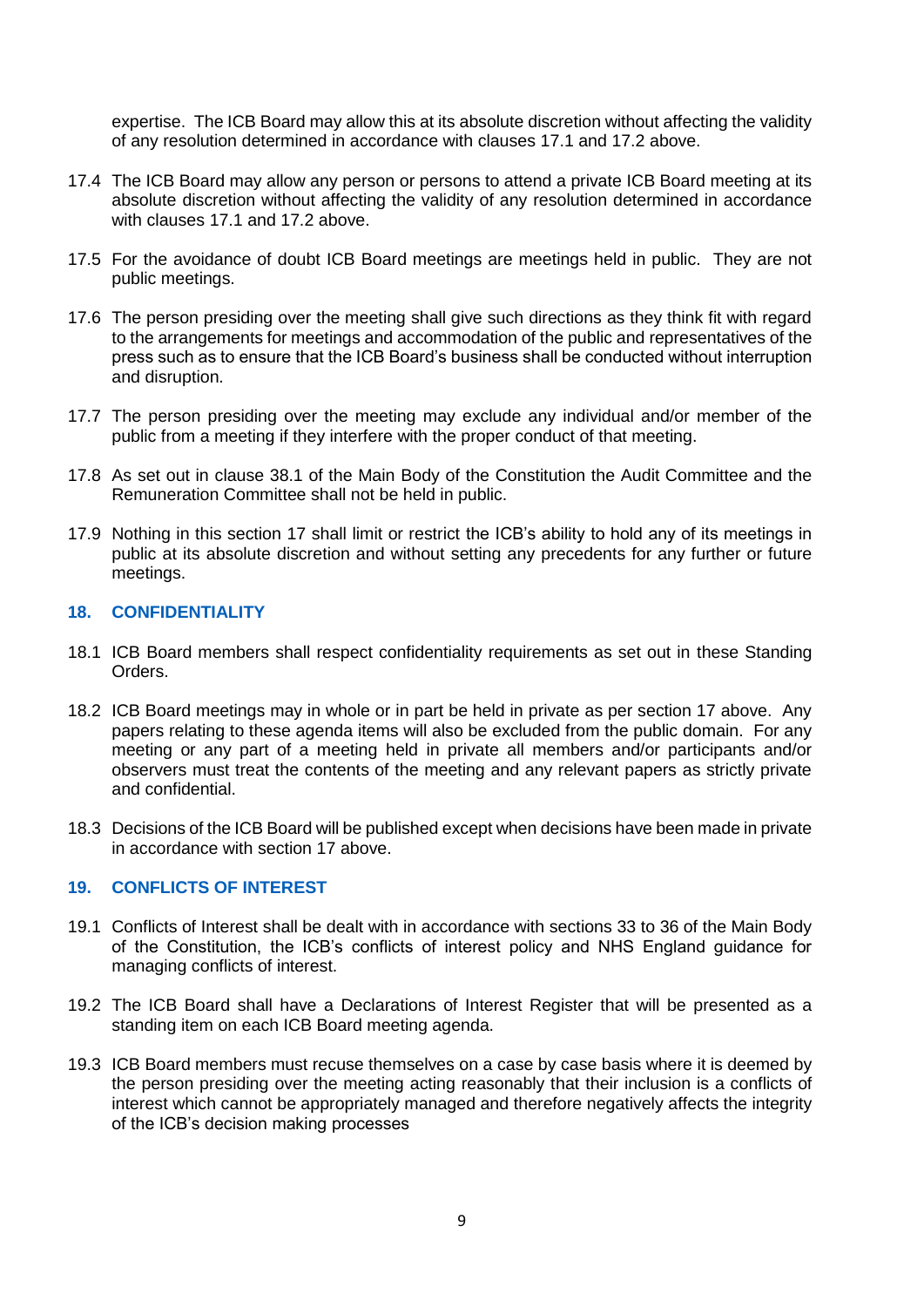## **20. GIFTS, HOSPITALITY AND SPONSORSHIP**

- 20.1 Gifts, hospitality and sponsorship shall be dealt with in accordance with sections 33 to 36 of the Main Body of the Constitution, the ICB's conflicts of interest policy and NHS England guidance for managing conflicts of interest.
- 20.2 The ICB shall have a Gifts, Hospitality and Sponsorship Register. Declarations of Gifts, Hospitality and Sponsorship shall be a standing item on each ICB Board meeting agenda.

## **21. STANDARDS OF BUSINESS CONDUCT**

- 21.1 ICB Board members and any participants or observers must maintain the highest standards of personal conduct and in this regard must comply with:
	- a) The law of England and Wales;
	- b) The NHS Constitution;
	- c) The Nolan Principles;
	- d) The standards of behaviour set out in the ICB's Constitution;
	- e) Any additional regulations or codes of practice relevant to the ICB Board;
	- f) The ICB's governance policies.

## **22. ICB BOARD COMMITTEES AND DELEGATION**

- 22.1 In accordance with sections 26, 29 and 30 of the Main Body of the Constitution the ICB Board has the express authority and at its absolute discretion to:
	- a) Establish, disestablish, dissolve, change, amend and/or merge any existing ICB Board Committee or Sub-Committee;
	- b) Establish any new ICB Board Committee or Sub-Committee;
	- c) Set, amend or change the remit and/or purpose of any ICB Board Committee or Sub-Committee save as set out by law.
- 22.2 The ICB Board shall approve the Terms of Reference for its Committees and/or Sub-Committees. Terms of Reference shall comply with the law.
- 22.3 ICB Board Committees and/or Sub-Committees may consist of or include persons who are ICB Board members, office holders and/or employees of the ICB and/or may consist of or include persons other than ICB Board members, office holders and/or employees of the ICB save as set out by law. The ICB Board has absolute discretion as to who is eligible to vote at Committee and Sub-Committee meetings.
- 22.4 The ICB Board may delegate its authority to act on its behalf to:
	- a) Any member of the ICB Board;
	- b) A Committee or Sub-Committee of the ICB Board;
	- c) Individual directors of the ICB. This may include directors who are not Executive Directors and directors who are jointly appointed with one of more Local Authorities and/or one or more statutory NHS providers;
	- d) Any of the ICB's employees.
- 22.5 In accordance with section 30 of the Main Body of the Constitution the ICB Board may arrange for any functions exercisable by it to be exercised by or jointly with any one or more other relevant bodies:
	- a) Another Integrated Care Board;
	- b) NHS England;
	- c) NHS trust;
	- d) NHS foundation trust;
	- e) Local Authority;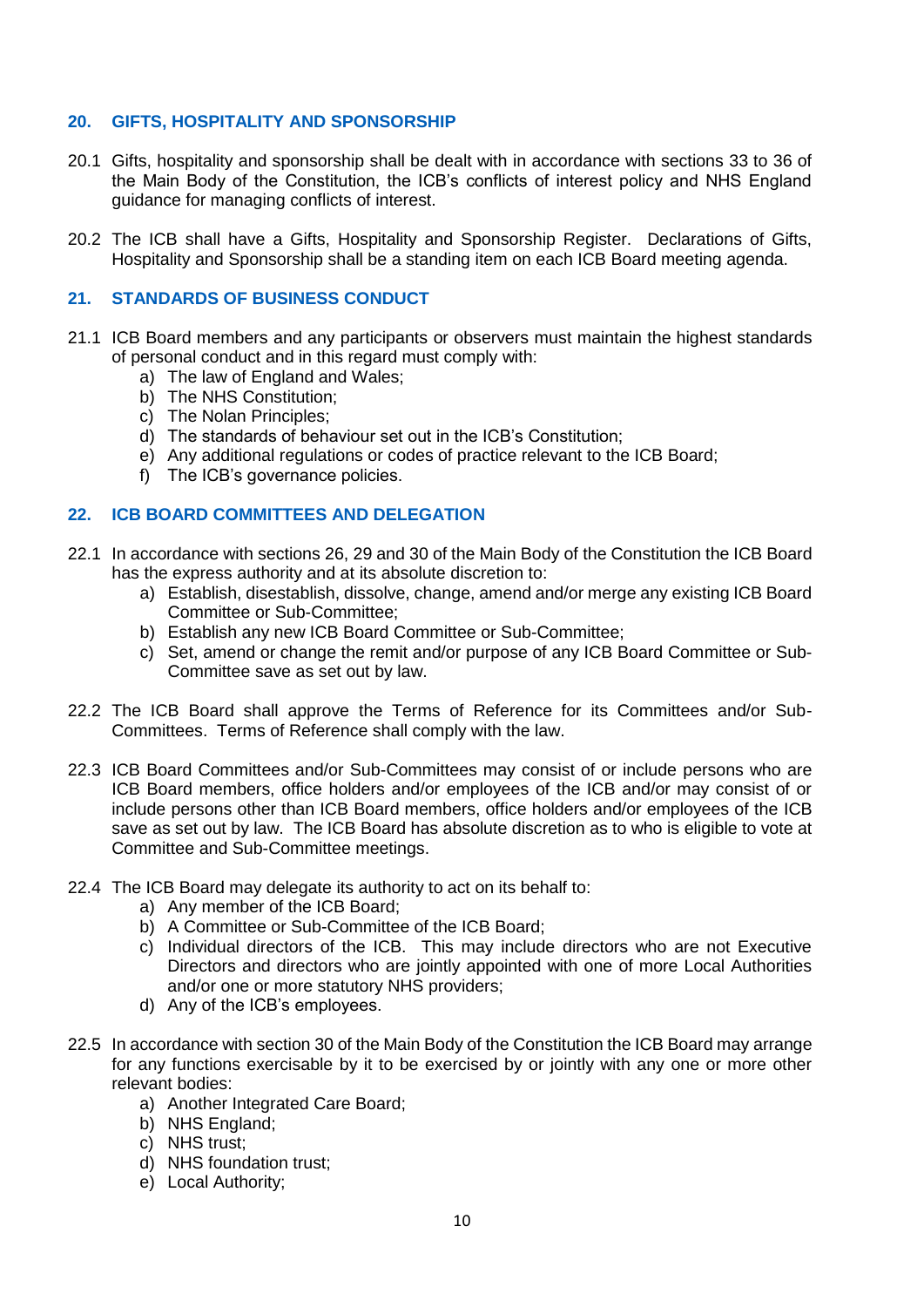- f) Combined authority;
- g) Any other prescribed body.
- 22.6 Any arrangement pursuant to clause 22.5 above shall comply with the requirements of section 30 of the Main Body of the Constitution.

## **23 SUSPENSION OF THE STANDING ORDERS**

- 23.1 The ICB Board may suspend these Standing Orders or any provision or part contained therein at any meeting of the ICB Board provided that:
	- a) A majority of ICB Board members who are eligible to vote are in agreement. The majority must include the Chair of the ICB Board unless the Chair is unable to participate in any vote due to a conflict of interest; and
	- b) The suspension does not contravene English law or any direction made by the Secretary of State for Health and Social Care or by NHS England; and
	- c) The suspension is reasonable in the circumstances and proportionate to the aim to be achieved.
- 23.2 A decision to suspend the Standing Orders or any provision or part contained therein together with the reasons for doing so shall be recorded in the minutes of the meeting.
- 23.3 The Audit Committee shall review the reasonableness of the decision to suspend these Standing Orders or any provision or part contained therein. For the avoidance of doubt, this may be done virtually as per sections 15 and 16 above.
- 23.4 Clauses 3.5, 3.6 and 3.7 of these Standing Orders may not be suspended at any time or at all either in whole or in part.
- 23.5 Due to the need to manage conflicts of interest robustly, the quorum for suspension of the Standing Orders shall be as set out in section 10 above.

## **24. ANNUAL GENERAL MEETING**

- 24.1 The ICB shall hold an Annual General Meeting ('AGM') in public in each financial year.
- 24.2 The notice of the AGM, agenda and any related papers will be published on the ICB's website, and be available for inspection at the ICB's office at least twenty working days before the AGM.
- 24.3 The meeting notice shall contain the date, time and location of the meeting.
- 24.4 For the AGM to be quorate the ICB Board must be quorate in accordance with section 10 above.
- 24.5 The Annual Report and Accounts shall be presented at the AGM.
- 24.6 The Chair of the Audit Committee and the Chair of the Remuneration Committee should be available at the AGM.
- 24.7 General requests for specific items of business to be discussed at the AGM and/or formal motions to be discussed and voted on must be made to the ICB Board Chair via the Secretariat. It is at the absolute discretion of the ICB Board Chair whether an item of business and/or a motion is discussed and voted on at an AGM on a case by case basis and without setting any precedents for any further or future decisions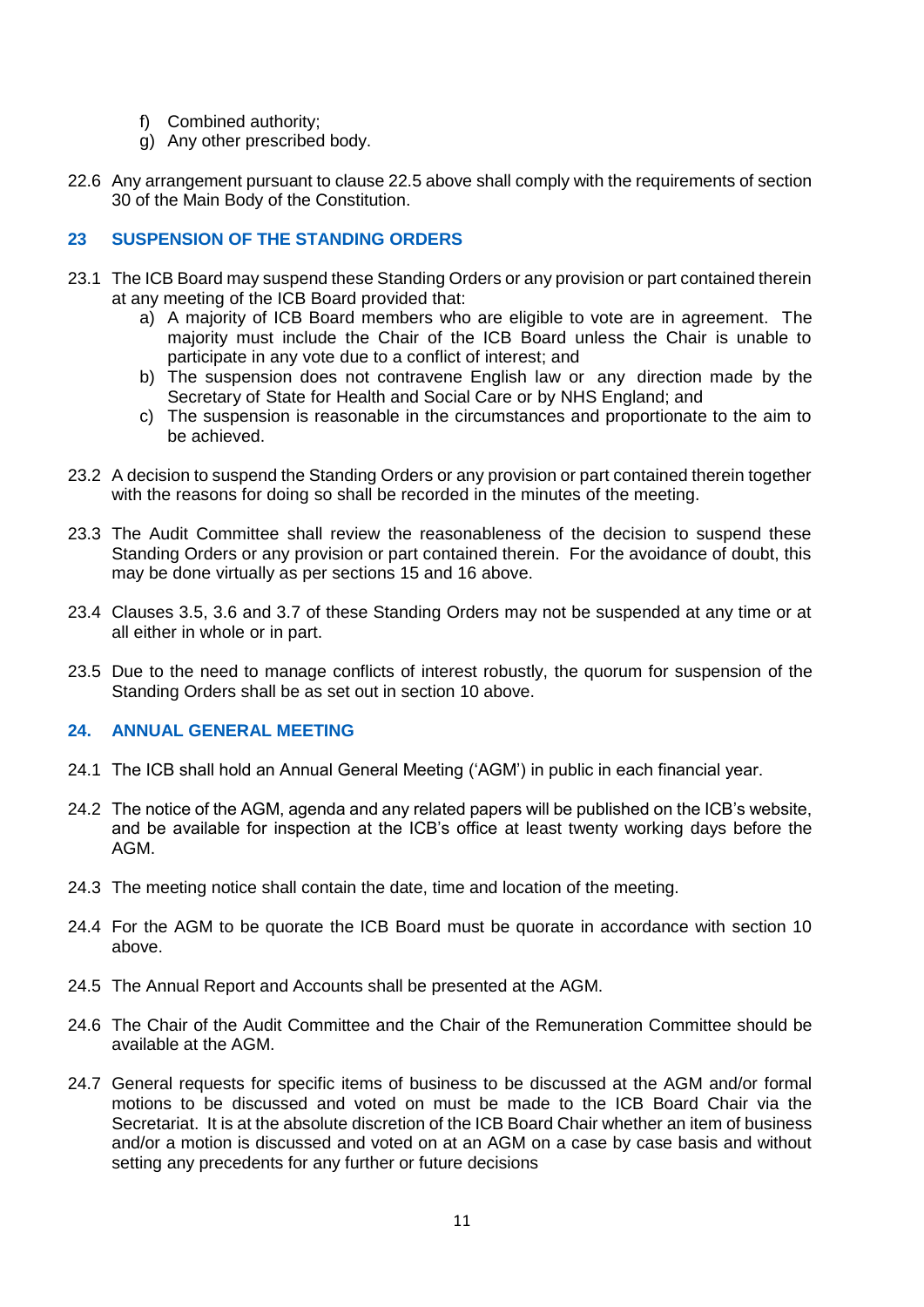- 24.8 Anyone seeking to move, amend or withdraw a motion on or after the twentieth working day before the AGM may only do so on the agreement of the ICB Board Chair. Any decisions taken by the Chair is made at their absolute discretion on a strictly case by case basis and without setting any precedents for any further or future decisions. If any motions are moved, amended or withdrawn the revision shall be published on the ICB's website and be available for inspection at the ICB's office.
- 24.9 Motions at AGMs pass by a simple majority of ICB Board members voting at the AGM. In the event of a tied decision the Chair of the ICB shall have the casting vote.

## **25. CORPORATE TRUSTEE AND CHARITABLE FUNDS**

- 25.1 The ICB may act as a corporate trustee.
- 25.2 The functions and powers exercised by the ICB as a corporate trustee are exercised separately and distinctly from those functions and powers the ICB exercises on behalf of itself.
- 25.3 The ICB may hold charitable funds as a trustee. If the ICB holds any charitable funds as a trustee it is accountable for those funds to the Charity Commission.

## **26. CORPORATE SEAL**

- 26.1 The ICB shall have a seal for executing documents where necessary.
- 26.2 Use of the seal must be approved by the Chief Executive or the statutory Director of Finance and the sealing of any document must witnessed by a member of the Governance and Risk Team.
- 26.3 The seal will be stored in a safe location by the Governance and Risk Team.

## **27. KEY GOVERNANCE ROLES ON THE ICB BOARD**

27.1 Sections 28 to 34 below set out key roles on the ICB Board which must be appointed to.

## **28. DEPUTY CHAIR**

- 28.1 The Chair of the ICB shall appoint a Non-Executive Member of the ICB Board to be the Deputy Chair. The role of the Deputy Chair is to preside over meetings of the ICB Board where the Chair is unable to participate in a meeting or part of a meeting due to absence or a conflict of interest.
- 28.2 The Chair shall appoint the Deputy Chair in accordance with the following process:
	- a) The Chair shall invite expression of interest in the Deputy Chair role from the Non-Executive Members;
	- b) If only one expression of interest is received the Chair shall appoint that Non-Executive Member as the Deputy Chair;
	- c) If more than one expression of interest is received the Chair and Chief Executive shall interview those Non-Executive Members to determine the most suitable candidate;
	- d) The Chair shall appoint the most suitable candidate to be the Deputy Chair.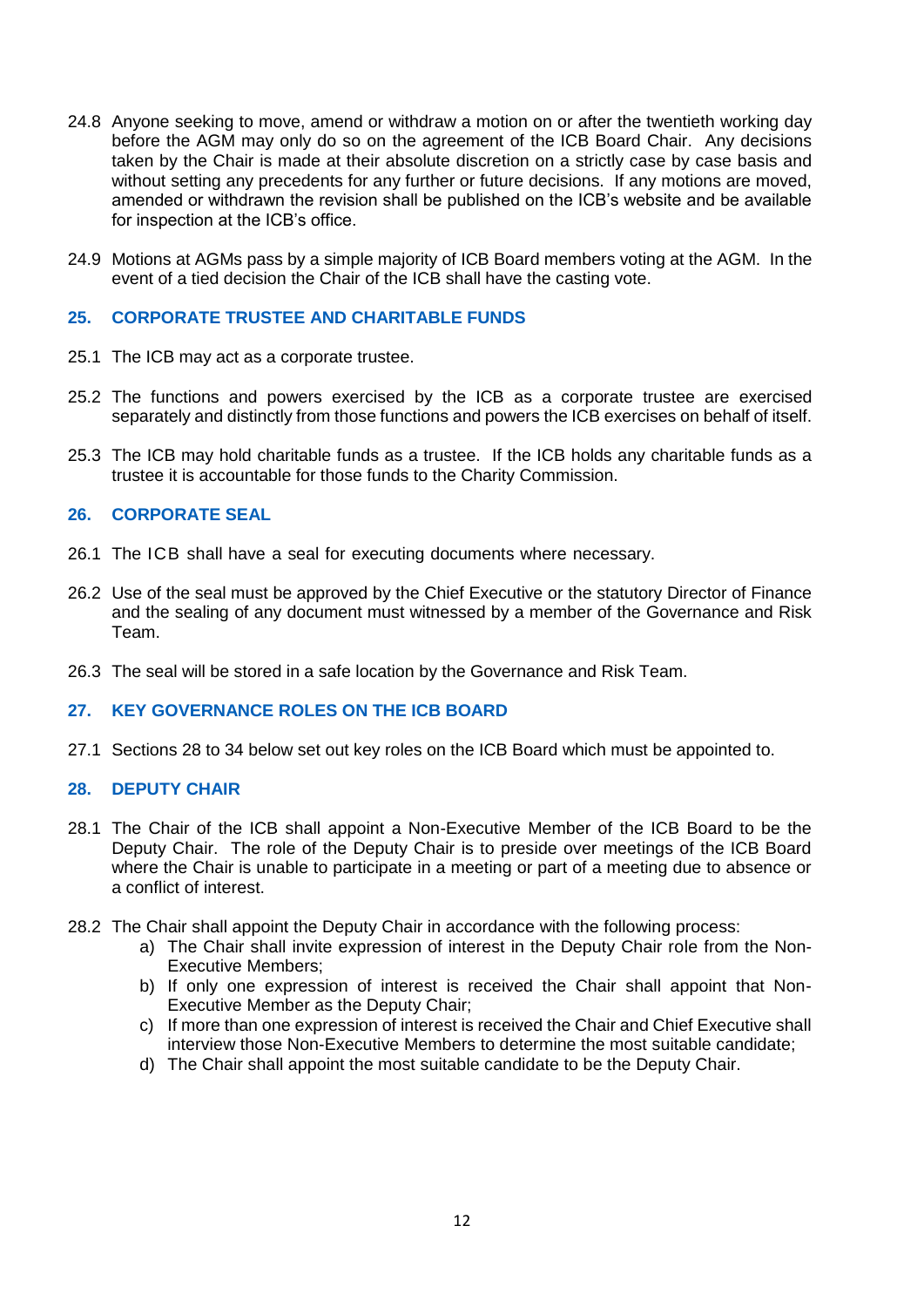## **29. CALDICOTT GUARDIAN**

- 29.1 The ICB Board shall appoint a Caldicott Guardian. The Caldicott Guardian is responsible for protecting the confidentiality of people's health and care information and making sure it is used properly.
- 29.2 The Caldicott Guardian shall perform their role in accordance with national guidance.

## **30. CONFLICTS OF INTEREST GUARDIAN**

- 30.1 The Audit Committee Chair shall be the Conflicts of Interest Guardian in accordance with clause 33.6 of the Main Body of the Constitution.
- 30.2 The Conflicts of Interest Guardian should undertake the following in collaboration with the ICB's governance lead:
	- a) Act as a conduit for members of the public, healthcare professionals and wider Integrated Care System partners who have any concerns with regards to conflicts of interest;
	- b) Be a safe point of contact for employees or workers of the ICB to raise any concerns in relation to conflicts of interest;
	- c) Support the rigorous application of conflict of interest principles and policies;
	- d) Provide independent advice and judgment to staff and ICB Board members where there is any doubt about how to apply conflicts of interest policies and principles in an individual situation;
	- e) Provide advice on minimising the risks of conflicts of interest.
- 30.3 The Conflicts of Interest Guardian shall perform their role in accordance with national guidance.

## **31. SENIOR INFORMATION RISK OWNER**

31.1 The ICB Board shall appoint a Senior Information Risk Owner ('SIRO') who shall be an executive ICB Board member or another senior manager as appropriate. The SIRO shall provide the Chief Executive with assurance that information risk is being managed appropriately and effectively across the organisation.

## **32. FREEDOM TO SPEAK UP GUARDIAN**

- 32.1 The ICB Board shall have one or more Freedom To Speak Up Guardians whose role it is to help protect patient safety and the quality of care, improve the experience of workers and improve learning and improvement by ensuring that workers are supported in speaking up, barriers to speaking up are addressed, a positive culture of speaking up is fostered and issues raised are used as opportunities for learning and improvement.
- 32.2 The Chief Executive shall appoint the Freedom To Speak Up Guardian who shall be a director.

## **33. SENIOR INDEPENDENT NON-EXECUTIVE MEMBER**

- 33.1 The ICB Board shall appoint an ICB Board Member to be the Senior Independent Non-Executive Member ('SINEM'). The SINEM shall provide a sounding board for the Chair and serve as an intermediary for the other ICB Board members. Led by the SINEM the non-officer members of the ICB Board should meet without the Chair present at least annually to appraise the Chair's performance, and on other occasions as necessary.
- 33.2 The SINEM shall not be the Audit Committee Chair.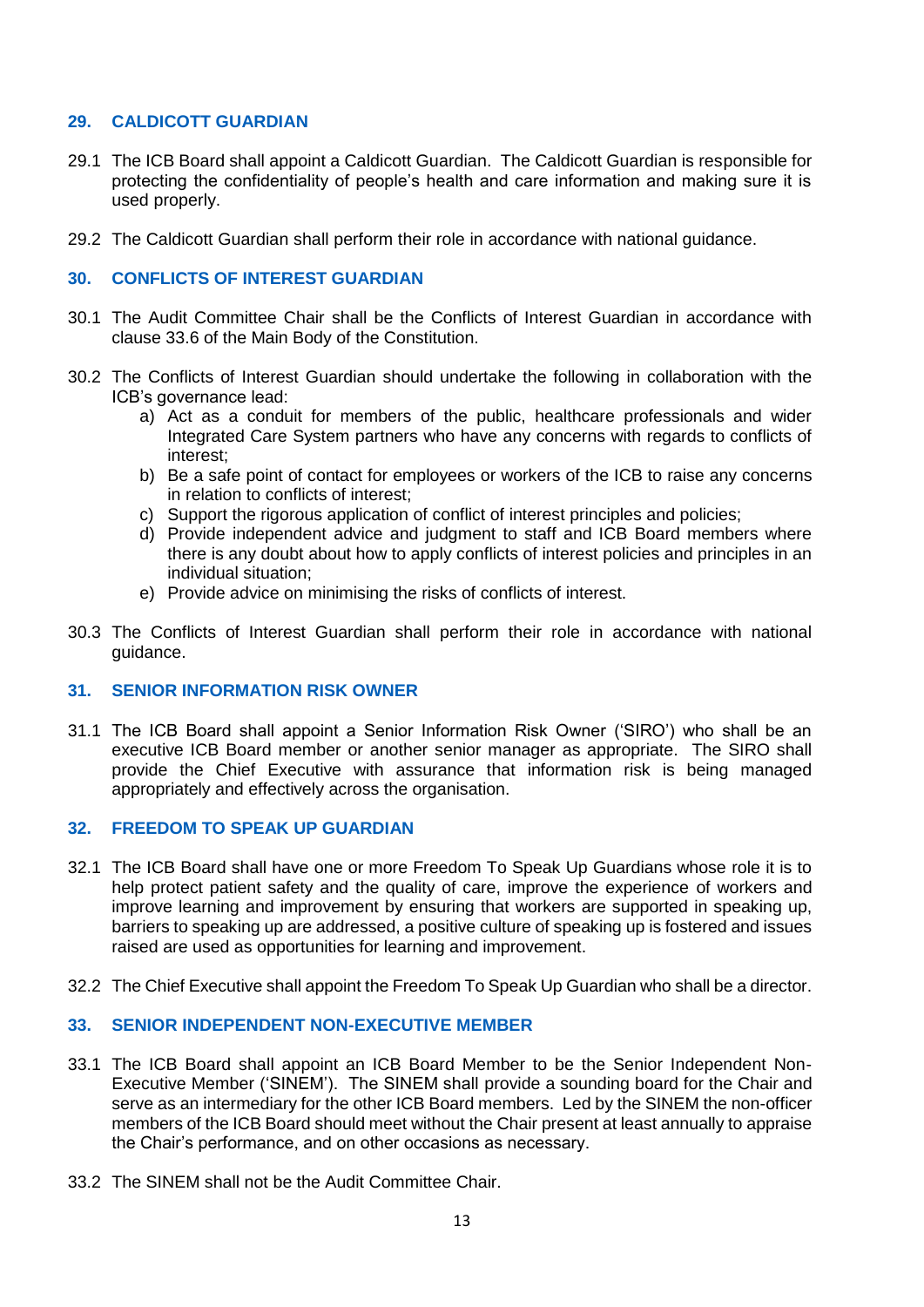## **34**. **WELLBEING GUARDIAN**

- 34.1 The ICB Board shall have a Wellbeing Guardian whose role it is to provide independent challenge to the senior leadership team to ensure the ICB has a culture of wellbeing for all employees embedded throughout the organisation, putting the health and wellbeing of its staff front and centre. The Wellbeing Guardian also champions equality, diversity and inclusion to ensure all voices are represented and heard across the organisation and within the ICB Board.
- 34.2 The Chair shall appoint the Wellbeing Guardian.

## **35. INTERIM ICB BOARD MEMBERS**

- 35.1 Where a vacancy arises on the ICB Board due to an ICB Board member ceasing to hold office before the expiry of their term of office howsoever caused the ICB Board has the option to appoint an interim ICB Board member to fill the vacant position to hold office on a temporary basis.
- 35.2 Any interim ICB Board member appointed in accordance with this section 35 shall only be able to hold office as an interim ICB Board member for a period of 6 months after which they will cease to hold office as an interim ICB Board member.
- 35.3 Any interim ICB Board member must leave office immediately if a permanent ICB Board member fills the vacancy occupied by the interim ICB Board member and the term of office for the permanent ICB Board member has started. However, the Chair of the ICB Board may agree a period of grace of up to 1 month to allow for a meaningful handover.
- 35.4 Any interim ICB Board member that fills the vacant position of Partner member or the UCL Health Alliance Member must pass a selection panel interview and thereafter have their interim appointment approved by the Chair of the ICB Board.
- 35.5 If the interim ICB Board member is to fill a vacant Partner Member- NHS Trusts and Foundation Trusts position or the UCL Health Alliance Member position the selection panel must consist of:
	- a) A Chief Executive or other Executive Director from an NHS Trust or Foundation Trust in North Central London; and
	- b) The Chair of the ICB Board or a Non-Executive Member of the ICB Board; and
	- c) An Executive Director member of the ICB Board.
- 35.6 If the interim ICB Board member is to fill a vacant Partner Member- Providers of Primary Medical Services position the selection panel must consist of:
	- a) A GP with demonstrable primary care leadership experience; and
	- b) The Chair of the ICB Board or a Non-Executive Member of the ICB Board; and
	- c) An Executive Director member of the ICB Board.
- 35.7 If the interim ICB Board member is to fill a vacant Partner Member- Local Authorities position the selection panel must consist of:
	- a) A Chief Executive of a Local Authority or a person in a relevant executive level Local Authority role from a Local Authority in North Central London; and
	- b) The Chair of the ICB Board or a Non-Executive Member of the ICB Board; and
	- c) An Executive Director member of the ICB Board.
- 35.8 If the interim ICB Board member is to fill any vacant position on the ICB Board except for those set out in sections 35.5, 35.6 and 35.7 above the selection panel must consist of:
	- a) A Partner Member of the ICB Board; and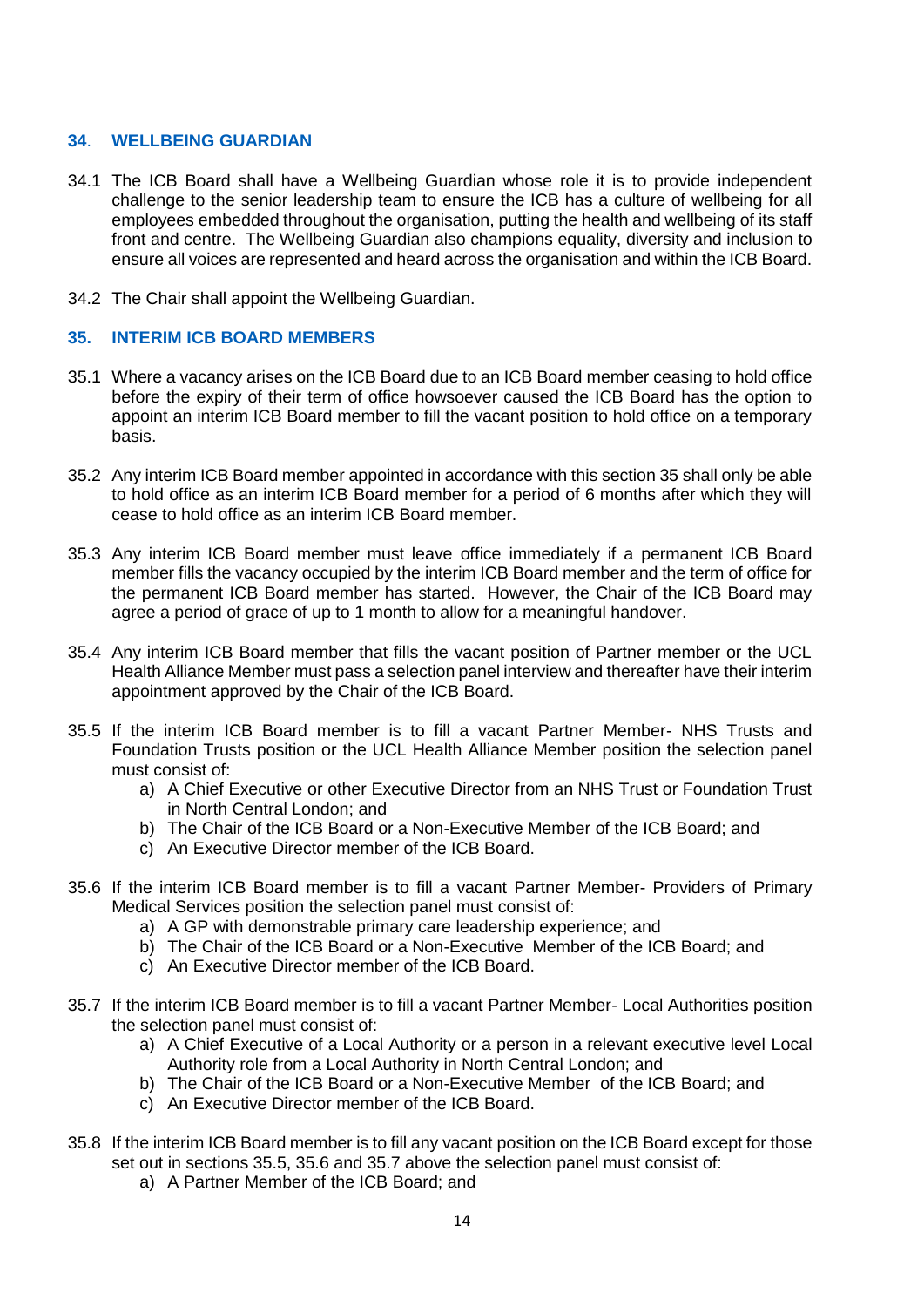- b) The Chair of the ICB Board or a Non-Executive Member of the ICB Board; and
- c) An Executive Director member of the ICB Board.
- 35.9 The interim ICB Board member must be eligible to hold office in the position they are to be appointed to.
- 35.10 The interim ICB Board member will take office on such a date and time as set by the Chair of the ICB Board.
- 35.11 The appointment of an interim ICB Board member must be recorded in the minutes of the ICB Board meeting immediately following their appointment. The appointment together with the reasons for the appointment must be reported at the next Audit Committee meeting immediately following the appointment.
- 35.12 No more than two interim ICB Board members may hold office at the same time.
- 35.13 The period that an interim ICB Board member holds office shall not count towards their maximum number of terms of office or maximum number of years in office.

## **36. FLEXIBILITY OF LENGTH OF ICB BOARD TERMS OF OFFICE**

- 36.1 The term of office for the Chair, Non-Executive Members, UCL Health Alliance Member and Partner Members of the ICB Board is three years. However, the ICB recognises that the NHS is a system that is constantly transforming and from time to time it may be necessary to have shorter terms of office for some or all ICB Board roles to meet the needs of the ICB's business. Where an ICB Board role is vacant or is due to be vacant the vacancy may be filled with the post holder holding office for a term of less than three years. It will be for the Chair of the ICB Board (or the Deputy Chair if the Chair of the ICB Board is conflicted) and the Chief Executive to jointly decide how long the term of office shall be for.
- 36.2 If the post holder holds office for a period of less than three years in accordance with clause 36.1 above they should not be placed at a disadvantage in terms of the overall number of terms they can potentially serve. In this instance the post holder is not prohibited from serving for more than two terms of office but is subject to a maximum total of 7 years in office.

## **37. EXTENSION TO TERMS OF OFFICE DUE TO SPECIAL CIRCUMSTANCES**

- 37.1 The Chair of the ICB Board may agree to extend the term of office of any ICB Board member by up to one year where there are special circumstances. This power may only be used once per ICB Board member and overrides any limit on the maximum number of years an ICB Board member may hold office contained in the Main Body of the Constitution and/or these Standing Orders except as set out in clause 37.4 below.
- 37.2 The special circumstances referred to in clause 37.1 above are as follows:
	- a) Where the extension is necessary to provide continuity at a time of significant organisational change or transformation; or
	- b) Where the extension is necessary to provide continuity for a critical piece of work; or
	- c) Where the extension is necessary to give time to put into place an alternative ICB Board member.
- 37.3 Prior to the proposal to extend a term of office being presented to the Chair of the ICB Board the Audit Committee shall review the reasonableness of the request and whether or not at least one of the special circumstances are met. If at least one of the special circumstances is not met the proposal to extend the term of office may not be put to the Chair of the ICB Board.